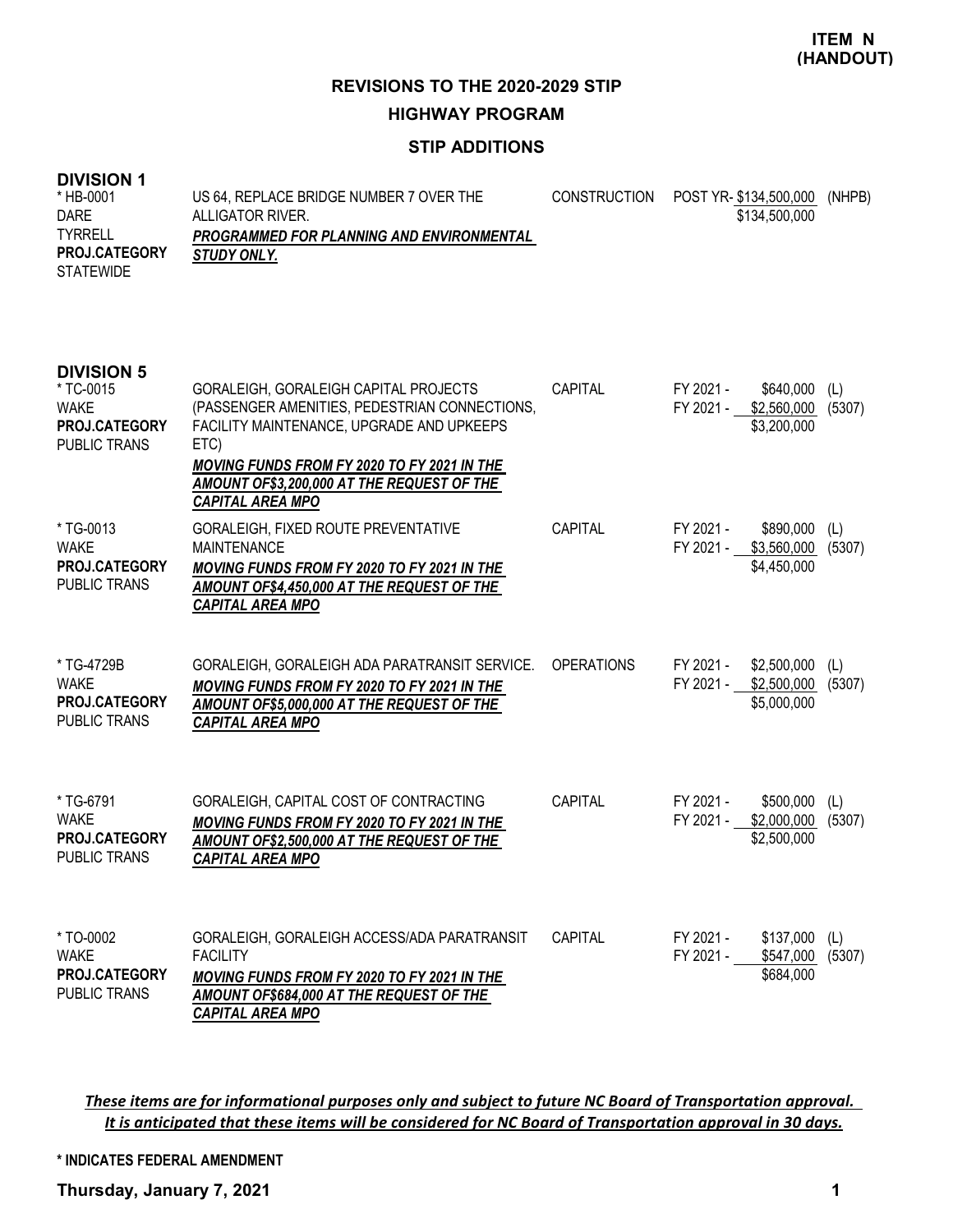### **STIP ADDITIONS**

### **DIVISION 5**

| * TU-0004       | CSX S-LINE, SANFORD TO HENDERSON. TRANSIT-        | PLANNING | FY 2021 - | \$100,000   | (S)   |
|-----------------|---------------------------------------------------|----------|-----------|-------------|-------|
| <b>CHATHAM</b>  | ORIENTED-DEVELOPMENT PLANNING.                    |          | FY 2021 - | \$900,000   | (FED) |
| <b>FRANKLIN</b> | <b>PROJECT ADDED AT THE REQUEST OF INTEGRATED</b> |          | FY 2021 - | \$370,000   | (L)   |
| <b>LEE</b>      | <b>MOBILITY DIVISION.</b>                         |          |           | \$1,370,000 |       |
| <b>VANCE</b>    |                                                   |          |           |             |       |
| <b>WAKE</b>     |                                                   |          |           |             |       |
| PROJ.CATEGORY   |                                                   |          |           |             |       |
| <b>EXEMPT</b>   |                                                   |          |           |             |       |
|                 |                                                   |          |           |             |       |

| <b>DIVISION 9</b><br>* BL-0014<br><b>FORSYTH</b><br>PROJ.CATEGORY<br><b>DIVISION</b> | SR 4278 (SOUTH CHERRY STREET), OAKHURST<br>STREET TO HOLY CROSS CHURCH IN KERNERSVILLE.<br>CONSTRUCT FIVE-FOOT SIDEWALK.<br>PROJECT ADDED AT REQUEST OF MPO. | <b>ENGINEERING</b><br>RIGHT-OF-WAY<br><b>CONSTRUCTION</b> | FY 2022 -<br>FY 2022 -<br>FY 2023 -<br>FY 2023 -<br>FY 2024 -<br>FY 2024 - | \$206,000<br>\$51,000<br>\$105,000<br>\$26,000<br>\$1,501,000<br>\$375,000<br>\$2,264,000 | (BGDA)<br>(L)<br>(BGDA)<br>(L)<br>(BGDA)<br>(L) |
|--------------------------------------------------------------------------------------|--------------------------------------------------------------------------------------------------------------------------------------------------------------|-----------------------------------------------------------|----------------------------------------------------------------------------|-------------------------------------------------------------------------------------------|-------------------------------------------------|
| * BL-0015<br><b>FORSYTH</b><br><b>PROJ.CATEGORY</b><br><b>DIVISION</b>               | BROAD STREET, SR 4309 (EAST MOUNTAIN STREET)<br>TO HARMON LANE IN KERNERSVILLE. CONSTRUCT<br>FIVE-FOOT SIDEWALK.<br><b>PROJECT ADDED AT REQUEST OF MPO.</b>  | <b>ENGINEERING</b><br>RIGHT-OF-WAY<br><b>CONSTRUCTION</b> | FY 2021 -<br>FY 2021 -<br>FY 2022 -<br>FY 2022 -<br>FY 2023 -<br>FY 2023 - | \$86,000<br>\$22,000<br>\$72,000<br>\$18,000<br>\$633,000<br>\$158,000<br>\$989,000       | (BGDA)<br>(L)<br>(BGDA)<br>(L)<br>(BGDA)<br>(L) |
| * BL-0016<br><b>FORSYTH</b><br><b>PROJ.CATEGORY</b><br><b>DIVISION</b>               | HARMON LANE, SR 4315 (SOUTH MAIN STREET) TO<br>BROAD STREET IN KERNERSVILLE. CONSTRUCT FIVE-<br>FOOT SIDEWALK.<br>PROJECT ADDED AT REQUEST OF MPO.           | <b>ENGINEERING</b><br>RIGHT-OF-WAY<br><b>CONSTRUCTION</b> | FY 2021 -<br>FY 2021 -<br>FY 2022 -<br>FY 2022 -<br>FY 2023 -<br>FY 2023 - | \$36,000<br>\$9,000<br>\$58,000<br>\$14,000<br>\$264,000<br>\$66,000<br>\$447,000         | (BGDA)<br>(L)<br>(BGDA)<br>(L)<br>(BGDA)<br>(L) |

*These items are for informational purposes only and subject to future NC Board of Transportation approval. It is anticipated that these items will be considered for NC Board of Transportation approval in 30 days.*

**\* INDICATES FEDERAL AMENDMENT**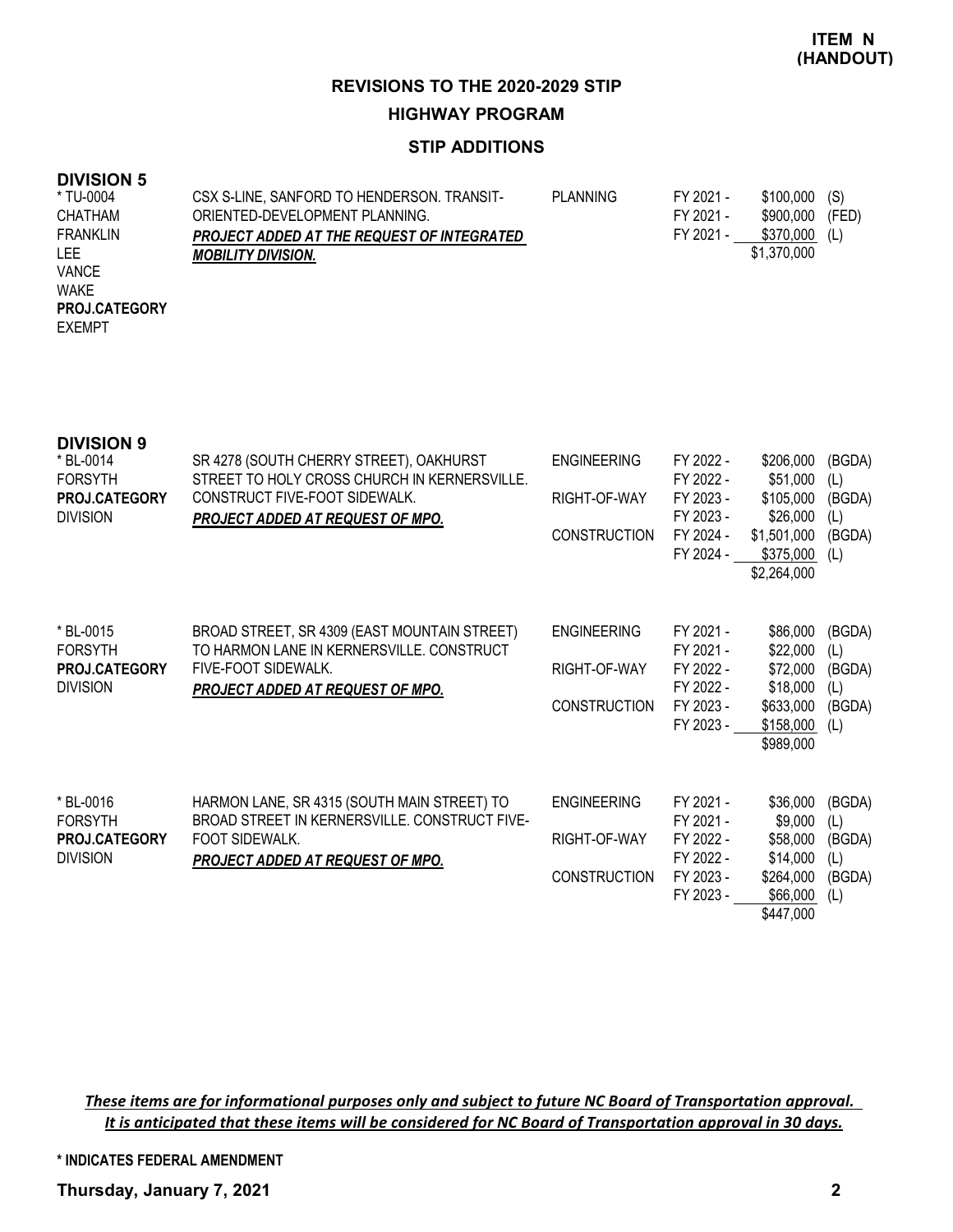### **STIP ADDITIONS**

| <b>DIVISION 9</b><br>* BL-0017<br><b>FORSYTH</b><br>PROJ.CATEGORY<br><b>DIVISION</b> | SOUTHERN STREET GREENWAY, SOUTHERN STREET<br>TO KERNERS MILL CREEK GREENWAY IN<br>KERNERSVILLE. CONSTRUCT MULTI-USE PAVED PATH.<br>PROJECT ADDED AT REQUEST OF MPO.                                                                                                                | <b>ENGINEERING</b><br>RIGHT-OF-WAY<br><b>CONSTRUCTION</b> | FY 2023 -<br>FY 2023 -<br>FY 2024 -<br>FY 2024 -<br>FY 2025 -<br>FY 2025 - | \$69,000<br>\$17,000<br>\$36,000<br>\$9,000<br>\$504,000<br>\$126,000<br>\$761,000              | (BGDA)<br>(L)<br>(BGDA)<br>(L)<br>(BGDA)<br>(L) |
|--------------------------------------------------------------------------------------|------------------------------------------------------------------------------------------------------------------------------------------------------------------------------------------------------------------------------------------------------------------------------------|-----------------------------------------------------------|----------------------------------------------------------------------------|-------------------------------------------------------------------------------------------------|-------------------------------------------------|
| * BL-0018<br><b>FORSYTH</b><br>PROJ.CATEGORY<br><b>DIVISION</b>                      | BREWER ROAD, BUCHANAN STREET TO<br>CLEMMONSVILLE ROAD. CONSTRUCT FIVE-FOOT<br>SIDEWALK.<br>PROJECT ADDED AT REQUEST OF MPO.                                                                                                                                                        | <b>ENGINEERING</b><br>RIGHT-OF-WAY<br><b>CONSTRUCTION</b> | FY 2021 -<br>FY 2021 -<br>FY 2022 -<br>FY 2022 -<br>FY 2023 -<br>FY 2023 - | \$164,000<br>\$41,000<br>\$410,000<br>\$103,000<br>\$1,861,000<br>$$465,000$ (L)<br>\$3,044,000 | (BGDA)<br>(L)<br>(BGDA)<br>(L)<br>(BGDA)        |
| * BL-0019<br><b>FORSYTH</b><br>PROJ.CATEGORY<br><b>DIVISION</b>                      | LONG BRANCH TRAIL PHASE II, MARTIN LUTHER KING,<br>JR. DRIVE TO 27TH STREET. CONSTRUCT TEN-FOOT<br>TRAIL.<br>PROJECT ADDED AT REQUEST OF MPO.                                                                                                                                      | <b>ENGINEERING</b><br><b>CONSTRUCTION</b>                 | FY 2021 -<br>FY 2021 -<br>FY 2024 -<br>FY 2024 -                           | \$800,000<br>\$200,000<br>\$20,000<br>\$80,000<br>\$1,100,000                                   | (BGDA)<br>(L)<br>(BGDA)<br>(L)                  |
| * BL-0020<br><b>FORSYTH</b><br>PROJ.CATEGORY<br><b>DIVISION</b>                      | DEPOT STREET, US 311 (MAIN STREET) TO SR 1992<br>(SULLIVANTOWN ROAD) IN WALKERTOWN.<br>CONSTRUCT SIDEWALK.<br>PROJECT ADDED AT REQUEST OF MPO.                                                                                                                                     | RIGHT-OF-WAY<br><b>CONSTRUCTION</b>                       | FY 2021 -<br>FY 2021 -<br>FY 2022 -<br>FY 2022 -                           | \$72,000<br>\$18,000<br>\$311,000<br>\$78,000<br>\$479,000                                      | (BGDA)<br>(L)<br>(BGDA)<br>(L)                  |
| * HL-0015<br><b>FORSYTH</b><br>PROJ.CATEGORY<br><b>EXEMPT</b>                        | NC 66 / SR 4309 (WEST MOUNTAIN STREET),<br>BEAUCREST STREET TO ASBURY DRIVE. CONSTRUCT<br>TURN-LANE BETWEEN KERNERSVILLE YMCA AND<br>DEERE-HITACHI'S EAST ENTRANCE AND EXTEND<br>EXISTING SIDEWALK FROM BEAUCREST STREET TO<br>ASBURY DRIVE.<br>ADD NEW PROJECT AT REQUEST OF MPO. | <b>ENGINEERING</b><br>RIGHT-OF-WAY<br><b>CONSTRUCTION</b> | FY 2021 -<br>FY 2021 -<br>FY 2022 -<br>FY 2022 -<br>FY 2023 -<br>FY 2023 - | \$301.000<br>\$75,000<br>\$162,000<br>\$41,000<br>\$2,197,000<br>\$549,000<br>\$3,325,000       | (BGDA)<br>(L)<br>(BGDA)<br>(L)<br>(BGDA)<br>(L) |

*These items are for informational purposes only and subject to future NC Board of Transportation approval. It is anticipated that these items will be considered for NC Board of Transportation approval in 30 days.*

**\* INDICATES FEDERAL AMENDMENT**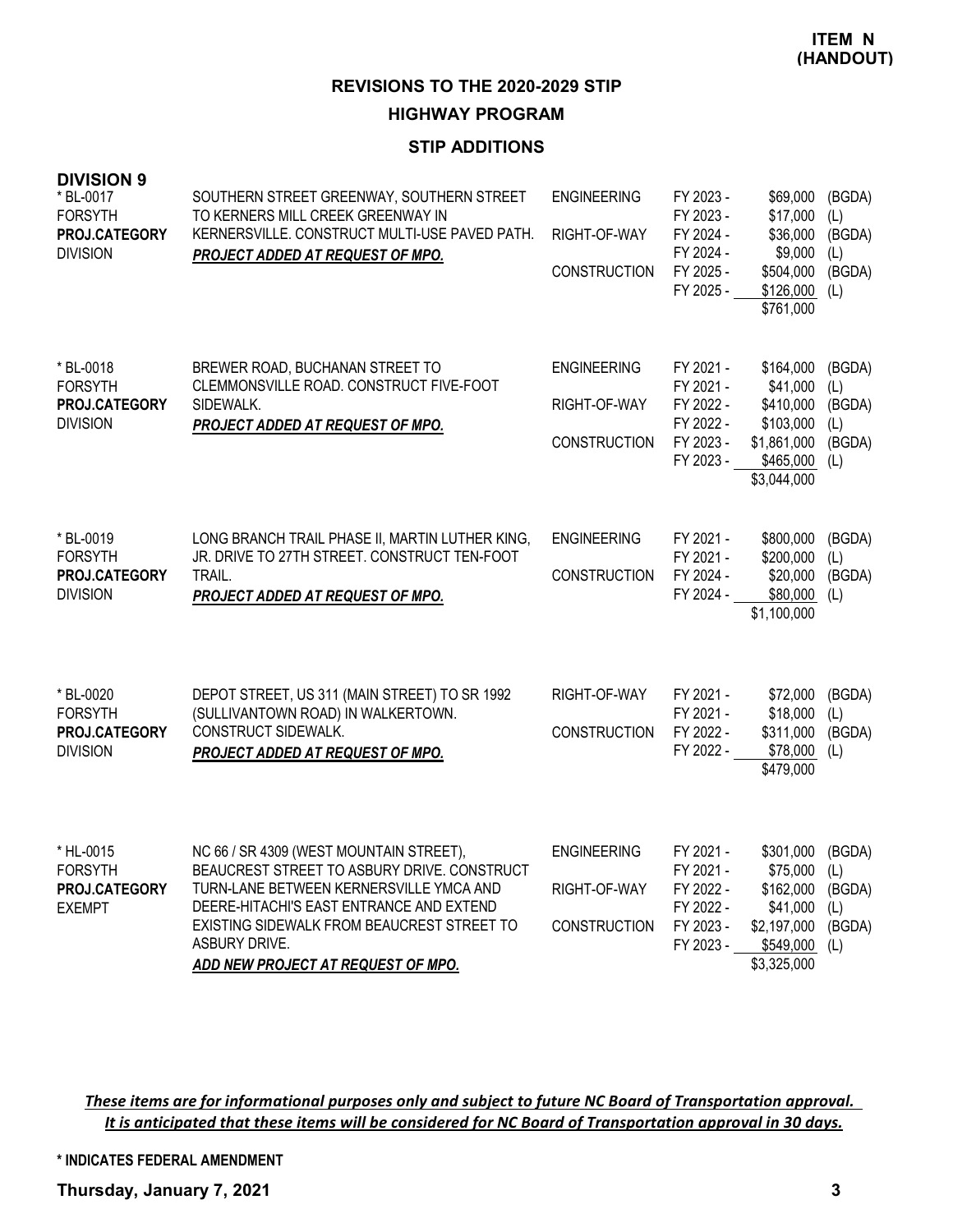### **STIP ADDITIONS**

| <b>DIVISION 9</b><br>* HL-0016<br><b>FORSYTH</b><br>PROJ.CATEGORY<br><b>EXEMPT</b>        | US 311 (MAIN STREET), SR 1977 (PINE HALL ROAD) IN<br>WALKERTOWN. REALIGN INTERSECTION AND ADD<br>AUXILIARY TURN LANES.<br>ADD NEW PROJECT AT REQUEST OF MPO.                                      | RIGHT-OF-WAY<br><b>CONSTRUCTION</b>                       | FY 2021 -<br>FY 2021 -<br>FY 2022 -<br>FY 2022 -                           | \$72,000<br>\$18,000<br>\$412,000<br>\$103,000<br>\$605,000                                   | (BGDA)<br>(L)<br>(BGDA)<br>(L)                  |
|-------------------------------------------------------------------------------------------|---------------------------------------------------------------------------------------------------------------------------------------------------------------------------------------------------|-----------------------------------------------------------|----------------------------------------------------------------------------|-----------------------------------------------------------------------------------------------|-------------------------------------------------|
| <b>DIVISION 10</b><br>* BL-0010<br><b>MECKLENBURG</b><br>PROJ.CATEGORY<br><b>DIVISION</b> | THE PARK - HUNTERSVILLE GREENWAY, TORRENCE<br>CREEK GREENWAY TO MOUNT HOLLY-HUNTERSVILLE<br>ROAD. CONSTRUCT GREENWAY.<br>PROJECT ADDED AT REQUEST OF MPO.                                         | <b>ENGINEERING</b><br>RIGHT-OF-WAY<br><b>CONSTRUCTION</b> | FY 2025 -<br>FY 2025 -<br>FY 2026 -<br>FY 2026 -<br>FY 2028 -<br>FY 2028 - | \$140,000<br>\$140,000<br>\$258,000<br>\$258,000<br>\$1,348,000<br>\$1,348,000<br>\$3,492,000 | (BGDA)<br>(L)<br>(BGDA)<br>(L)<br>(BGDA)<br>(L) |
| * BL-0011<br><b>UNION</b><br>PROJ.CATEGORY<br><b>DIVISION</b>                             | SR 1735 (EAST UNION STREET), SR 1719 (OLIVE<br>BRANCH ROAD) TO PARK DRIVE. CONSTRUCT<br>PEDESTRIAN IMPROVEMENTS AND INSTALL<br>PAVEMENT MARKINGS.<br>PROJECT ADDED AT REQUEST OF MPO.             | <b>ENGINEERING</b><br><b>CONSTRUCTION</b>                 | FY 2025 -<br>FY 2025 -<br>FY 2026 -<br>FY 2026 -                           | \$50,000<br>\$13,000<br>\$268,000<br>\$67,000<br>\$398,000                                    | (BGDA)<br>(L)<br>(BGDA)<br>(L)                  |
| * BL-0012<br><b>UNION</b><br>PROJ.CATEGORY<br><b>DIVISION</b>                             | MARVIN LOOP TRAIL, SR 3635 (MARVIN ROAD) AT<br>SADDLE AVENUE TO SR 1316 (MARVIN SCHOOL ROAD)<br>AT YELLOW JASMINE LANE. CONSTRUCT PEDESTRIAN<br>IMPROVEMENTS.<br>PROJECT ADDED AT REQUEST OF MPO. | <b>ENGINEERING</b><br>RIGHT-OF-WAY<br><b>CONSTRUCTION</b> | FY 2025 -<br>FY 2025 -<br>FY 2026 -<br>FY 2026 -<br>FY 2028 -<br>FY 2028 - | \$146,000<br>\$98,000<br>\$94,000<br>\$63,000<br>\$785,000<br>\$524,000<br>\$1,710,000        | (BGDA)<br>(L)<br>(BGDA)<br>(L)<br>(BGDA)<br>(L) |
| * HL-0022<br><b>MECKLENBURG</b><br>PROJ.CATEGORY<br><b>EXEMPT</b>                         | US 521, PROVIDENCE ROAD WEST TO BALLANTYNE<br>COMMONS PARKWAY. WIDEN ROADWAY TO 6 LANES.<br><b>PROJECT ADDED AT REQUEST OF MPO.</b>                                                               | <b>ENGINEERING</b><br>RIGHT-OF-WAY<br><b>CONSTRUCTION</b> | FY 2021 -<br>FY 2021 -<br>FY 2021 -<br>FY 2021 -<br>FY 2022 -<br>FY 2022 - | \$270,000<br>\$116,000<br>\$46,000<br>\$20,000<br>\$4,328,000<br>\$1,855,000<br>\$6,635,000   | (BA)<br>(O)<br>(BA)<br>(O)<br>(BA)<br>(0)       |

*These items are for informational purposes only and subject to future NC Board of Transportation approval. It is anticipated that these items will be considered for NC Board of Transportation approval in 30 days.*

**\* INDICATES FEDERAL AMENDMENT**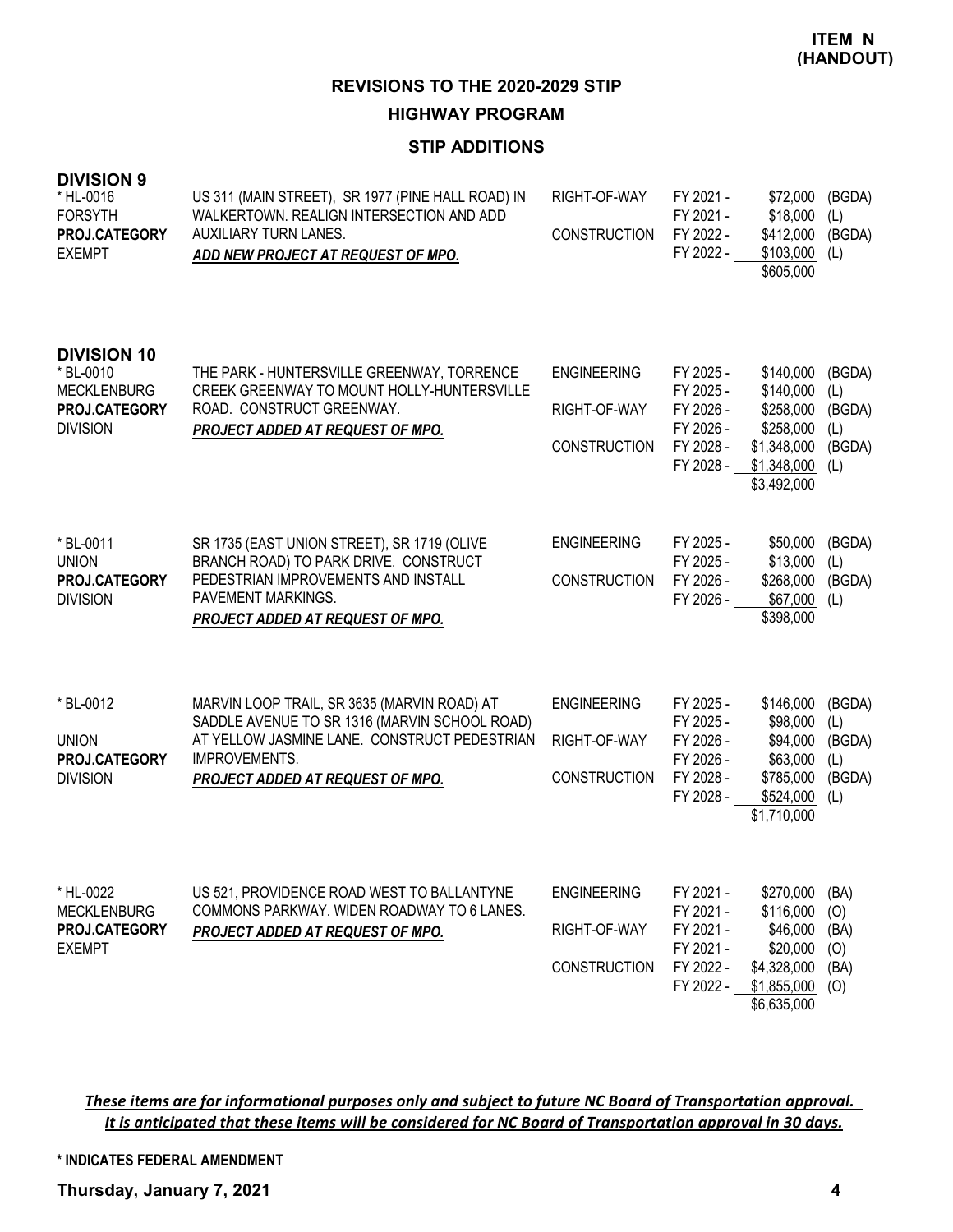## **STIP ADDITIONS**

| <b>DIVISION 10</b><br>* HL-0023<br><b>MECKLENBURG</b><br>PROJ.CATEGORY<br><b>EXEMPT</b> | REA ROAD, I-485 OUTER LOOP TO WILLIAMS POND<br>LANE. WIDEN ROADWAY.<br><b>PROJECT ADDED AT REQUEST OF MPO.</b>                                      | RIGHT-OF-WAY<br><b>CONSTRUCTION</b>                       | FY 2023 -<br>FY 2023 -<br>FY 2024 -<br>FY 2024 -                           | \$1,479,000<br>\$78,000<br>\$5,195,000<br>\$274,000<br>\$7,026,000                       | (BA)<br>(O)<br>(BA)<br>(O)                      |
|-----------------------------------------------------------------------------------------|-----------------------------------------------------------------------------------------------------------------------------------------------------|-----------------------------------------------------------|----------------------------------------------------------------------------|------------------------------------------------------------------------------------------|-------------------------------------------------|
| * HL-0024<br><b>MECKLENBURG</b><br><b>PROJ.CATEGORY</b><br><b>EXEMPT</b>                | SR 3468 (WEDDINGTON ROAD), SR 3440 (MCKEE ROAD)<br>INTERSECTION. CONSTRUCT INTERSECTION<br><b>IMPROVEMENTS.</b><br>PROJECT ADDED AT REQUEST OF MPO. | <b>ENGINEERING</b><br>RIGHT-OF-WAY<br><b>CONSTRUCTION</b> | FY 2021 -<br>FY 2022 -<br>FY 2023 -                                        | \$1,211,000<br>\$2,300,000<br>\$5,924,000<br>\$9,435,000                                 | (BA)<br>(BA)<br>(BA)                            |
| * HL-0025<br><b>MECKLENBURG</b><br>PROJ.CATEGORY<br><b>EXEMPT</b>                       | GREYLOCK RIDGE ROAD, EAST JOHN STREET TO EAST<br>CHARLES STREET. EXTEND ROADWAY.<br>PROJECT ADDED AT REQUEST OF MPO.                                | <b>ENGINEERING</b><br>RIGHT-OF-WAY<br><b>CONSTRUCTION</b> | FY 2021 -<br>FY 2021 -<br>FY 2022 -                                        | \$716,000<br>\$414,000<br>\$3,006,000<br>\$4,136,000                                     | (BA)<br>(BA)<br>(BA)                            |
| <b>DIVISION 12</b><br>* BL-0009<br><b>IREDELL</b><br>PROJ.CATEGORY<br><b>DIVISION</b>   | NC 152 (NORTH MAIN STREET), PINE STREET TO<br>NORTH MAIN PARK. CONSTRUCT PEDESTRIAN<br><b>IMPROVEMENTS.</b><br>PROJECT ADDED AT REQUEST OF MPO.     | <b>ENGINEERING</b><br>RIGHT-OF-WAY<br><b>CONSTRUCTION</b> | FY 2025 -<br>FY 2025 -<br>FY 2026 -<br>FY 2026 -<br>FY 2027 -<br>FY 2027 - | \$110,000<br>\$28,000<br>\$493,000<br>\$124,000<br>\$585,000<br>\$147,000<br>\$1,487,000 | (BGDA)<br>(L)<br>(BGDA)<br>(L)<br>(BGDA)<br>(L) |
| * BL-0013<br><b>IREDELL</b><br>PROJ.CATEGORY<br><b>DIVISION</b>                         | MOORE AVENUE, SOUTH CHURCH STREET TO NORTH<br>ACADEMY STREET. CONSTRUCT PEDESTRIAN<br><b>IMPROVEMENTS.</b><br>PROJECT ADDED AT REQUEST OF MPO.      | <b>CONSTRUCTION</b>                                       | FY 2025 -<br>FY 2025 -                                                     | \$1,200,000<br>\$800,000<br>\$2,000,000                                                  | (BGDA)<br>(L)                                   |

*These items are for informational purposes only and subject to future NC Board of Transportation approval. It is anticipated that these items will be considered for NC Board of Transportation approval in 30 days.*

**\* INDICATES FEDERAL AMENDMENT**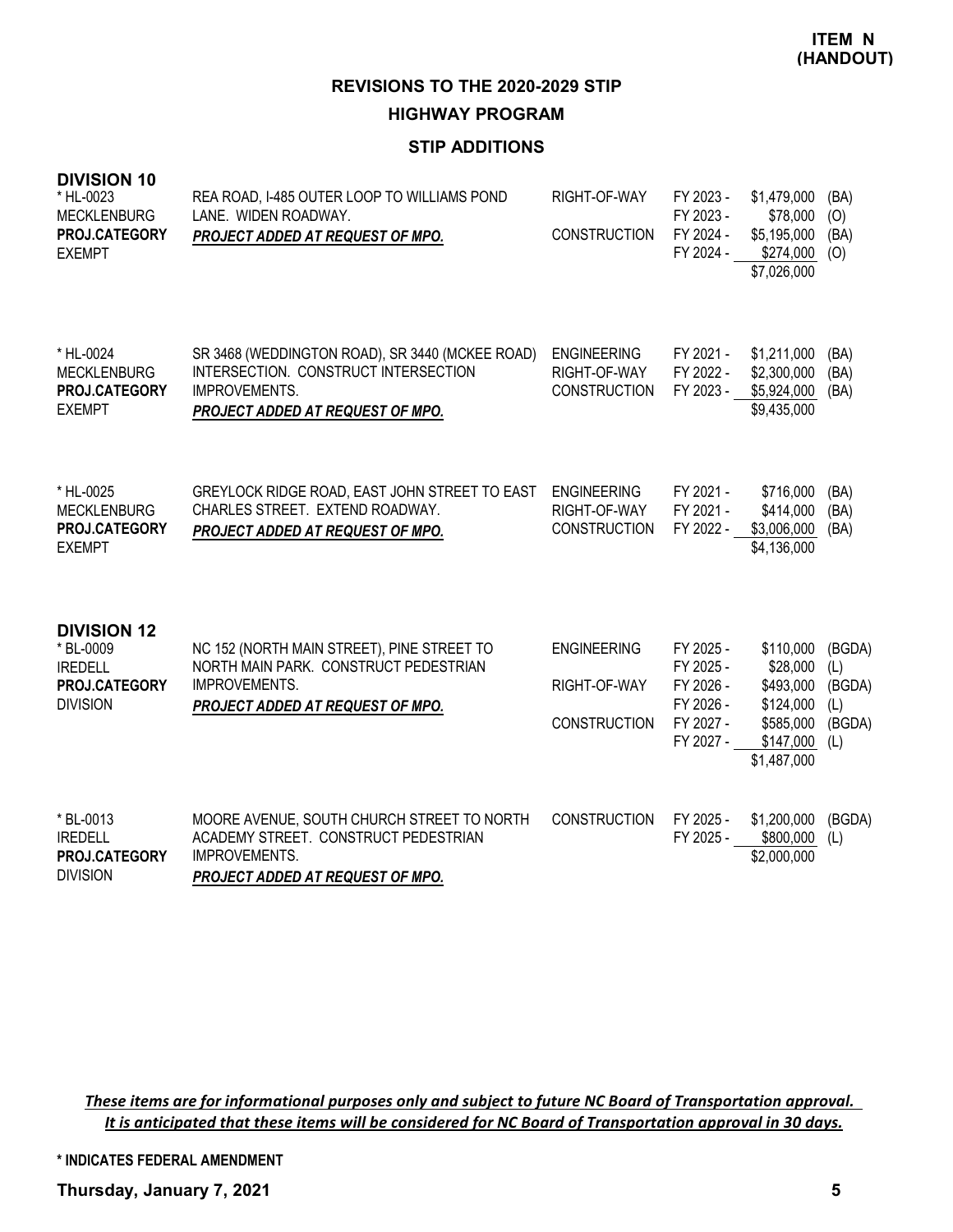### **STIP MODIFICATIONS**

#### **DIVISION 1**

| ו וטוטועו<br>AV-5788<br><b>MARTIN</b><br>PROJ.CATEGORY<br><b>DIVISION</b>                                                                                                                                                                                                                 | MARTIN COUNTY AIRPORT (MCZ), CONSTRUCT<br>TAXILANES AND APRON.<br><b>ACCELERATE CONSTRUCTION FROM FY 25 TO FY 23</b><br>AT REQUEST OF THE DIVISION OF AVIATION.                                                                      | <b>CONSTRUCTION</b> | FY 2023 -                                                                  | \$734,000<br>\$734,000                                                                    | (T)                                       |
|-------------------------------------------------------------------------------------------------------------------------------------------------------------------------------------------------------------------------------------------------------------------------------------------|--------------------------------------------------------------------------------------------------------------------------------------------------------------------------------------------------------------------------------------|---------------------|----------------------------------------------------------------------------|-------------------------------------------------------------------------------------------|-------------------------------------------|
| * R-5781<br><b>BERTIE</b><br><b>CAMDEN</b><br><b>CHOWAN</b><br><b>CURRITUCK</b><br><b>DARE</b><br><b>GATES</b><br><b>HERTFORD</b><br><b>HYDE</b><br><b>MARTIN</b><br><b>NORTHAMPTON</b><br>PASQUOTANK<br><b>PERQUIMANS</b><br><b>TYRRELL</b><br><b>WASHINGTON</b><br><b>PROJ.CATEGORY</b> | VARIOUS, DIVISION 1 PROGRAM TO UPGRADE<br>INTERSECTIONS TO COMPLY WITH THE AMERICANS<br>WITH DISABILITIES ACT (ADA) USING<br>TRANSPORTATION ALTERNATIVES (TA) FUNDS.<br>ADD FUNDING IN FY 21 AND FY 22 NOT PREVIOUSLY<br>PROGRAMMED. | <b>CONSTRUCTION</b> | FY 2020 -<br>FY 2020 -<br>FY 2021 -<br>FY 2021 -<br>FY 2022 -<br>FY 2022 - | \$100,000<br>\$400,000<br>\$200,000<br>\$800,000<br>\$200,000<br>\$800,000<br>\$2,500,000 | (S)<br>(TA)<br>(S)<br>(TA)<br>(S)<br>(TA) |

DIVISION

**DIVISION 2** SR 1335 (ISLAND ROAD), REPLACE LIFT SPAN ON BRIDGE 150073 AND BRIDGE 150096 OVER THE STRAITS AT HARKERS ISLAND. *ADD FEDERAL AID DEMONSTRATION FUNDING, REPRESENTED BY (O) FUNDS, IN FY 22 NOT PREVIOUSLY PROGRAMMED.* BUILD NC CON FY 2022 - \$1,716,000 (T) FY 2023 - \$1,716,000 (T) FY 2024 - \$1,716,000 (T) FY 2025 - \$1,716,000 (T) FY 2026 - \$1,716,000 (T) FY 2027 - \$1,716,000 (T) FY 2028 - \$1,716,000 (T) FY 2029 - \$1,716,000 (T) POST YR- \$12,012,000 (T) CONSTRUCTION FY 2022 - \$6,300,000 (T) FY 2022 - \$1,000,000 (O) FY 2023 - \$6,300,000 (T) \* B-4863 CARTERET DIVISION **PROJ.CATEGORY**

FY 2024 - \$6,300,000 (T) \$45,640,000

*These items are for informational purposes only and subject to future NC Board of Transportation approval. It is anticipated that these items will be considered for NC Board of Transportation approval in 30 days.*

**\* INDICATES FEDERAL AMENDMENT**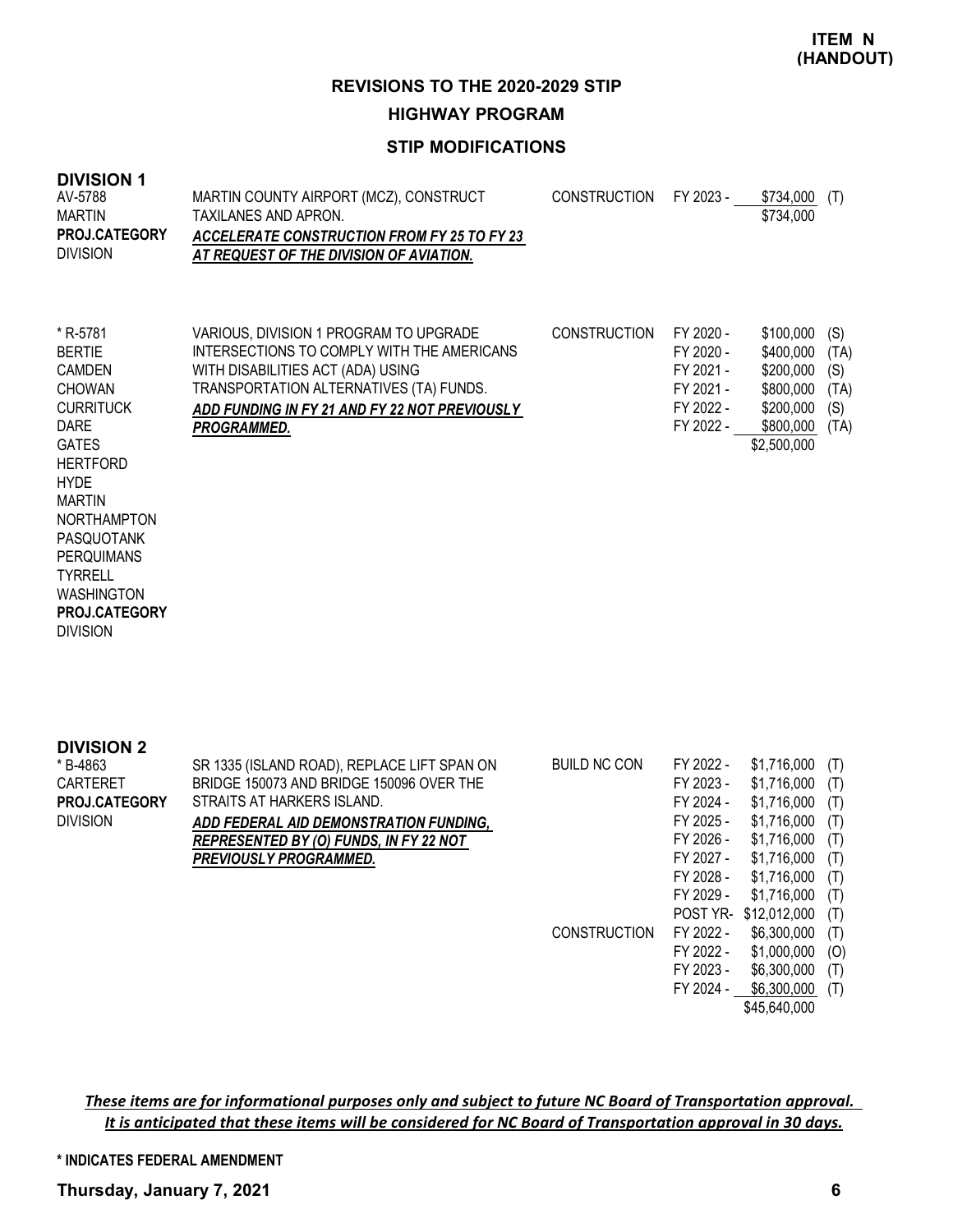### **STIP MODIFICATIONS**

| <b>DIVISION 2</b><br>* HS-2002A<br>PITT<br>PROJ.CATEGORY<br><b>DIVISION</b>                                                                                                            | SR 1703 (14TH STREET), INSTALL CROSSWALK,<br>WHEELCHAIR RAMPS, SIDEWALK, AND FENCING<br>ALONG SR 1703 (14TH STREET) FROM HASKETT WAY<br>AND BERKLEY ROAD. REMOVE TWO EXISTING<br>OBSOLETE CROSSWALKS.<br>ADD PROJECT BREAK AT REQUEST OF<br>TRANSPORTATION MOBILITY AND SAFETY. | <b>CONSTRUCTION</b>                                     | FY 2021 -                                                                  | \$50,000<br>\$50,000                                                                                                                                                                             | (HSIP)                                    |
|----------------------------------------------------------------------------------------------------------------------------------------------------------------------------------------|---------------------------------------------------------------------------------------------------------------------------------------------------------------------------------------------------------------------------------------------------------------------------------|---------------------------------------------------------|----------------------------------------------------------------------------|--------------------------------------------------------------------------------------------------------------------------------------------------------------------------------------------------|-------------------------------------------|
| * HS-2002B<br>CARTERET<br>PROJ.CATEGORY<br><b>REGIONAL</b>                                                                                                                             | NC 24, NC 24 BETWEEN SR 1259 (TAYLOR NOTION<br>ROAD) AND US 70. INSTALL PAVEMENT MARKINGS AND<br>RUMBLE STRIPES ON TWO-WAY LEFT TURN LANE.<br>ADD PROJECT BREAK AT REQUEST OF<br>TRANSPORTATION MOBILITY AND SAFETY.                                                            | <b>CONSTRUCTION</b>                                     | FY 2021 -                                                                  | \$640,000<br>\$640,000                                                                                                                                                                           | (HSIP)                                    |
| R-5777C<br><b>CRAVEN</b><br>PROJ.CATEGORY<br><b>STATEWIDE</b>                                                                                                                          | US 70, EAST OF THURMAN ROAD TO HAVELOCK<br>BYPASS. UPGRADE ROADWAY TO FREEWAY AND<br>CONSTRUCT SERVICE ROADS.<br><b>COST INCREASE EXCEEDING \$2 MILLION AND 25%</b><br>THRESHOLDS.                                                                                              | RIGHT-OF-WAY<br><b>UTILITIES</b><br><b>CONSTRUCTION</b> | FY 2023 -                                                                  | FY 2023 - \$14,250,000<br>FY 2024 - \$14,250,000<br>\$1,100,000<br>FY 2023 - \$42,125,000<br>FY 2024 - \$42,125,000 (T)<br>FY 2025 - \$42,125,000<br>FY 2026 - \$42,125,000 (T)<br>\$198,100,000 | (T)<br>(T)<br>(T)<br>(T)<br>(T)           |
| * R-5782<br><b>BEAUFORT</b><br><b>CARTERET</b><br><b>CRAVEN</b><br><b>GREENE</b><br><b>JONES</b><br><b>LENOIR</b><br><b>PAMLICO</b><br><b>PITT</b><br>PROJ.CATEGORY<br><b>DIVISION</b> | VARIOUS, DIVISION 2 PROGRAM TO UPGRADE<br>INTERSECTIONS TO COMPLY WITH THE AMERICANS<br>WITH DISABILITIES ACT (ADA) USING<br>TRANSPORTATION ALTERNATIVES (TA) FUNDS.<br>ADD FUNDING IN FY 21 AND FY 22 NOT PREVIOUSLY<br>PROGRAMMED.                                            | <b>CONSTRUCTION</b>                                     | FY 2020 -<br>FY 2020 -<br>FY 2021 -<br>FY 2021 -<br>FY 2022 -<br>FY 2022 - | \$100,000<br>\$400,000<br>\$200,000<br>\$800,000<br>\$200,000<br>\$800,000<br>\$2,500,000                                                                                                        | (S)<br>(TA)<br>(S)<br>(TA)<br>(S)<br>(TA) |

| * U-5606             | SR 1598 (DICKINSON AVENUE), NC 11 TO READE         | CONSTRUCTION FY 2022 - |           | \$5.850.000 (BG5200) |  |
|----------------------|----------------------------------------------------|------------------------|-----------|----------------------|--|
| PITT                 | CIRCLE. IMPROVE ROADWAY.                           |                        | FY 2023 - | \$5,850,000 (BG5200) |  |
| <b>PROJ.CATEGORY</b> | <b>COST INCREASE EXCEEDING \$2 MILLION AND 25%</b> |                        |           | \$11.700.000         |  |
| <b>DIVISION</b>      | THRESHOLDS.                                        |                        |           |                      |  |

*These items are for informational purposes only and subject to future NC Board of Transportation approval. It is anticipated that these items will be considered for NC Board of Transportation approval in 30 days.*

**\* INDICATES FEDERAL AMENDMENT**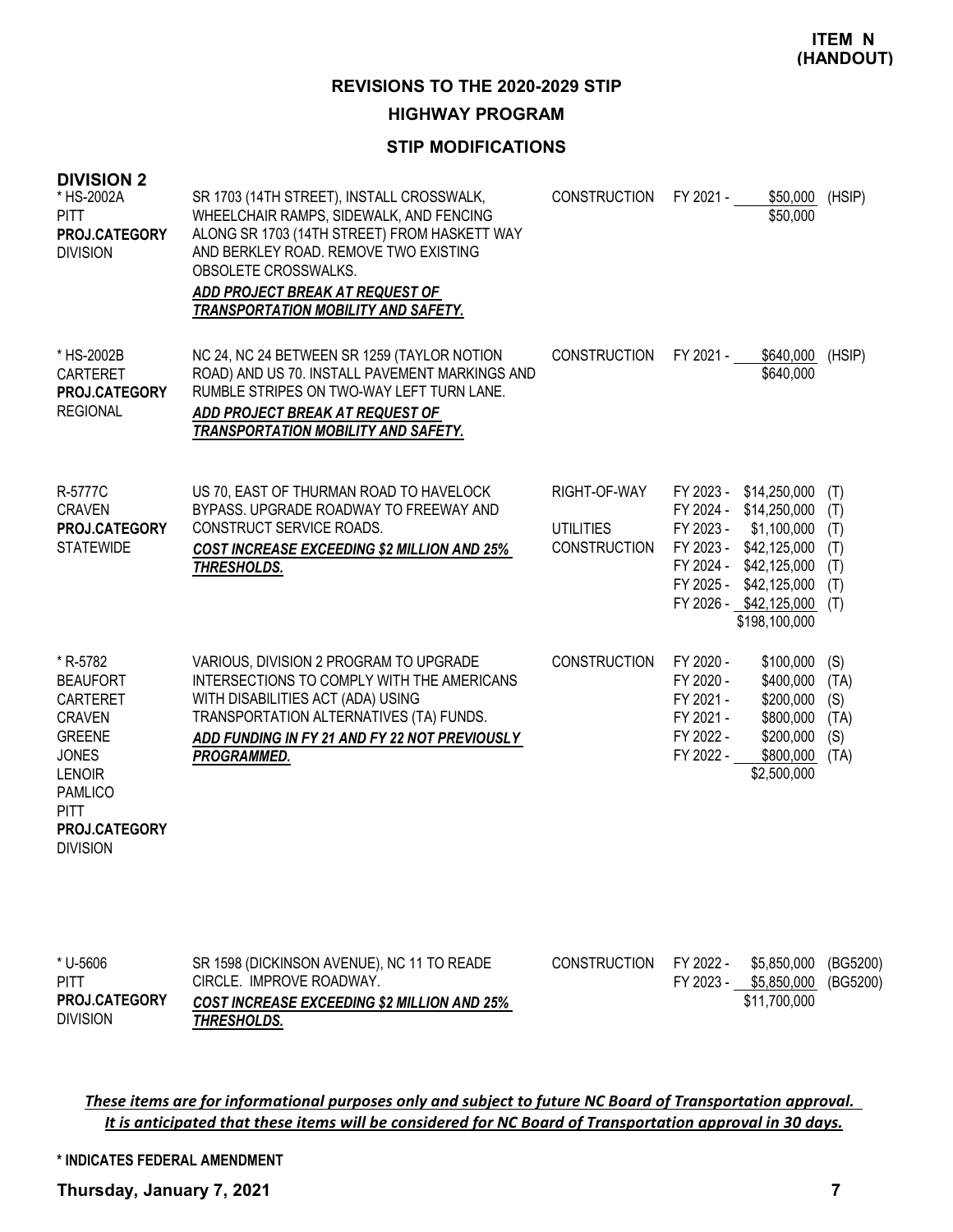### **STIP MODIFICATIONS**

| <b>DIVISION 3</b><br>EB-6012<br>ONSLOW<br>PROJ.CATEGORY<br><b>DIVISION</b>                                                                           | DOWNTOWN GREENWAY, CHANEY AVENUE TO<br>WARDOLA DRIVE IN JACKSONVILLE. CONSTRUCT<br>MULTI-USE PATH.<br>AT REQUEST OF THE MPO, DELAY CONSTRUCTION<br><b>FROM FY 20 TO FY 21.</b>                                                       | <b>CONSTRUCTION</b> | FY 2021 -<br>FY 2021 -                                                     | \$639,000<br>$$160,000$ (L)<br>\$799,000                                                  | (TA5200)                                  |
|------------------------------------------------------------------------------------------------------------------------------------------------------|--------------------------------------------------------------------------------------------------------------------------------------------------------------------------------------------------------------------------------------|---------------------|----------------------------------------------------------------------------|-------------------------------------------------------------------------------------------|-------------------------------------------|
| * HS-2003A<br><b>NEW HANOVER</b><br>PROJ.CATEGORY<br><b>DIVISION</b>                                                                                 | SR 1217 (17TH STREET), INSTALL NEAR SIDE SIGNAL<br>HEADS ON A PEDESTAL ON BOTH SIDES OF SR 1217<br>(17TH STREET) AT DOCK STREET IN WILMINGTON.<br>ADD PROJECT BREAK AT REQUEST OF<br><b>TRANSPORTATION MOBILITY AND SAFETY.</b>      | <b>CONSTRUCTION</b> | FY 2021 -                                                                  | \$34,000<br>\$34,000                                                                      | (HSIP)                                    |
| * HS-2003B<br><b>DUPLIN</b><br><b>SAMPSON</b><br>PROJ.CATEGORY<br><b>DIVISION</b>                                                                    | VARIOUS, INSTALL PAVEMENT MARKINGS ALONG<br><b>VARIOUS ROUTES.</b><br>ADD PROJECT BREAK AT REQUEST OF<br><b>TRANSPORTATION MOBILITY AND SAFETY.</b>                                                                                  | <b>CONSTRUCTION</b> |                                                                            | FY 2021 - \$3,432,000<br>\$3,432,000                                                      | (HSIP)                                    |
| * R-5783<br><b>BRUNSWICK</b><br><b>DUPLIN</b><br><b>NEW HANOVER</b><br>ONSLOW<br><b>PENDER</b><br><b>SAMPSON</b><br>PROJ.CATEGORY<br><b>DIVISION</b> | VARIOUS, DIVISION 3 PROGRAM TO UPGRADE<br>INTERSECTIONS TO COMPLY WITH THE AMERICANS<br>WITH DISABILITIES ACT (ADA) USING<br>TRANSPORTATION ALTERNATIVES (TA) FUNDS.<br>ADD FUNDING IN FY 21 AND FY 22 NOT PREVIOUSLY<br>PROGRAMMED. | <b>CONSTRUCTION</b> | FY 2020 -<br>FY 2020 -<br>FY 2021 -<br>FY 2021 -<br>FY 2022 -<br>FY 2022 - | \$100,000<br>\$400,000<br>\$200,000<br>\$800,000<br>\$200,000<br>\$800,000<br>\$2,500,000 | (S)<br>(TA)<br>(S)<br>(TA)<br>(S)<br>(TA) |
| 116201                                                                                                                                               | CD 1175 (KEDD AVENIJE) CD 1411 (MDICHTOVILLE                                                                                                                                                                                         | DICUT OF WAV        | EV 2028                                                                    | $43.300.000$ $(1)$                                                                        |                                           |

| U-6201               | SR 1175 (KERR AVENUE), SR 1411 (WRIGHTSVILLE       | RIGHT-OF-WAY        | FY 2028 - | $$3,300,000$ (T)         |  |
|----------------------|----------------------------------------------------|---------------------|-----------|--------------------------|--|
| NEW HANOVER          | AVENUE) TO US 76 (OLEANDER DRIVE). CONSTRUCT       | UTILITIES           | FY 2028 - | $$154,000$ (T)           |  |
| <b>PROJ.CATEGORY</b> | ROADWAY ON NEW LOCATION.                           | <b>CONSTRUCTION</b> |           | POST YR- \$4,400,000 (T) |  |
| <b>DIVISION</b>      | <b>COST INCREASE EXCEEDING \$2 MILLION AND 25%</b> |                     |           | \$7,854,000              |  |
|                      | THRESHOLDS.                                        |                     |           |                          |  |

*These items are for informational purposes only and subject to future NC Board of Transportation approval. It is anticipated that these items will be considered for NC Board of Transportation approval in 30 days.*

**\* INDICATES FEDERAL AMENDMENT**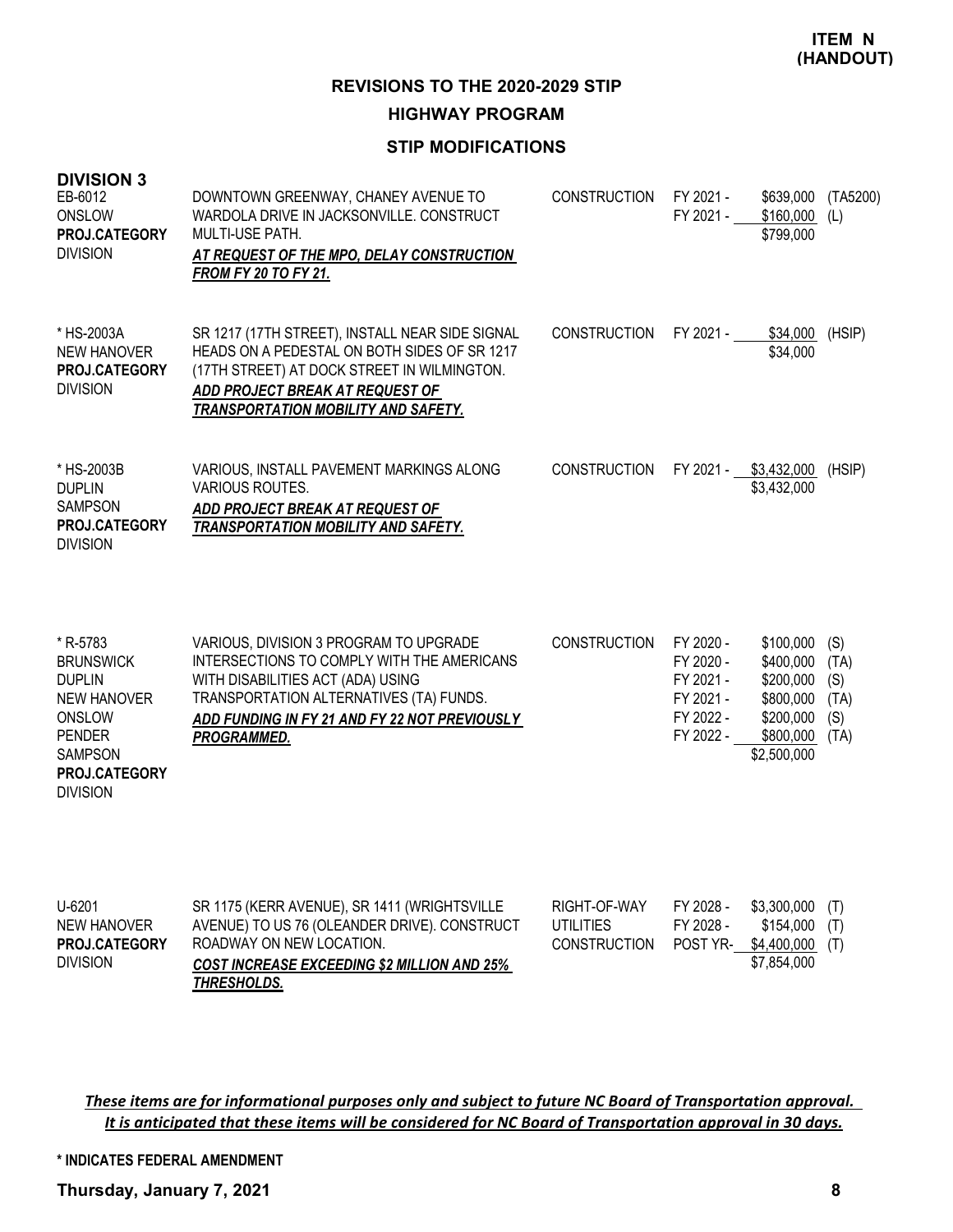## **STIP MODIFICATIONS**

| <b>DIVISION 4</b><br>AV-5745<br><b>JOHNSTON</b><br>PROJ.CATEGORY<br><b>DIVISION</b>                                                                          | JOHNSTON COUNTY AIRPORT (JNX), LAND<br>ACQUISITION & CLEARING PROJECT.<br>TO ALLOW ADDITIONAL TIME FOR PLANNING AND<br><b>DESIGN, DELAY CONSTRUCTION FROM FY 20 TO FY 21.</b>                                                        | <b>CONSTRUCTION</b>                                     | FY 2021 -                                                                  | \$335,000<br>\$335,000                                                                                                                        | (T)                                                  |
|--------------------------------------------------------------------------------------------------------------------------------------------------------------|--------------------------------------------------------------------------------------------------------------------------------------------------------------------------------------------------------------------------------------|---------------------------------------------------------|----------------------------------------------------------------------------|-----------------------------------------------------------------------------------------------------------------------------------------------|------------------------------------------------------|
| EB-5707<br><b>WAYNE</b><br>PROJ.CATEGORY<br><b>DIVISION</b>                                                                                                  | STONEY CREEK GREENWAY, US 70 BYPASS TO SR<br>1560 (ROYALL AVENUE). CONSTRUCT 10 FOOT WIDE<br>ASPHALT GREENWAY.<br><b>ACCELERATE CONSTRUCTION FROM FY 22 TO FY 21</b><br>AT REQUEST OF THE CITY OF GOLDSBORO.                         | <b>CONSTRUCTION</b>                                     | FY 2021 -                                                                  | \$110,000<br>\$110,000                                                                                                                        | (SRTS)                                               |
| * HS-2004A<br><b>WAYNE</b><br>PROJ.CATEGORY<br><b>STATEWIDE</b>                                                                                              | US 70 BYPASS (FUTURE I-42), UPGRADE GUARDRAIL<br>ALONG US 70 BYPASS (FUTURE I-42) BETWEEN US 70<br>AND MILE MARKER 361.<br>ADD PROJECT BREAK AT REQUEST OF<br>TRANSPORTATION MOBILITY AND SAFETY.                                    | <b>CONSTRUCTION</b>                                     | FY 2021 -                                                                  | \$275,000<br>\$275,000                                                                                                                        | (HSIP)                                               |
| * R-5784<br><b>EDGECOMBE</b><br><b>HALIFAX</b><br><b>JOHNSTON</b><br><b>NASH</b><br><b>WAYNE</b><br><b>WILSON</b><br><b>PROJ.CATEGORY</b><br><b>DIVISION</b> | VARIOUS, DIVISION 4 PROGRAM TO UPGRADE<br>INTERSECTIONS TO COMPLY WITH THE AMERICANS<br>WITH DISABILITIES ACT (ADA) USING<br>TRANSPORTATION ALTERNATIVES (TA) FUNDS.<br>ADD FUNDING IN FY 21 AND FY 22 NOT PREVIOUSLY<br>PROGRAMMED. | <b>CONSTRUCTION</b>                                     | FY 2020 -<br>FY 2020 -<br>FY 2021 -<br>FY 2021 -<br>FY 2022 -<br>FY 2022 - | \$100,000<br>\$400,000<br>\$200,000<br>\$800,000<br>\$200,000<br>\$800,000<br>\$2,500,000                                                     | (S)<br>(TA)<br>(S)<br>(TA)<br>(S)<br>(TA)            |
| R-5829A<br><b>JOHNSTON</b><br><b>WAYNE</b><br>PROJ.CATEGORY<br><b>STATEWIDE</b>                                                                              | US 70, US 70 BYPASS TO WEST OF SR 2372 (EDWARDS<br>ROAD / NORTH PEARL STREET). UPGRADE TO<br>FREEWAY STANDARDS.<br>PROJECT DESCRIPTION REVISED TO MORE<br><b>ACCURATELY REFLECT PROJECT LIMITS.</b>                                  | RIGHT-OF-WAY<br><b>UTILITIES</b><br><b>CONSTRUCTION</b> | FY 2026 -<br>FY 2027 -<br>FY 2025 -<br>FY 2027 -<br>FY 2028 -<br>FY 2029 - | FY 2025 - \$10,797,000<br>\$10,798,000<br>\$10,798,000<br>\$9,209,000<br>\$25,400,000<br>\$25,400,000<br>\$25,400,000<br>POST YR-\$25,400,000 | (T)<br>(T)<br>(T)<br>(T)<br>(T)<br>(T)<br>(T)<br>(T) |

\$143,202,000

*These items are for informational purposes only and subject to future NC Board of Transportation approval. It is anticipated that these items will be considered for NC Board of Transportation approval in 30 days.*

#### **\* INDICATES FEDERAL AMENDMENT**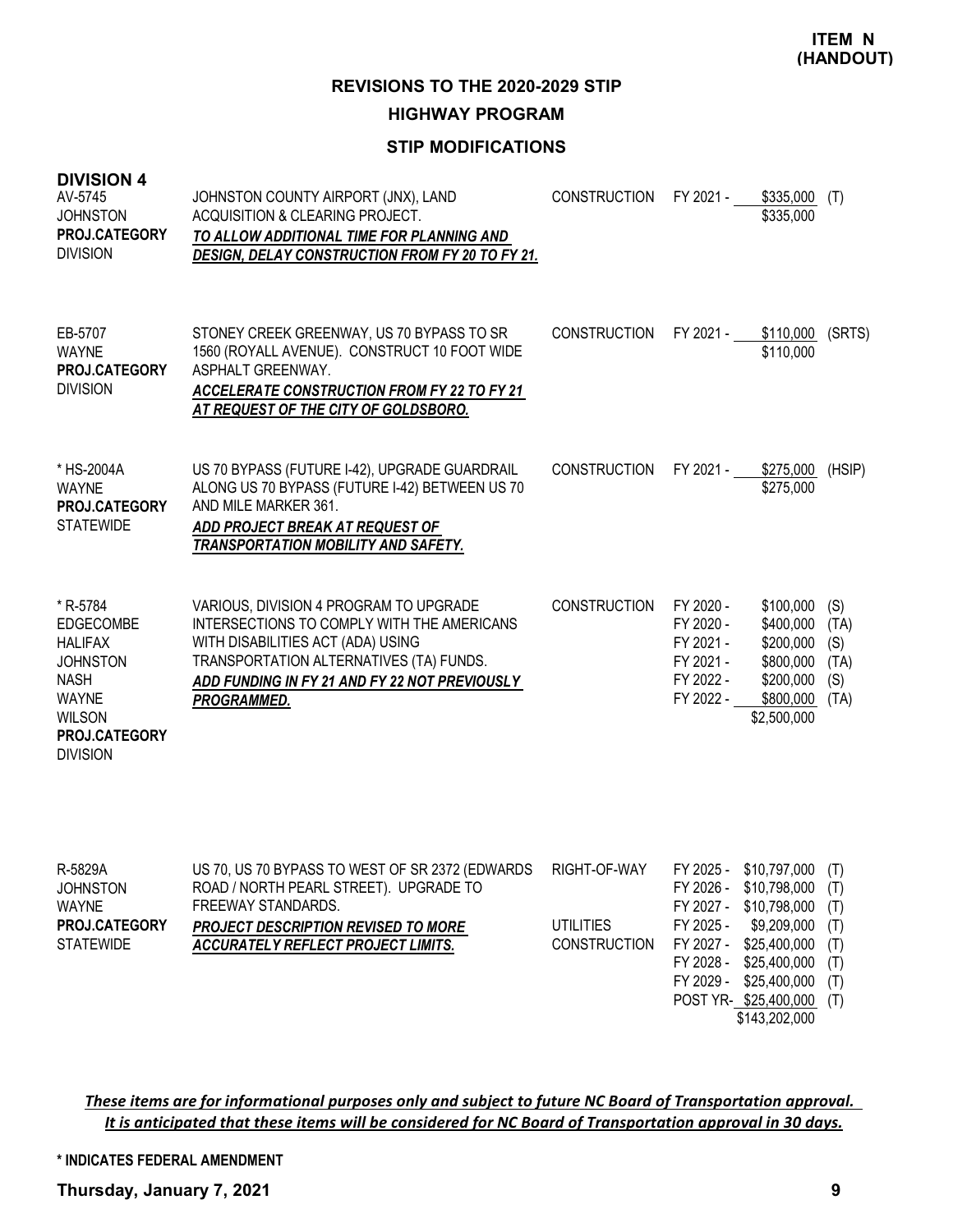### **STIP MODIFICATIONS**

| <b>DIVISION 4</b><br>R-5829B<br><b>JOHNSTON</b><br><b>PROJ.CATEGORY</b><br><b>STATEWIDE</b> | US 70, WEST OF SR 2372 (EDWARDS ROAD / NORTH<br>PEARL STREET) TO EAST OF SR 2314 (PONDFIELD<br>ROAD). UPGRADE TO FREEWAY STANDARDS.<br>PROJECT DESCRIPTION REVISED TO MORE<br><b>ACCURATELY REFLECT PROJECT LIMITS.</b>                                                                                              | RIGHT-OF-WAY<br><b>UTILITIES</b><br><b>CONSTRUCTION</b> | FY 2025 -<br>FY 2026 -<br>FY 2027 -<br>FY 2025 -<br>FY 2029 -              | \$3,621,000<br>\$3,620,000<br>\$3,620,000<br>\$3,552,000<br>\$17,975,000<br>POST YR- \$53,925,000<br>\$86,313,000 | (T)<br>(T)<br>(T)<br>(T)<br>(T)<br>(T)              |
|---------------------------------------------------------------------------------------------|----------------------------------------------------------------------------------------------------------------------------------------------------------------------------------------------------------------------------------------------------------------------------------------------------------------------|---------------------------------------------------------|----------------------------------------------------------------------------|-------------------------------------------------------------------------------------------------------------------|-----------------------------------------------------|
| R-5949<br><b>EDGECOMBE</b><br>PROJ.CATEGORY<br><b>DIVISION</b>                              | US 258, SR 1601 (COLONIAL ROAD) TO US 64. WIDEN<br>ROADWAY.<br><b>COST INCREASE EXCEEDING \$2 MILLION AND 25%</b><br>THRESHOLDS.                                                                                                                                                                                     | RIGHT-OF-WAY<br><b>UTILITIES</b><br><b>CONSTRUCTION</b> | FY 2027 -<br>FY 2027 -<br>FY 2029 -                                        | \$1,900,000<br>\$900,000<br>\$8,466,000<br>POST YR- \$16,934,000<br>\$28,200,000                                  | (T)<br>(T)<br>(T)<br>(T)                            |
| <b>DIVISION 5</b><br>B-5684<br><b>WAKE</b><br>PROJ.CATEGORY<br><b>REGIONAL</b>              | US 401 (CAPITAL BOULEVARD), REPLACE BRIDGE<br>910146 OVER CRABTREE CREEK IN RALEIGH.<br>TO ALLOW ADDITIONAL TIME FOR PLANNING AND<br>DESIGN, DELAY RIGHT-OF-WAY FROM FY 21 TO FY 22<br>AND CONSTRUCTION FROM FY 22 TO FY 23.                                                                                         | RIGHT-OF-WAY<br>CONSTRUCTION                            | FY 2022 -<br>FY 2023 -                                                     | \$430,000<br>\$8,607,000<br>\$9,037,000                                                                           | (NHPB)<br>(NHPB)                                    |
| C-4928<br><b>DURHAM</b><br>PROJ.CATEGORY<br><b>DIVISION</b>                                 | SR 1317 (MORREENE ROAD), SR 1314 (NEAL ROAD) TO<br>SR 1320 (ERWIN ROAD) IN DURHAM. CONSTRUCT BIKE<br>LANES AND SIDEWALKS.<br><b>COST INCREASE EXCEEDING \$2 MILLION AND 25%</b><br>THRESHOLDS.                                                                                                                       | RIGHT-OF-WAY<br><b>CONSTRUCTION</b>                     | FY 2021 -<br>FY 2021 -<br>FY 2021 -<br>FY 2022 -<br>FY 2022 -<br>FY 2022 - | \$2,146,000<br>\$302,000<br>\$489,000<br>\$2,331,000<br>\$3,144,000<br>\$1,369,000<br>\$9,781,000                 | (BGANY)<br>(BGDA)<br>(L)<br>(CMAQ)<br>(BGDA)<br>(L) |
| EB-5703<br><b>DURHAM</b><br>PROJ.CATEGORY<br><b>DIVISION</b>                                | LASALLE STREET, KANGAROO DRIVE TO SPRUNT<br>AVENUE IN DURHAM. CONSTRUCT SIDEWALKS ON<br>BOTH SIDES FROM KANGAROO DRIVE TO US 70<br>BUSINESS (HILLSBOROUGH ROAD) AND ON ONE SIDE<br>FROM HILLSBOROUGH ROAD TO SPRUNT AVENUE.<br>TO REFLECT CURRENT DELIVERY SCHEDULE,<br>ACCELERATE RIGHT-OF-WAY FROM FY 22 TO FY 21. | RIGHT-OF-WAY<br><b>CONSTRUCTION</b>                     | FY 2021 -<br>FY 2021 -<br>FY 2022 -<br>FY 2022 -                           | \$412,000<br>\$103,000<br>\$1,152,000<br>\$288,000<br>\$1,955,000                                                 | (TAANY)<br>(L)<br>(TAANY)<br>(L)                    |

*These items are for informational purposes only and subject to future NC Board of Transportation approval. It is anticipated that these items will be considered for NC Board of Transportation approval in 30 days.*

**\* INDICATES FEDERAL AMENDMENT**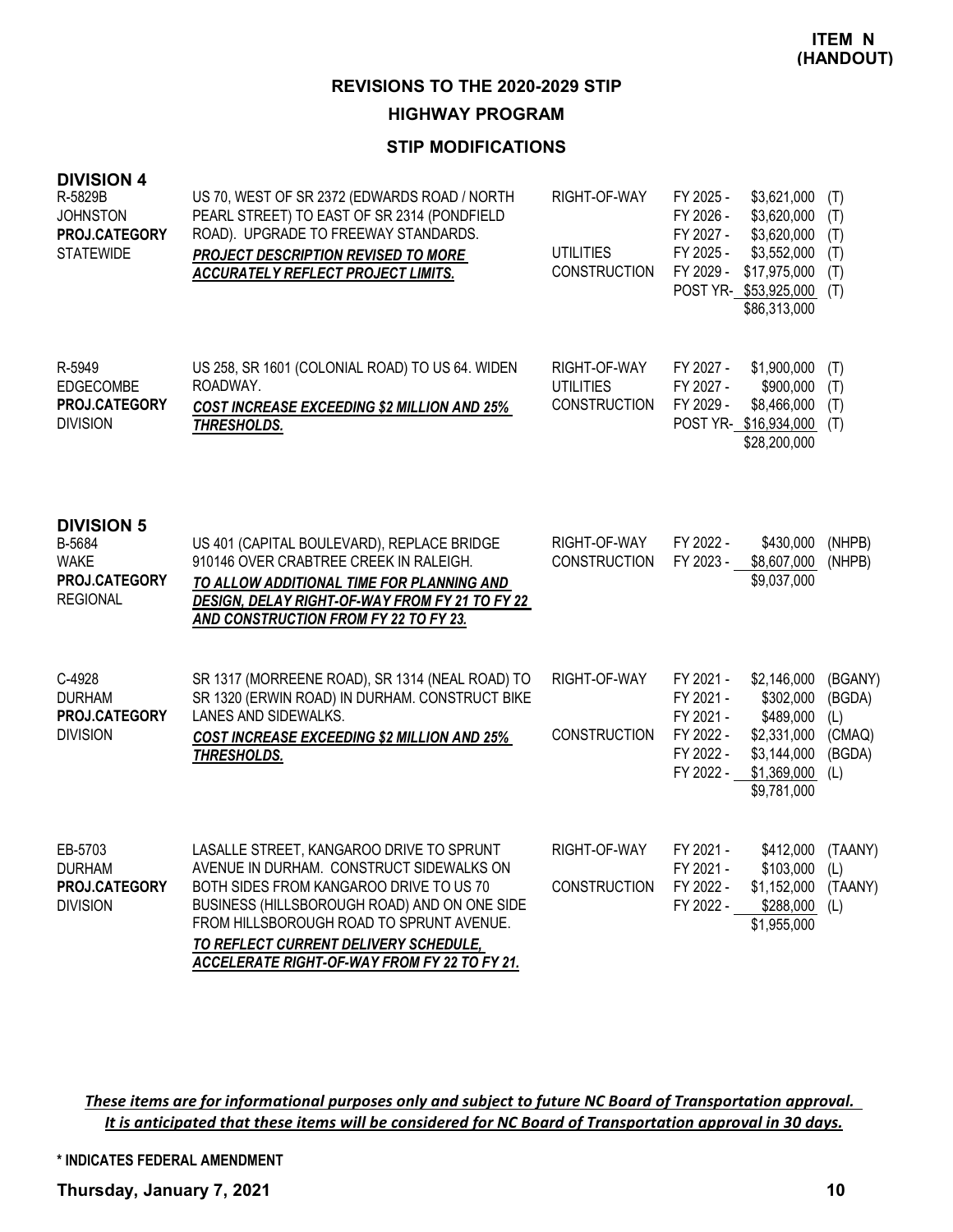### **STIP MODIFICATIONS**

| <b>DIVISION 5</b><br>EB-5708<br><b>DURHAM</b><br>PROJ.CATEGORY<br><b>DIVISION</b>                                                                                     | NC 54, NC 55 TO RESEARCH TRIANGLE PARK<br>WESTERN LIMIT IN DURHAM. CONSTRUCT SECTIONS<br>OF SIDEWALK ON SOUTH SIDE.<br>TO REFLECT CURRENT DELIVERY SCHEDULE,<br>ACCELERATE RIGHT-OF-WAY FROM FY 22 TO FY 21.                              | RIGHT-OF-WAY<br><b>CONSTRUCTION</b> | FY 2021 -<br>FY 2021 -<br>FY 2022 -<br>FY 2022 -<br>FY 2022 -              | \$142,000<br>\$35,000<br>\$204,000<br>\$51,000<br>\$236,000<br>\$668,000                  | (TAANY)<br>(L)<br>(TAANY)<br>(L)<br>(SRTS) |
|-----------------------------------------------------------------------------------------------------------------------------------------------------------------------|-------------------------------------------------------------------------------------------------------------------------------------------------------------------------------------------------------------------------------------------|-------------------------------------|----------------------------------------------------------------------------|-------------------------------------------------------------------------------------------|--------------------------------------------|
| * EB-5895<br><b>WAKE</b><br>PROJ.CATEGORY<br><b>DIVISION</b>                                                                                                          | NC 55 (EAST WILLIAMS STREET), SR 1301 (SUNSET<br>LAKE ROAD) TO NC 55 IN HOLLY SPRINGS.<br>CONSTRUCT SIDEWALK.<br>DELETE RIGHT-OF-WAY PHASE, NO RIGHT OF WAY<br>ACQUISITION AND UTILITY RELOCATION REQUIRED.                               | <b>CONSTRUCTION</b>                 | FY 2021 -<br>FY 2021 -                                                     | \$400,000<br>\$100,000<br>\$500,000                                                       | (TAANY)<br>(L)                             |
| * HS-2005B<br>WARREN<br>PROJ.CATEGORY<br><b>REGIONAL</b>                                                                                                              | NC 903, NC 903 CAUSEWAY ON EATONS FERRY<br>BRIDGE OVER LAKE GASTON. UPGRADE GUARDRAIL.<br>ADD NEW PROJECT BREAK AT REQUEST OF<br>TRANSPORTATION MOBILITY AND SAFETY DIVISION.                                                             | <b>CONSTRUCTION</b>                 | FY 2021 -                                                                  | \$130,000<br>\$130,000                                                                    | (HSIP)                                     |
| * R-5785<br><b>DURHAM</b><br><b>FRANKLIN</b><br><b>GRANVILLE</b><br><b>PERSON</b><br><b>VANCE</b><br><b>WAKE</b><br><b>WARREN</b><br>PROJ.CATEGORY<br><b>DIVISION</b> | VARIOUS, DIVISION 5 PROGRAM TO UPGRADE<br>INTERSECTIONS TO COMPLY WITH THE AMERICANS<br>WITH DISABILITIES ACT (ADA) USING<br>TRANSPORTATION ALTERNATIVES (TA) FUNDS.<br>ADD CONSTRUCTION IN FY 21 AND FY 22 NOT<br>PREVIOUSLY PROGRAMMED. | <b>CONSTRUCTION</b>                 | FY 2020 -<br>FY 2020 -<br>FY 2021 -<br>FY 2021 -<br>FY 2022 -<br>FY 2022 - | \$100,000<br>\$400,000<br>\$200,000<br>\$800,000<br>\$200,000<br>\$800,000<br>\$2,500,000 | (S)<br>(TA)<br>(S)<br>(TA)<br>(S)<br>(TA)  |
| * TA-4903<br><b>WAKE</b><br>-- <u>---</u> -                                                                                                                           | GORALEIGH, REPLACEMENT BUS AND BUS FACILITIES<br>MOVING FUNDS FROM FY 2020 TO FY 2021 IN THE                                                                                                                                              | <b>CAPITAL</b>                      | FY 2020 -<br>FY 2020 -                                                     | \$2,575,000<br>\$2,776,000 (5339)<br>$A = A = A$                                          | (L)                                        |

*These items are for informational purposes only and subject to future NC Board of Transportation approval. It is anticipated that these items will be considered for NC Board of Transportation approval in 30 days.*

*AMOUNT OF \$5,351,000 AT THE REQUEST OF THE* 

*CAPITAL AREA MPO*

**\* INDICATES FEDERAL AMENDMENT**

**Thursday, January 7, 2021 11**

PUBLIC TRANS **PROJ.CATEGORY**

\$5,351,000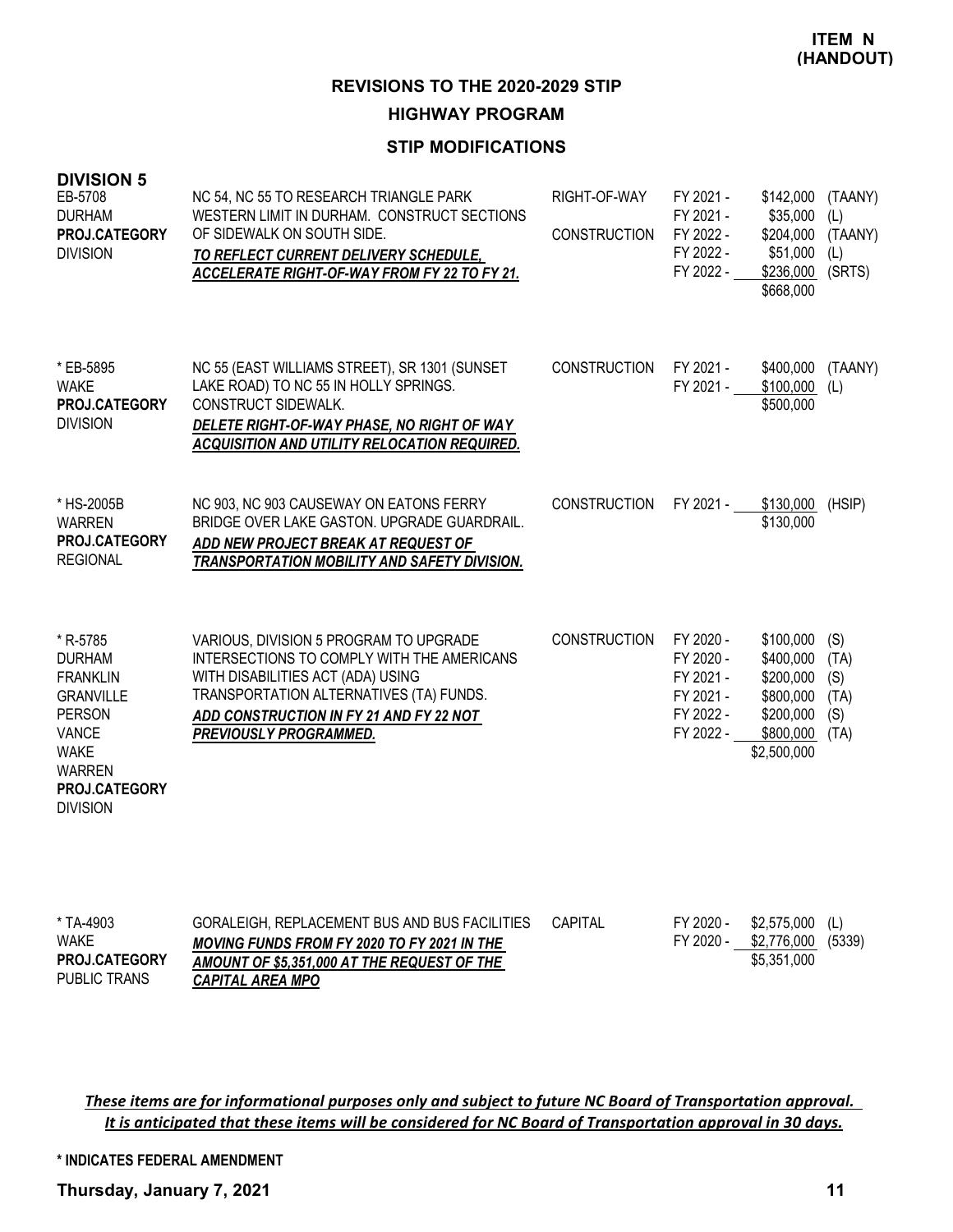### **STIP MODIFICATIONS**

| <b>DIVISION 5</b><br>* TP-5100B                                  | CAPITAL AREA TRANSIT, PLANNING ASSISTANCE - 5307                                                                                                                                                                                                                                           | <b>PLANNING</b>                                         | FY 2020 -                                                                                                                                   | \$50,000                                                                                                                                               | (S)                                                                                   |
|------------------------------------------------------------------|--------------------------------------------------------------------------------------------------------------------------------------------------------------------------------------------------------------------------------------------------------------------------------------------|---------------------------------------------------------|---------------------------------------------------------------------------------------------------------------------------------------------|--------------------------------------------------------------------------------------------------------------------------------------------------------|---------------------------------------------------------------------------------------|
| <b>WAKE</b><br>PROJ.CATEGORY<br><b>PUBLIC TRANS</b>              | MOVING FUNDS FROM FY 2020 TO FY 2021 IN THE<br>AMOUNT OF\$1,250,000 AT THE REQUEST OF THE<br><b>CAPITAL AREA MPO</b>                                                                                                                                                                       |                                                         | FY 2020 -<br>FY 2020 -<br>FY 2021 -<br>FY 2021 -<br>FY 2021 -<br>FY 2022 -<br>FY 2022 -<br>FY 2022 -<br>FY 2023 -<br>FY 2023 -<br>FY 2023 - | \$50,000<br>\$400,000<br>\$50,000<br>\$250,000<br>\$1,000,000<br>\$50,000<br>\$50,000<br>\$400,000<br>\$50,000<br>\$50,000<br>\$400,000<br>\$2,800,000 | (L)<br>(5307)<br>(S)<br>(L)<br>(5307)<br>(S)<br>(L)<br>(5307)<br>(S)<br>(L)<br>(5307) |
| * TS-5104<br><b>WAKE</b><br>PROJ.CATEGORY<br><b>PUBLIC TRANS</b> | CAPITAL AREA TRANSIT, SAFETY & SECURITY - MIN.<br>1% SET ASIDE<br>MOVING FUNDS FROM FY 2020 TO FY 2021 IN THE<br>AMOUNT OF\$218,000 AT THE REQUEST OF THE<br><b>CAPITAL AREA MPO</b>                                                                                                       | <b>CAPITAL</b>                                          | FY 2020 -<br>FY 2020 -<br>FY 2021 -<br>FY 2021 -<br>FY 2022 -<br>FY 2022 -<br>FY 2023 -<br>FY 2023 -                                        | \$21,000<br>\$85,000<br>\$44,000<br>\$174,000<br>\$21,000<br>\$85,000<br>\$21,000<br>\$85,000<br>\$536,000                                             | (L)<br>(5307)<br>(L)<br>(5307)<br>(L)<br>(5307)<br>(L)<br>(5307)                      |
| U-5747A<br><b>WAKE</b><br>PROJ.CATEGORY<br><b>DIVISION</b>       | SR 1635 (MCCRIMMON PARKWAY), SR 1613 (DAVIS<br>DRIVE) TO NORTH OF SR 1637 (CHURCH STREET) IN<br>MORRISVILLE. WIDEN TO 4-LANE DIVIDED FACILITY.<br>TO ALLOW ADDITIONAL TIME FOR RIGHT-OF-WAY<br><b>ACQUISITION AND UTILITY RELOCATION DELAY</b><br><b>CONSTRUCTION FROM FY 22 TO FY 23.</b> | RIGHT-OF-WAY<br><b>UTILITIES</b><br><b>BUILD NC CON</b> | FY 2021 -<br>FY 2021 -<br>FY 2023 -<br>FY 2024 -<br>FY 2025 -<br>FY 2026 -<br>FY 2027 -<br>FY 2028 -<br>FY 2029 -<br>POST YR-               | \$3,000,000<br>\$500,000<br>\$858,000<br>\$858,000<br>\$858,000<br>\$858,000<br>\$858,000<br>\$858,000<br>\$3,432,000<br>\$4,290,000                   | (T)<br>(T)<br>(T)<br>(T)<br>(T)<br>(T)<br>(T)<br>(T)<br>(T)<br>(T)                    |
|                                                                  |                                                                                                                                                                                                                                                                                            | <b>CONSTRUCTION</b>                                     | FY 2023 -<br>FY 2024 -                                                                                                                      | \$2,650,000<br>\$2,650,000<br>\$21,670,000                                                                                                             | (T)<br>(T)                                                                            |

*These items are for informational purposes only and subject to future NC Board of Transportation approval. It is anticipated that these items will be considered for NC Board of Transportation approval in 30 days.*

**\* INDICATES FEDERAL AMENDMENT**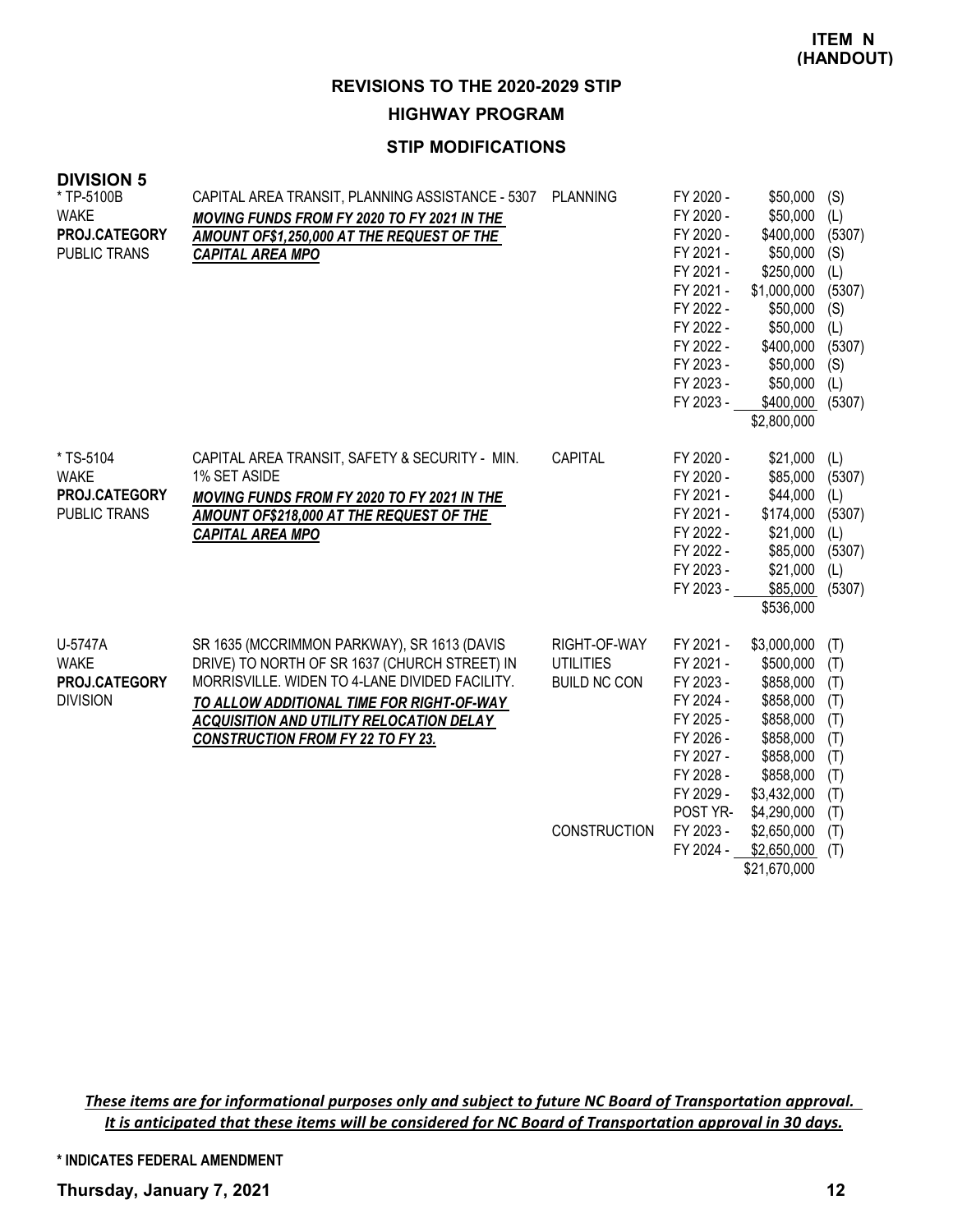### **STIP MODIFICATIONS**

#### **DIVISION 5**

| U-5747B         | NC 54, SR 1635 (MCCRIMMON PARKWAY) IN           | <b>BUILD NC ROW</b> | FY 2020 - | \$5,000     | (T) |
|-----------------|-------------------------------------------------|---------------------|-----------|-------------|-----|
| <b>WAKE</b>     | MORRISVILLE. CONVERT AT-GRADE INTERSECTION TO   |                     | FY 2021 - | \$5,000     | (T) |
| PROJ.CATEGORY   | GRADE SEPARATION, INCLUDING GRADE SEPARATION    |                     | FY 2022 - | \$5,000     | (T) |
| <b>REGIONAL</b> | OF NORTH CAROLINA RAILROAD.                     |                     | FY 2023 - | \$5,000     | (T) |
|                 | TO ALLOW ADDITIONAL TIME FOR RIGHT-OF-WAY       |                     | FY 2024 - | \$5,000     | (T) |
|                 | <b>ACQUISITION AND UTILITY RELOCATION DELAY</b> |                     | FY 2025 - | \$5,000     | (T) |
|                 | CONSTRUCTION FROM FY 22 TO FY 23.               |                     | FY 2026 - | \$5,000     | (T) |
|                 |                                                 |                     | FY 2027 - | \$5,000     | (T) |
|                 |                                                 |                     | FY 2028 - | \$5,000     | (T) |
|                 |                                                 |                     | FY 2029 - | \$5,000     | (T) |
|                 |                                                 |                     | POST YR-  | \$22,000    | (T) |
|                 |                                                 | RIGHT-OF-WAY        | FY 2020 - | \$6,230,000 | (T) |
|                 |                                                 | <b>UTILITIES</b>    | FY 2020 - | \$500,000   | (T) |
|                 |                                                 | <b>BUILD NC CON</b> | FY 2023 - | \$858,000   | (T) |
|                 |                                                 |                     | FY 2024 - | \$858,000   | (T) |
|                 |                                                 |                     | FY 2025 - | \$858,000   | (T) |
|                 |                                                 |                     | FY 2026 - | \$858,000   | (T) |
|                 |                                                 |                     | FY 2027 - | \$858,000   | (T) |
|                 |                                                 |                     | FY 2028 - | \$858,000   | (T) |
|                 |                                                 |                     | FY 2029 - | \$858,000   | (T) |
|                 |                                                 |                     | POST YR-  | \$6,864,000 | (T) |
|                 |                                                 | <b>CONSTRUCTION</b> | FY 2023 - | \$3,750,000 | (T) |
|                 |                                                 |                     | FY 2024 - | \$3,750,000 | (T) |

\$27,172,000

*These items are for informational purposes only and subject to future NC Board of Transportation approval. It is anticipated that these items will be considered for NC Board of Transportation approval in 30 days.*

**\* INDICATES FEDERAL AMENDMENT**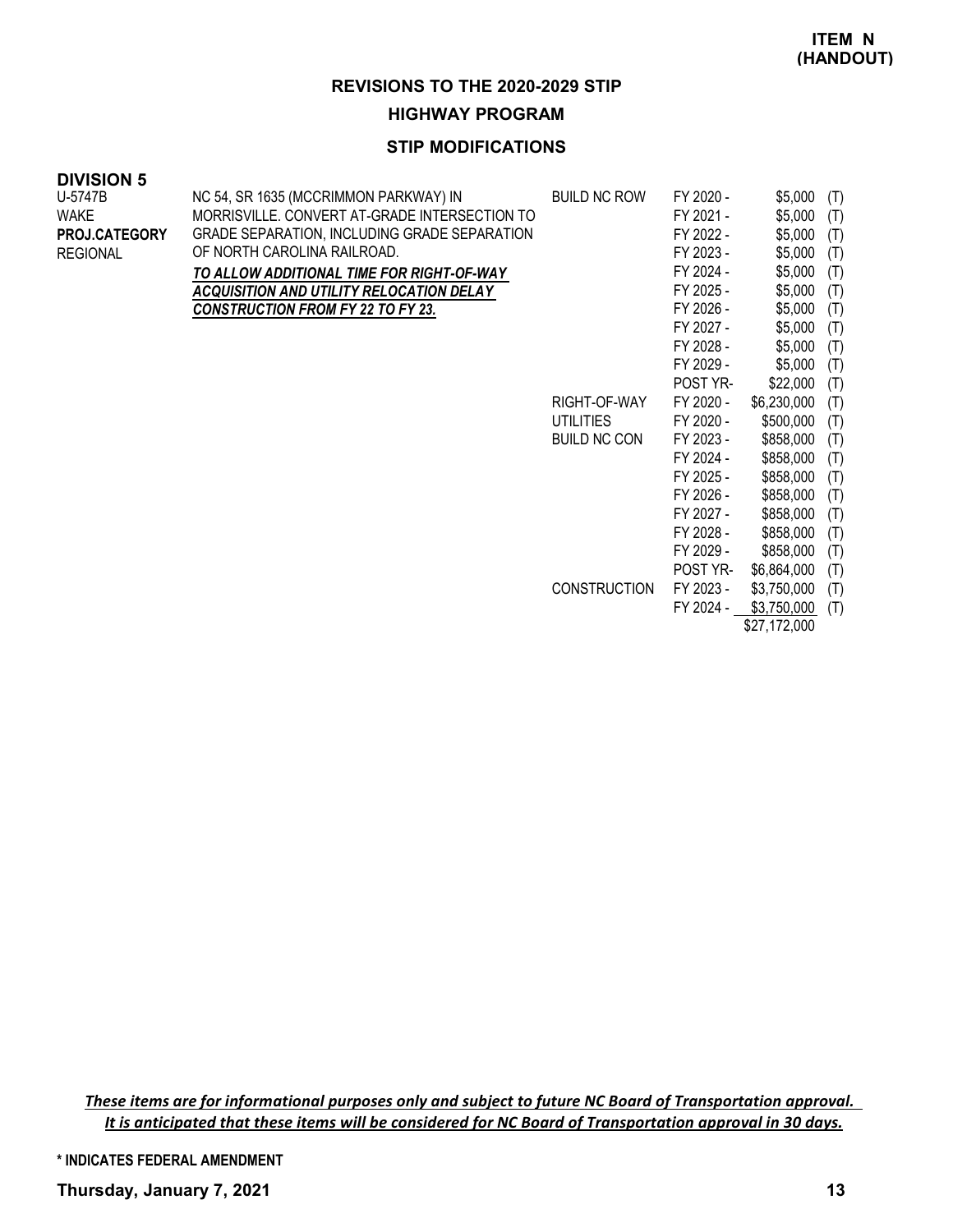### **STIP MODIFICATIONS**

| <b>DIVISIUN 5</b><br>U-5750<br><b>WAKE</b><br>PROJ.CATEGORY<br><b>REGIONAL</b> | NC 54, NC 540 TO PERIMETER PARK DRIVE IN<br>MORRISVILLE. ADD LANES.<br>TO ALLOW ADDITIONAL TIME FOR UTILITY<br>RELOCATION DELAY CONSTRUCTION FROM FY 22 TO<br>FY 23.                            | <b>ENGINEERING</b><br><b>BUILD NC ROW</b>               | FY 2020 -<br>FY 2021 -<br>FY 2022 -<br>FY 2023 -<br>FY 2024 -<br>FY 2025 -<br>FY 2026 -<br>FY 2027 -<br>FY 2028 -<br>FY 2029 -<br>POST YR-<br>FY 2020 -<br>FY 2021 -<br>FY 2022 -<br>FY 2023 - | \$270,000<br>\$135,000<br>\$135,000<br>\$135,000<br>\$135,000<br>\$135,000<br>\$135,000<br>\$135,000<br>\$135,000<br>\$135,000<br>\$540,000<br>\$578<br>\$289<br>\$289<br>\$289 | (T)<br>(T)<br>(T)<br>(T)<br>(T)<br>(T)<br>(T)<br>(T)<br>(T)<br>(T)<br>(T)<br>(T)<br>(T)<br>(T)<br>(T) |
|--------------------------------------------------------------------------------|-------------------------------------------------------------------------------------------------------------------------------------------------------------------------------------------------|---------------------------------------------------------|------------------------------------------------------------------------------------------------------------------------------------------------------------------------------------------------|---------------------------------------------------------------------------------------------------------------------------------------------------------------------------------|-------------------------------------------------------------------------------------------------------|
|                                                                                |                                                                                                                                                                                                 |                                                         | FY 2024 -<br>FY 2025 -<br>FY 2026 -<br>FY 2027 -<br>FY 2028 -<br>FY 2029 -<br>POST YR-                                                                                                         | \$289<br>\$289<br>\$289<br>\$289<br>\$289<br>\$289<br>\$1,160                                                                                                                   | (T)<br>(T)<br>(T)<br>(T)<br>(T)<br>(T)<br>(T)                                                         |
|                                                                                |                                                                                                                                                                                                 | RIGHT-OF-WAY<br><b>UTILITIES</b><br><b>BUILD NC CON</b> | FY 2021 -<br>FY 2021 -<br>FY 2023 -<br>FY 2024 -<br>FY 2025 -<br>FY 2026 -<br>FY 2027 -<br>FY 2028 -<br>FY 2029 -<br>POST YR-                                                                  | \$8,997,000<br>\$236,000<br>\$858,000<br>\$858,000<br>\$858,000<br>\$858,000<br>\$858,000<br>\$858,000<br>\$858,000<br>\$6,864,000                                              | (T)<br>(T)<br>(T)<br>(T)<br>(T)<br>(T)<br>(T)<br>(T)<br>(T)<br>(T)                                    |
|                                                                                |                                                                                                                                                                                                 | <b>CONSTRUCTION</b>                                     | FY 2023 -                                                                                                                                                                                      | \$5,300,000<br>\$29,432,339                                                                                                                                                     | (T)                                                                                                   |
| * U-6222<br><b>WAKE</b><br><b>PROJ.CATEGORY</b><br><b>EXEMPT</b>               | NC 98, CAMP KANATA RD AND NC 98 IN WAKE FOREST.<br>IMPROVE INTERSECTION, ADD TURN LANES ON NC 98.<br>DELETE RIGHT OF WAY PHASE, NO RIGHT OF WAY<br>ACQUISITION AND UTILITY RELOCATION REQUIRED. | <b>ENGINEERING</b><br><b>CONSTRUCTION</b>               | FY 2020 -<br>FY 2020 -<br>FY 2022 -<br>FY 2022 -                                                                                                                                               | \$30,000<br>\$120,000<br>\$210,000<br>\$840,000<br>\$1,200,000                                                                                                                  | (S)<br>(BGDA)<br>(S)<br>(BGDA)                                                                        |

*These items are for informational purposes only and subject to future NC Board of Transportation approval. It is anticipated that these items will be considered for NC Board of Transportation approval in 30 days.*

**\* INDICATES FEDERAL AMENDMENT**

**Thursday, January 7, 2021 14**

**DIVISION 5**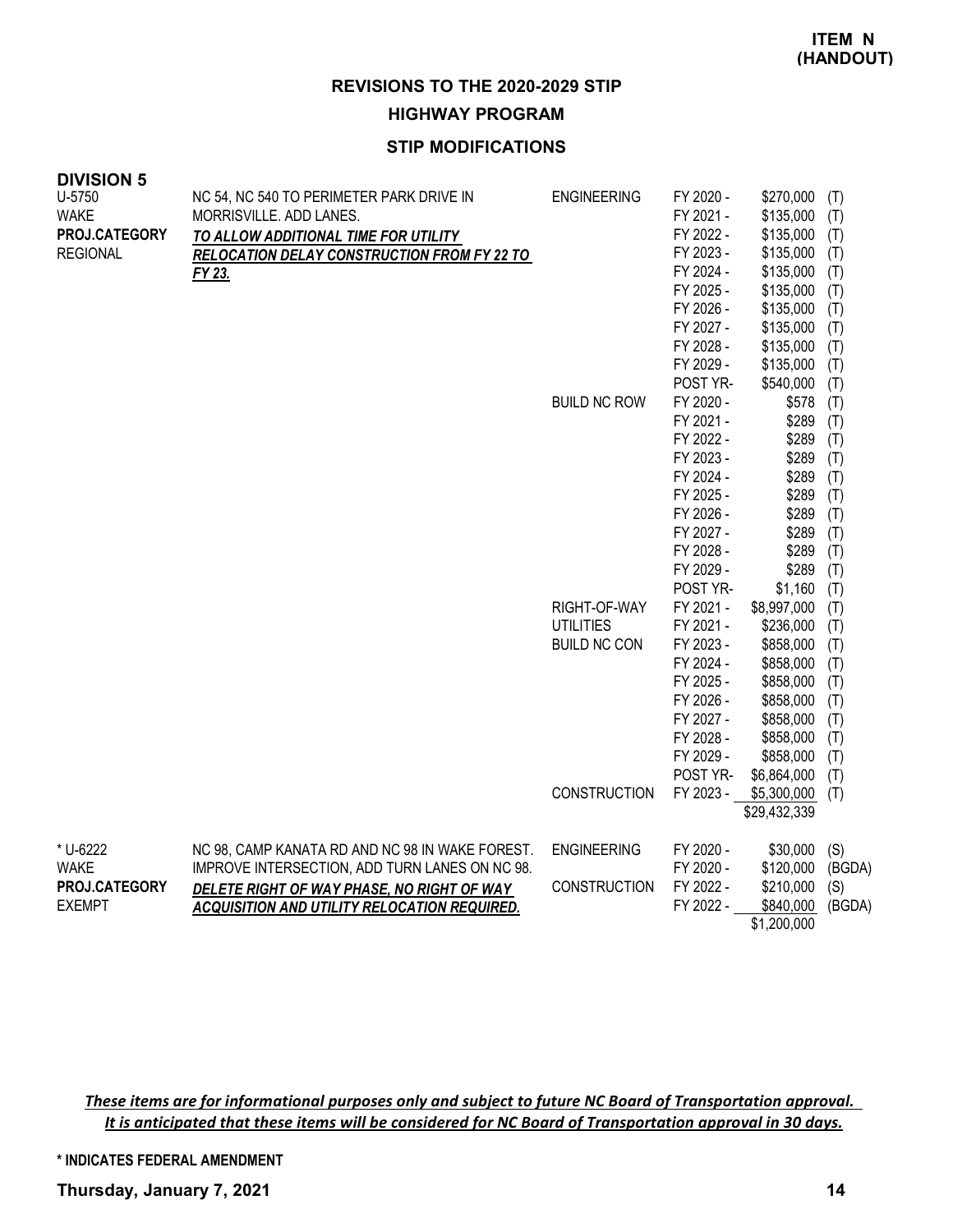### **STIP MODIFICATIONS**

### **DIVISION 6**

| * R-5786             | VARIOUS, DIVISION 6 PROGRAM TO UPGRADE        | <b>CONSTRUCTION</b> | FY 2020 - | \$100,000      | (S)  |
|----------------------|-----------------------------------------------|---------------------|-----------|----------------|------|
| <b>BLADEN</b>        | INTERSECTIONS TO COMPLY WITH THE AMERICANS    |                     | FY 2020 - | \$400,000      | (TA) |
| <b>COLUMBUS</b>      | WITH DISABILITIES ACT (ADA) USING             |                     | FY 2021 - | $$200,000$ (S) |      |
| <b>CUMBERLAND</b>    | TRANSPORTATION ALTERNATIVES (TA) FUNDS.       |                     | FY 2021 - | \$800.000      | (TA) |
| <b>HARNETT</b>       | ADD FUNDING IN FY 21 AND FY 22 NOT PREVIOUSLY |                     | FY 2022 - | \$200,000      | (S)  |
| <b>ROBESON</b>       | <b>PROGRAMMED.</b>                            |                     | FY 2022 - | \$800,000      | (TA) |
| <b>PROJ.CATEGORY</b> |                                               |                     |           | \$2,500,000    |      |
| <b>DIVISION</b>      |                                               |                     |           |                |      |

| R-5955<br><b>ROBESON</b><br><b>PROJ.CATEGORY</b><br><b>DIVISION</b>                 | SR 1997 (FAYETTEVILLE ROAD), I-95 TO FARRINGTON<br>STREET. WIDEN ROADWAY.<br><b>COST INCREASE EXCEEDING \$2 MILLION AND 25%</b><br>THRESHOLDS.                                                                        | <b>BUILD NC ROW</b>                     | FY 2026 -<br>FY 2027 -<br>FY 2028 -<br>FY 2029 -<br><b>POST YR-</b> | \$515,000<br>\$515,000<br>\$515,000<br>\$515,000<br>\$4,635,000 | (T)<br>(T)<br>(T)<br>(T)<br>(T) |
|-------------------------------------------------------------------------------------|-----------------------------------------------------------------------------------------------------------------------------------------------------------------------------------------------------------------------|-----------------------------------------|---------------------------------------------------------------------|-----------------------------------------------------------------|---------------------------------|
|                                                                                     |                                                                                                                                                                                                                       | RIGHT-OF-WAY                            | FY 2026 -<br>FY 2027 -<br>FY 2028 -                                 | \$12,600,000<br>\$12,600,000<br>\$12,600,000                    | (T)<br>(T)<br>(T)               |
|                                                                                     |                                                                                                                                                                                                                       | <b>UTILITIES</b><br><b>CONSTRUCTION</b> | FY 2026 -<br>FY 2029 -<br>POST YR-                                  | \$4,100,000<br>\$9,050,000<br>\$9,050,000<br>\$66,695,000       | (T)<br>(T)<br>(T)               |
| <b>DIVISION 7</b><br>AV-5737<br>ALAMANCE<br><b>PROJ.CATEGORY</b><br><b>DIVISION</b> | BURLINGTON- ALAMANCE REGIONAL AIRPORT (BUY),<br>OBTAIN NAVIGATION EASEMENTS AND CLEAR<br>OBSTRUCTIONS IN THE RUNWAY 24 APPROACH.<br>TO ALLOW ADDITIONAL TIME FOR PLANNING. DELAY<br>RIGHT-OF-WAY FROM FY 21 TO FY 22. | RIGHT-OF-WAY                            | FY 2022 -<br>FY 2022 -                                              | \$1,080,000<br>\$120,000<br>\$1,200,000                         | (T)<br>(L)                      |
| B-5716<br><b>ROCKINGHAM</b><br><b>PROJ.CATEGORY</b><br><b>DIVISION</b>              | SR 1138 (LINDSEY BRIDGE ROAD), REPLACE BRIDGE<br>780140 OVER DAN RIVER.<br>TO ASSIST IN BALANCING FUNDS, DELAY RIGHT-OF-<br>WAY FROM FY 20 TO FY 22.                                                                  | RIGHT-OF-WAY<br><b>CONSTRUCTION</b>     | FY 2022 -<br>FY 2022 -                                              | \$610,000<br>\$6,100,000<br>\$6,710,000                         | (BGOFF)<br>(BGOFF)              |

*These items are for informational purposes only and subject to future NC Board of Transportation approval. It is anticipated that these items will be considered for NC Board of Transportation approval in 30 days.*

**\* INDICATES FEDERAL AMENDMENT**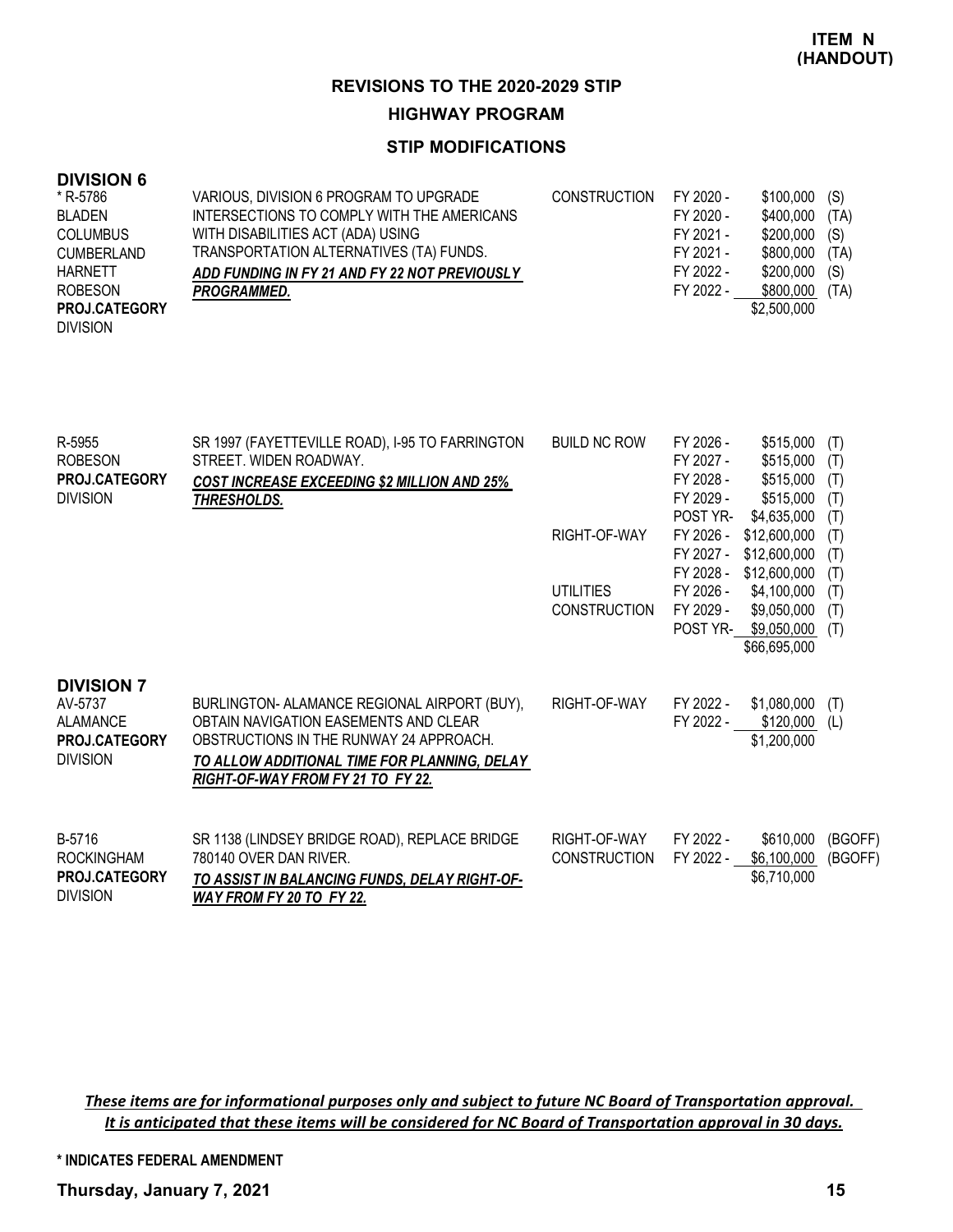### **STIP MODIFICATIONS**

| <b>DIVISION 7</b><br>B-5722<br><b>ROCKINGHAM</b><br>PROJ.CATEGORY<br><b>DIVISION</b> | SR 1169 (ISLAND DRIVE), REPLACE BRIDGE 780277<br>OVER BEAVER CREEK.<br>TO ASSIST IN BALANCING FUNDS, DELAY RIGHT-OF-<br>WAY FROM FY 20 TO FY 22 AND CONSTRUCTION<br><b>FROM FY 21 TO FY 22.</b>                                                                                 | RIGHT-OF-WAY<br><b>CONSTRUCTION</b> | FY 2022 -<br>FY 2022 - \$2,000,000  | \$200,000<br>\$2,200,000                | (BGOFF)<br>(BGOFF) |
|--------------------------------------------------------------------------------------|---------------------------------------------------------------------------------------------------------------------------------------------------------------------------------------------------------------------------------------------------------------------------------|-------------------------------------|-------------------------------------|-----------------------------------------|--------------------|
| EB-5873<br><b>GUILFORD</b><br>PROJ.CATEGORY<br><b>DIVISION</b>                       | SR 1278 (SOUTH COLLEGE DRIVE), SR 1300 (EAST<br>GREEN DRIVE) TO SR 1113 (EAST KIVETT DRIVE) IN<br>HIGH POINT. CONSTRUCT SIDEWALK.<br>TO ALLOW CITY ADDITIONAL TIME FOR PLANNING<br>AND DESIGN, DELAY CONSTRUCTION FROM FY 20 TO<br>FY 21.                                       | <b>CONSTRUCTION</b>                 | FY 2021 -<br>FY 2021 - \$26,000 (L) | \$103,000<br>\$129,000                  | (TA5200)           |
| EB-5885<br><b>ALAMANCE</b><br>PROJ.CATEGORY<br><b>DIVISION</b>                       | US 70 (NORTH CHURCH STREET), BEAUMONT AVENUE<br>TO SR 1716 (GRAHAM-HOPEDALE ROAD) IN<br>BURLINGTON. CONSTRUCT SIDEWALK.<br>TO ALLOW CITY ADDITIONAL TIME FOR PLANNING<br>AND DESIGN, DELAY CONSTRUCTION FROM FY 20 TO<br>FY 21.                                                 | CONSTRUCTION                        | FY 2021 -<br>FY 2021 -              | \$96,000<br>\$24,000<br>\$120,000       | (TA5200)<br>(L)    |
| EB-5888<br><b>ROCKINGHAM</b><br><b>PROJ.CATEGORY</b><br><b>DIVISION</b>              | SR 1747 (EAST STADIUM DRIVE), SR 1962 (NORTH<br>PIERCE STREET) TO FREEDOM PARK IN EDEN.<br>CONSTRUCT SIDEWALK.<br>TO ALLOW CITY ADDITIONAL TIME FOR PLANNING,<br>DELAY CONSTRUCTION FROM FY 20 TO FY 21.                                                                        | <b>CONSTRUCTION</b>                 | FY 2021 -<br>FY 2021 -              | \$354,000<br>\$89,000 (L)<br>\$443,000  | (TA5200)           |
| EL-4828A<br>ORANGE<br>PROJ.CATEGORY<br><b>TRANSITION</b>                             | MORGAN CREEK GREENWAY, PHASE 1.<br>TO ALLOW ADDITIONAL TIME FOR PLANNING AND<br>DESIGN, DELAY CONSTRUCTION FROM FY 20 TO FY 21.                                                                                                                                                 | <b>CONSTRUCTION</b>                 | FY 2021 -<br>FY 2021 -              | \$298,000<br>$$74,000$ (L)<br>\$372,000 | (BGDA)             |
| * HS-2007A<br><b>GUILFORD</b><br>PROJ.CATEGORY<br><b>REGIONAL</b>                    | I-85 BUSINESS/US29/70, I-85 BUSINESS/US 29/70<br>SOUTHBOUND AND NORTHBOUND FROM RANDOLPH<br>COUNTY LINE TO NORTH OF SR 1145 (RIVERDALE<br>DRIVE) IN HIGH POINT. INSTALL GUARDRAIL.<br>ADD NEW PROJECT SEGMENT "A" AT REQUEST OF<br>TRANSPORTATION MOBILITY AND SAFETY DIVISION. | <b>CONSTRUCTION</b>                 | FY 2021 -                           | \$540,000 (HSIP)<br>\$540,000           |                    |

*These items are for informational purposes only and subject to future NC Board of Transportation approval. It is anticipated that these items will be considered for NC Board of Transportation approval in 30 days.*

**\* INDICATES FEDERAL AMENDMENT**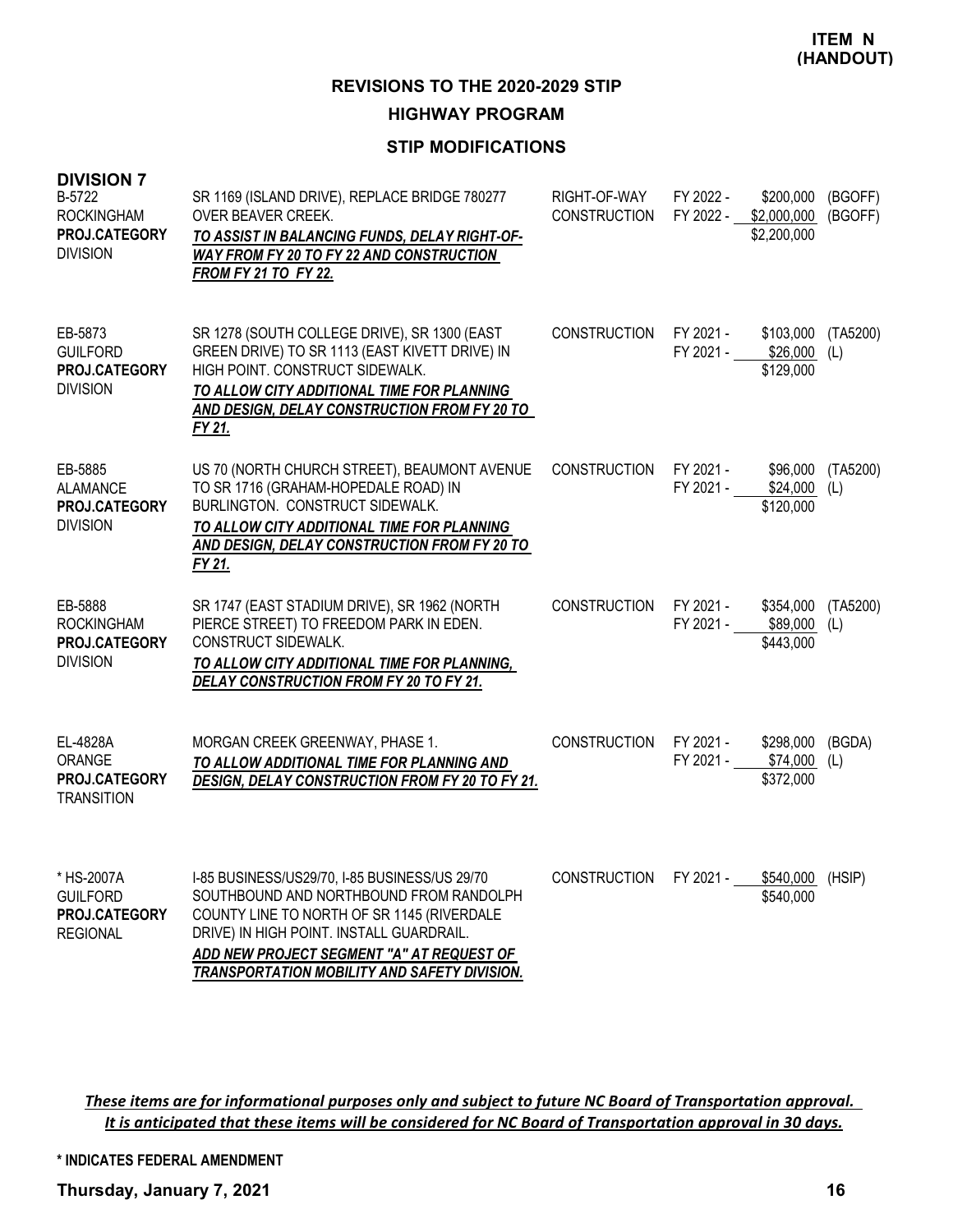### **STIP MODIFICATIONS**

| <b>DIVISION 7</b><br>* HS-2007B<br><b>GUILFORD</b><br>PROJ.CATEGORY<br><b>REGIONAL</b>                                                                                                                                    | I-85 BUSINESS/US29/70, I-85 BUSINESS/US 29/70<br>NORTHBOUND FROM NORTH OF SR 1145 (RIVERDALE<br>DRIVE) TO I-85 IN HIGH POINT. INSTALL GUARDRAIL.<br>ADD NEW PROJECT SEGMENT "B" AT REQUEST OF<br>TRANSPORTATION MOBILITY AND SAFETY DIVISION.                                                                                                                   | <b>CONSTRUCTION</b> | FY 2021 -              | \$270,000<br>\$270,000                              | (HSIP)        |
|---------------------------------------------------------------------------------------------------------------------------------------------------------------------------------------------------------------------------|-----------------------------------------------------------------------------------------------------------------------------------------------------------------------------------------------------------------------------------------------------------------------------------------------------------------------------------------------------------------|---------------------|------------------------|-----------------------------------------------------|---------------|
| * HS-2007C<br><b>ALAMANCE</b><br><b>CASWELL</b><br><b>GUILFORD</b><br>ORANGE<br><b>ROCKINGHAM</b><br>PROJ.CATEGORY<br><b>DIVISION</b>                                                                                     | VARIOUS, VARIOUS SECONDARY ROUTES. INSTALL<br>LONG-LIFE PAVEMENT MARKINGS.<br>ADD NEW PROJECT SEGMENT "C" AT REQUEST OF<br><b>TRANSPORTATION MOBILITY AND SAFETY DIVISION.</b>                                                                                                                                                                                  | <b>CONSTRUCTION</b> |                        | FY 2021 - \$3,455,000<br>\$3,455,000                | (HSIP)        |
| * P-2918<br><b>ALAMANCE</b><br><b>CABARRUS</b><br><b>DAVIDSON</b><br><b>DURHAM</b><br><b>GUILFORD</b><br><b>MECKLENBURG</b><br>ORANGE<br><b>RANDOLPH</b><br><b>ROWAN</b><br><b>WAKE</b><br>PROJ.CATEGORY<br><b>EXEMPT</b> | PIEDMONT CORRIDOR, TRAIN 74 / 75 OPERATIONS<br>BETWEEN CHARLOTTE AND RALEIGH, EQUIPMENT<br>AND CAPITAL YARD MAINTENANCE FACILITY.<br>ADD OPERATIONS IN 21 NOT PREVIOUSLY<br>PROGRAMMED AT REQUEST OF RAIL DIVISION. COST<br><b>INCREASE EXCEEDING \$2 MILLION AND 25%</b><br>THRESHOLDS.                                                                        | <b>OPERATIONS</b>   | FY 2021 -              | \$6,569,000<br>FY 2021 - \$1,642,000<br>\$8,211,000 | (CMAQ)<br>(S) |
| P-5700<br><b>GUILFORD</b><br>PROJ.CATEGORY<br><b>DIVISION</b>                                                                                                                                                             | NORFOLK SOUTHERN MAINLINE, NORFOLK SOUTHERN<br>"ROUNDHOUSE" PROPERTY. CONSTRUCT PARKING<br>LOT WITH SPACE FOR INTERNATIONAL CONTAINERS,<br>INCLUDING SECURITY FENCE, POLE-MOUNTED<br>LIGHTING, AND PAVED ENTRANCE.<br>TO ALLOW ADDITIONAL TIME FOR PLANNING AND<br><b>COORDINATION WITH NORFOLK SOUTHERN, DELAY</b><br><b>CONSTRUCTION FROM FY 20 TO FY 22.</b> | <b>CONSTRUCTION</b> | FY 2022 -<br>FY 2022 - | \$850,000<br>$$850,000$ (O)<br>\$1,700,000          | (T)           |

*These items are for informational purposes only and subject to future NC Board of Transportation approval. It is anticipated that these items will be considered for NC Board of Transportation approval in 30 days.*

#### **\* INDICATES FEDERAL AMENDMENT**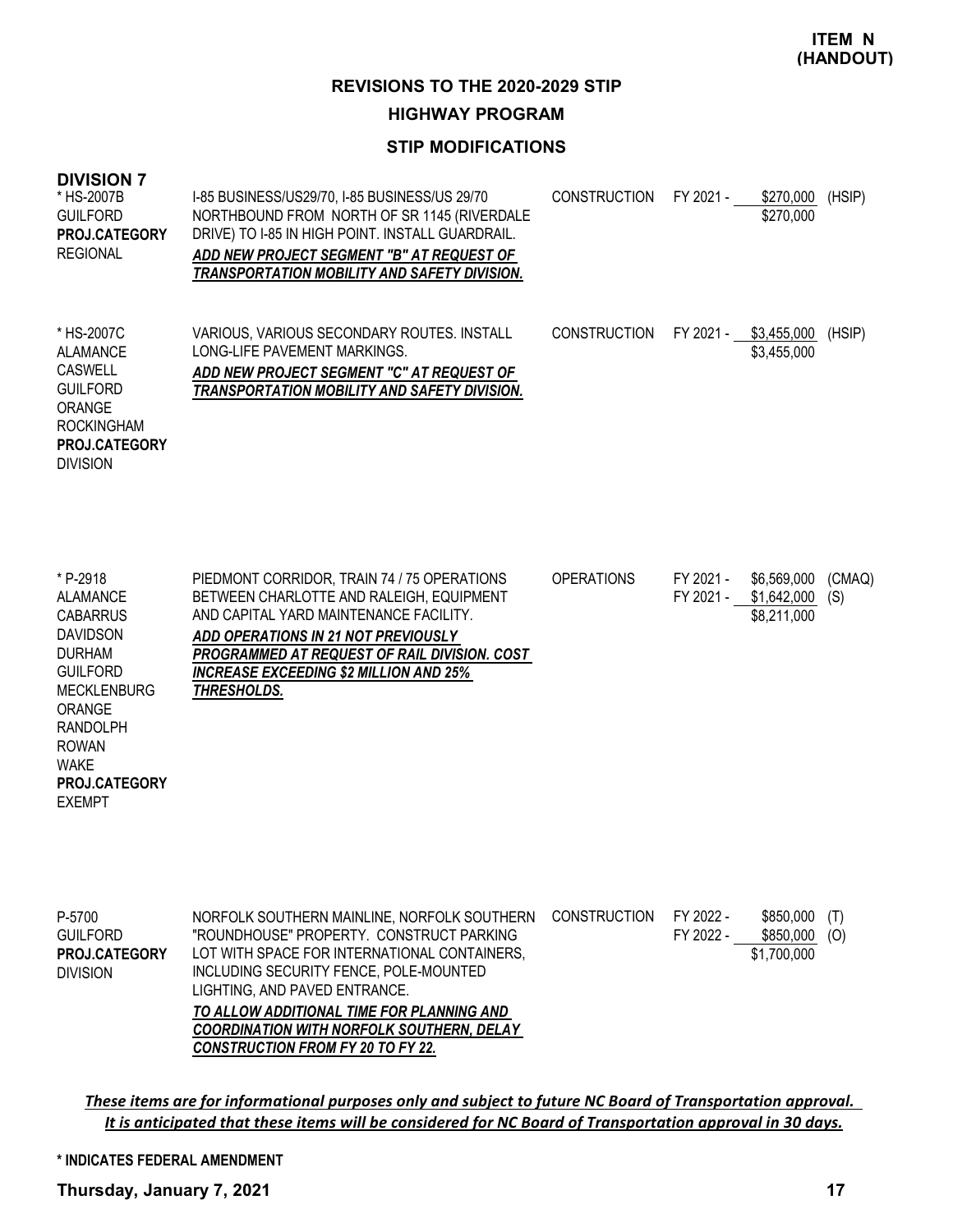### **STIP MODIFICATIONS**

| <b>DIVISION 7</b>    |                                                    |                     |           |                         |     |
|----------------------|----------------------------------------------------|---------------------|-----------|-------------------------|-----|
| P-5709               | NORFOLK SOUTHERN H LINE, CONSTRUCT GRADE           | RIGHT-OF-WAY        | FY 2022 - | \$625,000               | (T) |
| <b>GUILFORD</b>      | SEPARATION AT FRANKLIN BOULEVARD CROSSING          |                     | FY 2023 - | \$1.875,000             | (T) |
| <b>PROJ.CATEGORY</b> | (722959A) IN GREENSBORO, AND CLOSE O'FERRELL       | UTILITIES           | FY 2022 - | \$230,000               | (T) |
| <b>REGIONAL</b>      | STREET CROSSING (722961B).                         |                     | FY 2023 - | \$689,000               | (T) |
|                      | TO ASSIST IN BALANCING FUNDS, DELAY RIGHT-OF-      | <b>CONSTRUCTION</b> | FY 2023 - | \$9,500,000             | (T) |
|                      | WAY FROM FY 21 TO FY 22.                           |                     | FY 2023 - | \$375,000               | (O) |
|                      |                                                    |                     |           | \$13,294,000            |     |
|                      |                                                    |                     |           |                         |     |
| * P-5719C            | NCRR, ACQUIRE AND REFURBISH 8 RAIL CARS.           | <b>CONSTRUCTION</b> |           | FY 2021 - \$156,888,000 | (O) |
| <b>GUILFORD</b>      | TO ALLOW ADDITIONAL TIME FOR PLANNING AND          |                     | FY 2023 - | \$27,820,000            | (T) |
| <b>MECKLENBURG</b>   | <b>DESIGN, DELAY CONSTRUCTION FROM FY 20 TO FY</b> |                     |           | FY 2024 - \$27,820,000  | (T) |
| <b>WAKE</b>          | 21. ADD FEDERAL-STATE PARTNERSHIP FOR STATE        |                     |           | \$212,528,000           |     |
| <b>PROJ.CATEGORY</b> | OF GOOD REPAIR GRANT FUNDING IN FY 21.             |                     |           |                         |     |
| <b>REGIONAL</b>      |                                                    |                     |           |                         |     |

*These items are for informational purposes only and subject to future NC Board of Transportation approval. It is anticipated that these items will be considered for NC Board of Transportation approval in 30 days.*

**\* INDICATES FEDERAL AMENDMENT**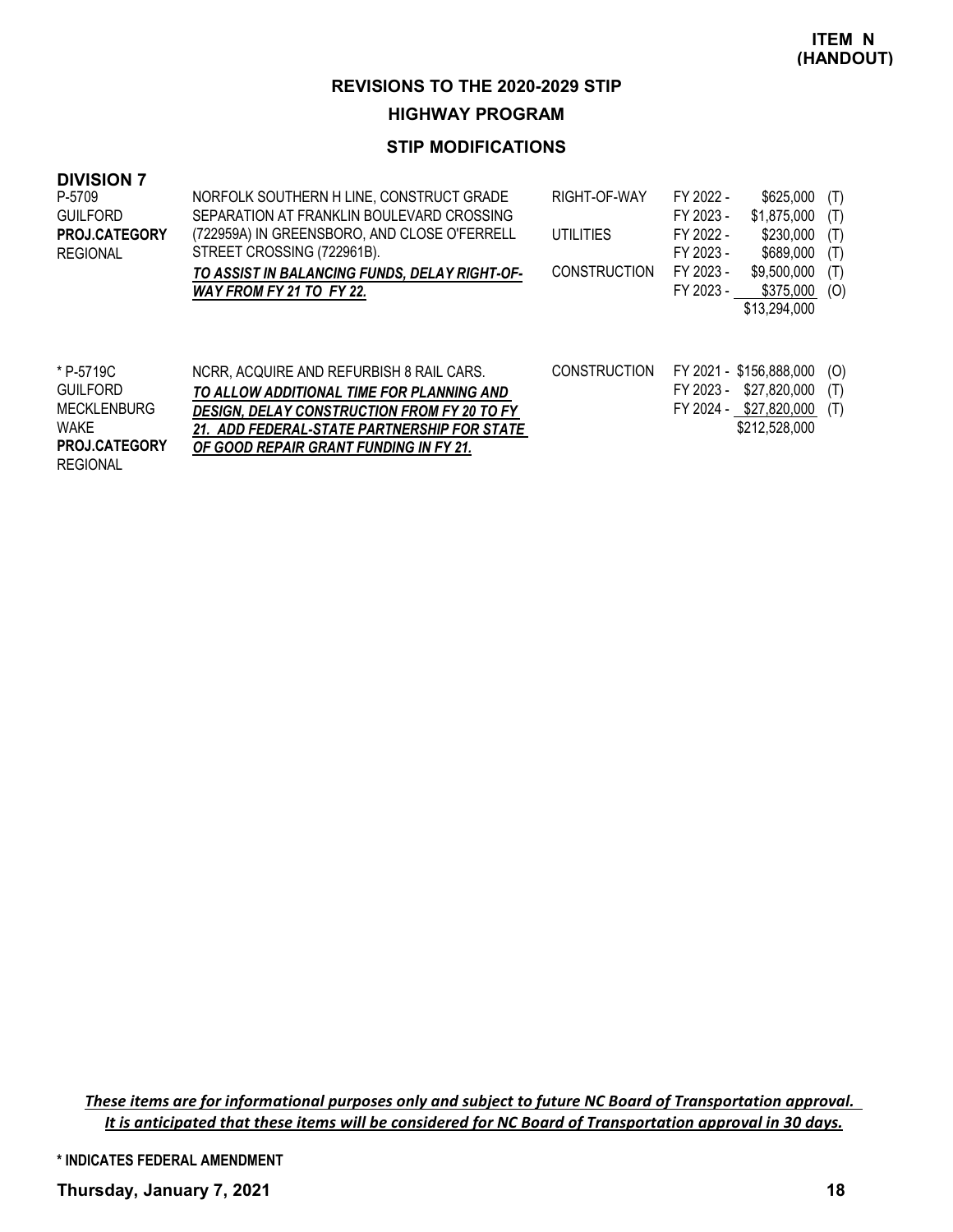#### **STIP MODIFICATIONS**

| <u>ז משוטועוש</u><br>R-4707<br><b>GUILFORD</b><br>PROJ.CATEGORY<br><b>REGIONAL</b> | US 29; SR 4771 (REEDY FORK PARKWAY), US 29 / SR<br>4771 (REEDY FORK PARKWAY) INTERCHANGE<br>IMPROVEMENTS IN GREENSBORO. IMPROVE<br>ROADWAY, MODIFY INTERCHANGE, AND REPLACE<br><b>BRIDGE 400360.</b><br><b>ACCELERATE CONSTRUCTION FROM FY 22 TO FY 21</b><br>FOR STRATEGIC LETTING PURPOSES. | <b>ENGINEERING</b>  | FY 2020 -<br>FY 2021 -<br>FY 2022 -<br>FY 2023 -<br>FY 2024 -<br>FY 2025 -<br>FY 2026 -<br>FY 2027 -<br>FY 2028 -<br>FY 2029 -<br>POST YR- | $$535,000$ (T)<br>$$268,000$ (T)<br>\$268,000<br>\$268,000<br>\$268,000<br>\$268,000<br>\$268,000<br>\$268,000<br>\$268,000<br>\$268,000<br>\$1,072,000 | (T)<br>(T)<br>(T)<br>(T)<br>(T)<br>(T)<br>(T)<br>(T) |
|------------------------------------------------------------------------------------|-----------------------------------------------------------------------------------------------------------------------------------------------------------------------------------------------------------------------------------------------------------------------------------------------|---------------------|--------------------------------------------------------------------------------------------------------------------------------------------|---------------------------------------------------------------------------------------------------------------------------------------------------------|------------------------------------------------------|
|                                                                                    |                                                                                                                                                                                                                                                                                               | <b>BUILD NC ROW</b> | FY 2020 -<br>FY 2021 -                                                                                                                     | \$416,000<br>\$416,000                                                                                                                                  | (T)<br>(T)<br>(T)                                    |
|                                                                                    |                                                                                                                                                                                                                                                                                               |                     | FY 2022 -<br>FY 2023 -<br>FY 2024 -                                                                                                        | \$416,000<br>$$416,000$ (T)                                                                                                                             | (T)                                                  |
|                                                                                    |                                                                                                                                                                                                                                                                                               |                     | FY 2025 -                                                                                                                                  | $$416,000$ (T)<br>$$416,000$ (T)                                                                                                                        |                                                      |
|                                                                                    |                                                                                                                                                                                                                                                                                               |                     | FY 2026 -                                                                                                                                  | $$416,000$ (T)                                                                                                                                          |                                                      |
|                                                                                    |                                                                                                                                                                                                                                                                                               |                     | FY 2027 -                                                                                                                                  | $$416,000$ (T)                                                                                                                                          |                                                      |
|                                                                                    |                                                                                                                                                                                                                                                                                               |                     | FY 2028 -                                                                                                                                  | $$416,000$ (T)                                                                                                                                          |                                                      |
|                                                                                    |                                                                                                                                                                                                                                                                                               |                     | FY 2029 -                                                                                                                                  | \$416,000                                                                                                                                               | (T)                                                  |
|                                                                                    |                                                                                                                                                                                                                                                                                               |                     | POST YR-                                                                                                                                   | \$1,671,000                                                                                                                                             | (T)                                                  |
|                                                                                    |                                                                                                                                                                                                                                                                                               | <b>BUILD NC CON</b> | FY 2021 -                                                                                                                                  | \$3,003,000                                                                                                                                             | (T)                                                  |
|                                                                                    |                                                                                                                                                                                                                                                                                               |                     | FY 2022 -                                                                                                                                  | \$3,003,000                                                                                                                                             | (T)                                                  |
|                                                                                    |                                                                                                                                                                                                                                                                                               |                     | FY 2023 -                                                                                                                                  | \$3,003,000                                                                                                                                             | (T)                                                  |
|                                                                                    |                                                                                                                                                                                                                                                                                               |                     | FY 2024 -                                                                                                                                  | \$3,003,000                                                                                                                                             | (T)                                                  |
|                                                                                    |                                                                                                                                                                                                                                                                                               |                     | FY 2025 -                                                                                                                                  | \$3,003,000                                                                                                                                             | (T)                                                  |
|                                                                                    |                                                                                                                                                                                                                                                                                               |                     | FY 2026 -                                                                                                                                  | \$3,003,000                                                                                                                                             | (T)                                                  |
|                                                                                    |                                                                                                                                                                                                                                                                                               |                     | FY 2027 -                                                                                                                                  | \$3,003,000                                                                                                                                             | (T)                                                  |
|                                                                                    |                                                                                                                                                                                                                                                                                               |                     | FY 2028 -                                                                                                                                  | \$3,003,000                                                                                                                                             | (T)                                                  |
|                                                                                    |                                                                                                                                                                                                                                                                                               |                     | FY 2029 -                                                                                                                                  | \$3,003,000                                                                                                                                             | (T)                                                  |
|                                                                                    |                                                                                                                                                                                                                                                                                               |                     |                                                                                                                                            | POST YR-\$18,018,000                                                                                                                                    | (T)                                                  |
|                                                                                    |                                                                                                                                                                                                                                                                                               | <b>CONSTRUCTION</b> | FY 2021 -                                                                                                                                  | \$4,175,000                                                                                                                                             | (T)                                                  |
|                                                                                    |                                                                                                                                                                                                                                                                                               |                     | FY 2022 -                                                                                                                                  | \$4,175,000                                                                                                                                             | (T)                                                  |
|                                                                                    |                                                                                                                                                                                                                                                                                               |                     | FY 2023 -                                                                                                                                  | \$4,175,000                                                                                                                                             | (T)                                                  |

FY 2024 - \$4,175,000 (T) \$71,595,000

*These items are for informational purposes only and subject to future NC Board of Transportation approval. It is anticipated that these items will be considered for NC Board of Transportation approval in 30 days.*

**\* INDICATES FEDERAL AMENDMENT**

**DIVISION 7**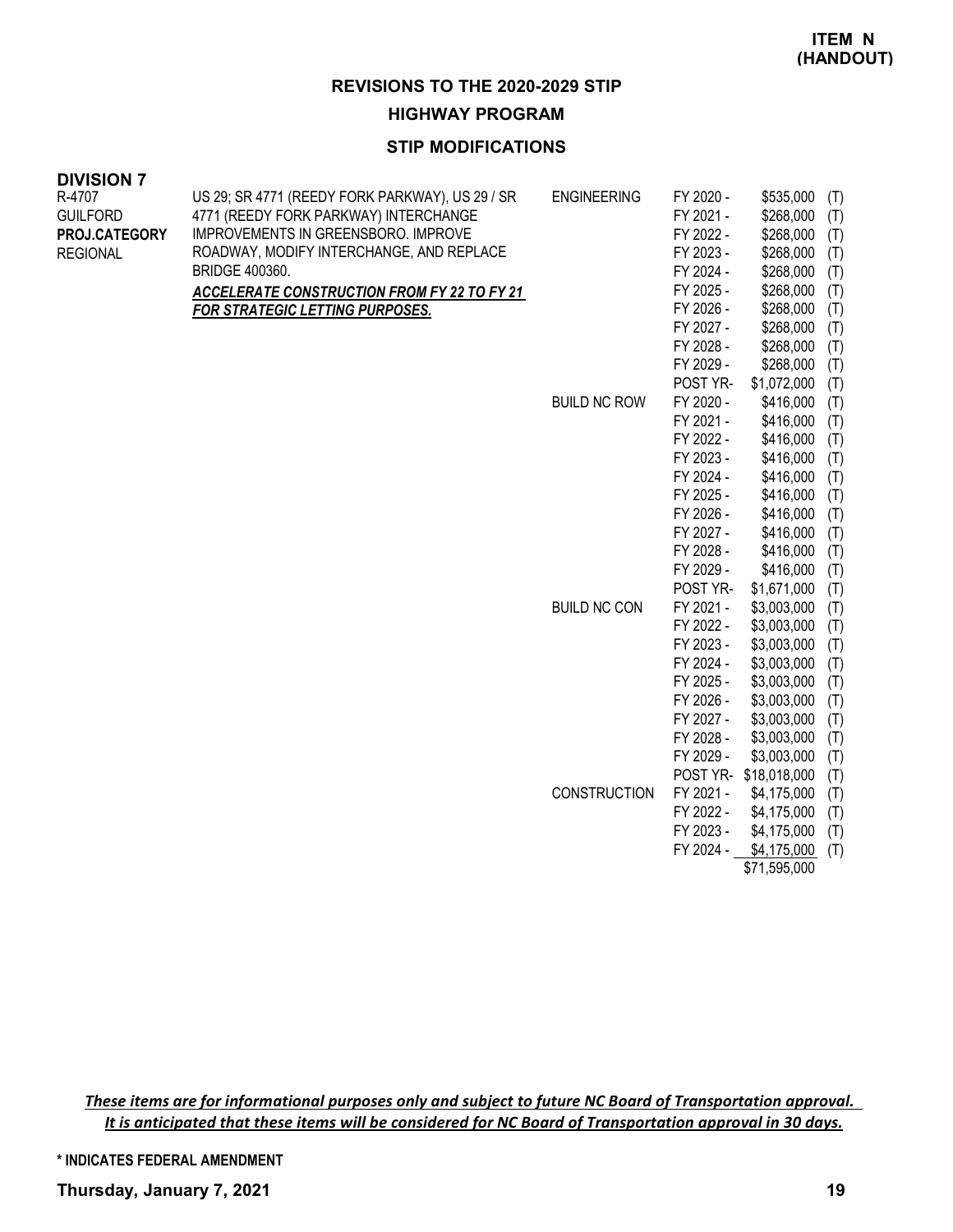### **STIP MODIFICATIONS**

#### **DIVISION 7**

| * R-5787             | VARIOUS, DIVISION 7 PROGRAM TO UPGRADE     | <b>CONSTRUCTION</b> | FY 2020 - | $$100,000$ (S) |      |
|----------------------|--------------------------------------------|---------------------|-----------|----------------|------|
| <b>ALAMANCE</b>      | INTERSECTIONS TO COMPLY WITH THE AMERICANS |                     | FY 2020 - | \$400,000      | (TA) |
| <b>CASWELL</b>       | WITH DISABILITIES ACT (ADA) USING          |                     | FY 2021 - | $$200,000$ (S) |      |
| <b>GUILFORD</b>      | TRANSPORTATION ALTERNATIVES (TA) FUNDS.    |                     | FY 2021 - | \$800,000      | (TA) |
| ORANGE               | ADD CONSTRUCTION IN FY 21 AND FY 22 NOT    |                     | FY 2022 - | \$200,000      | (S)  |
| <b>ROCKINGHAM</b>    | <b>PREVIOUSLY PROGRAMMED.</b>              |                     | FY 2022 - | \$800,000      | (TA) |
| <b>PROJ.CATEGORY</b> |                                            |                     |           | \$2,500,000    |      |
| <b>DIVISION</b>      |                                            |                     |           |                |      |

| U-6017<br><b>ALAMANCE</b><br><b>PROJ.CATEGORY</b><br><b>DIVISION</b>               | NC 54 (EAST HARDEN STREET), NC 49 (EAST ELM<br>STREET) IN GRAHAM. INTERSECTION IMPROVEMENTS.<br>TO ASSIST IN BALANCING FUNDS, DELAY RIGHT-OF-<br><b>WAY FROM FY 21 TO FY 22 AND CONSTRUCTION</b><br><b>FROM FY 22 TO FY 23.</b>                                       | RIGHT-OF-WAY<br><b>UTILITIES</b><br>CONSTRUCTION | FY 2022 -<br>FY 2022 -<br>FY 2023 - | \$180,000<br>\$100,000<br>\$2,500,000<br>\$2,780,000 | (T)<br>(T)<br>(T) |
|------------------------------------------------------------------------------------|-----------------------------------------------------------------------------------------------------------------------------------------------------------------------------------------------------------------------------------------------------------------------|--------------------------------------------------|-------------------------------------|------------------------------------------------------|-------------------|
| U-6245<br>ORANGE<br>PROJ.CATEGORY<br><b>DIVISION</b>                               | SR 1146 (WEST TEN ROAD), SR 1114 (BUCKHORN<br>ROAD) TO WEST OF SR 1137 (BUSHY COOK ROAD).<br>CONSTRUCT OVERLAY, PAVED SHOULDERS AND<br><b>TURN LANES.</b><br>DELETE RIGHT-OF-WAY. NO RIGHT-OF-WAY<br>ACQUISITION REQUIRED OR UTILITY RELOCATION<br>REQUIRED.          | <b>ENGINEERING</b><br><b>CONSTRUCTION</b>        | FY 2020 -<br>FY 2021 -              | \$109,000<br>\$829,000<br>\$938,000                  | (T)<br>(T)        |
| <b>DIVISION 8</b><br>AV-5736<br><b>CHATHAM</b><br>PROJ.CATEGORY<br><b>DIVISION</b> | SILER CITY MUNICIPAL AIRPORT (SCR), ACQUIRE<br>NAVIGATION EASEMENTS IN RUNWAY 4 AND RUNWAY<br>22 APPROACHES, AND REMOVE OBSTRUCTIONS IN<br>EASEMENTS.<br>TO ACCOMMODATE CHANGES TO FEDERAL<br>CLEARING REQUIREMENTS DELAY RIGHT-OF-WAY<br><b>FROM FY 21 TO FY 22.</b> | RIGHT-OF-WAY                                     | FY 2022 -                           | \$365,000<br>\$365,000                               | (T)               |
| * HS-2008A<br><b>SCOTLAND</b><br><b>PROJ.CATEGORY</b><br><b>STATEWIDE</b>          | US 74, RICHMOND COUNTY LINE TO SR 1363 (FRED<br>CARTER ROAD). UPGRADE GUARDRAIL.<br>ADD NEW PROJECT BREAK AT REQUEST OF<br>TRANSPORTATION MOBILITY AND SAFETY DIVISION.                                                                                               | <b>CONSTRUCTION</b>                              | FY 2021 -                           | \$360,000<br>\$360,000                               | (HSIP)            |

*These items are for informational purposes only and subject to future NC Board of Transportation approval. It is anticipated that these items will be considered for NC Board of Transportation approval in 30 days.*

**\* INDICATES FEDERAL AMENDMENT**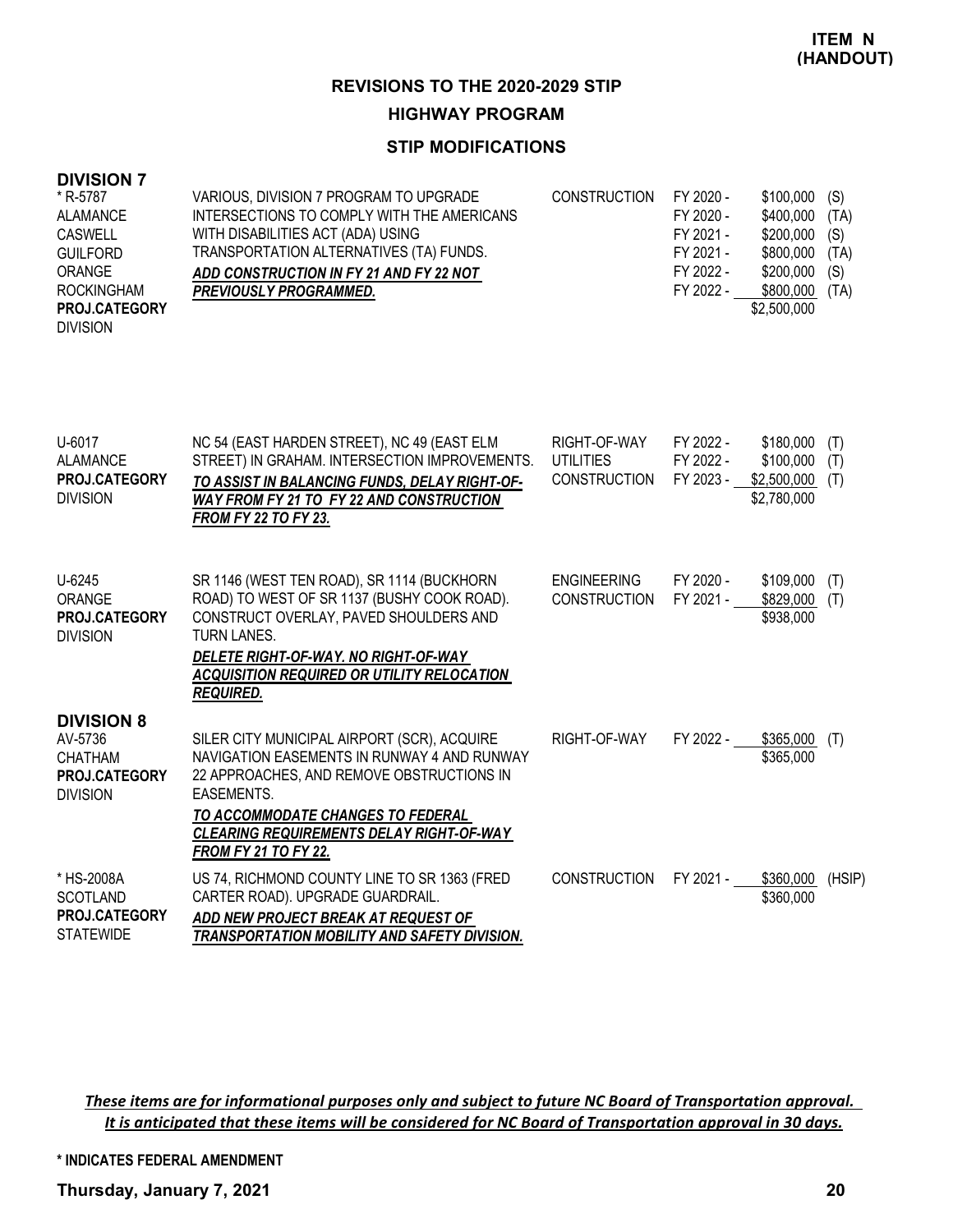## **STIP MODIFICATIONS**

#### **DIVISION 8**

DIVISION

| * HS-2008B           | VARIOUS. VARIOUS NHS AND PRIMARY ROUTES IN   | CONSTRUCTION FY 2021 - | \$250.000 | (HSIP) |
|----------------------|----------------------------------------------|------------------------|-----------|--------|
| <b>HOKE</b>          | DIVISION 8, DISTRICT 2. UPGRADE GUARDRAIL.   |                        | \$250,000 |        |
| <b>LEE</b>           | ADD NEW PROJECT BREAK AT REQUEST OF          |                        |           |        |
| <b>MOORE</b>         | TRANSPORTATION MOBILITY AND SAFETY DIVISION. |                        |           |        |
| <b>PROJ.CATEGORY</b> |                                              |                        |           |        |
| <b>REGIONAL</b>      |                                              |                        |           |        |

| * R-5788             | VARIOUS, DIVISION 8 PROGRAM TO UPGRADE     | <b>CONSTRUCTION</b> | FY 2020 - | \$100,000   | (S)  |
|----------------------|--------------------------------------------|---------------------|-----------|-------------|------|
| CHATHAM              | INTERSECTIONS TO COMPLY WITH THE AMERICANS |                     | FY 2020 - | \$400,000   | (TA) |
| HOKE                 | WITH DISABILITIES ACT (ADA) USING          |                     | FY 2021 - | \$200,000   | (S)  |
| LEE.                 | TRANSPORTATION ALTERNATIVES (TA) FUNDS.    |                     | FY 2021 - | \$800,000   | (TA) |
| <b>MONTGOMERY</b>    | ADD CONSTRUCTION IN FY 21 AND FY 22 NOT    |                     | FY 2022 - | \$200,000   | (S)  |
| <b>MOORE</b>         | <b>PREVIOUSLY PROGRAMMED.</b>              |                     | FY 2022 - | \$800,000   | (TA) |
| RANDOLPH             |                                            |                     |           | \$2,500,000 |      |
| <b>RICHMOND</b>      |                                            |                     |           |             |      |
| SCOTLAND             |                                            |                     |           |             |      |
| <b>PROJ.CATEGORY</b> |                                            |                     |           |             |      |

| R-5932<br><b>MONTGOMERY</b><br><b>MOORE</b> | NC 24 / NC 27, I-73 / I-74 / US 220 TO SR 1644 (OLD<br>GLENDON ROAD). MODERNIZE ROADWAY.<br><b>COST INCREASE EXCEEDING \$2 MILLION AND 25%</b> | RIGHT-OF-WAY<br>UTILITIES<br><b>CONSTRUCTION</b> | FY 2027 - | FY 2027 - \$21,000,000 (T)<br>\$2,100,000 (T)<br>POST YR-\$46,700,000 (T) |  |
|---------------------------------------------|------------------------------------------------------------------------------------------------------------------------------------------------|--------------------------------------------------|-----------|---------------------------------------------------------------------------|--|
| <b>PROJ.CATEGORY</b><br><b>DIVISION</b>     | THRESHOLDS.                                                                                                                                    |                                                  |           | \$69,800,000                                                              |  |

| * U-5857        | SR 1406 (ROCKFISH ROAD) AND NEW ROUTE (GILLIS       | RIGHT-OF-WAY           | FY 2027 - | \$5.185.000      | (T) |
|-----------------|-----------------------------------------------------|------------------------|-----------|------------------|-----|
| HOKE            | HILL ROAD EXTENSION), SR 1406 (ROCKFISH ROAD)       |                        | FY 2028 - | \$5,185,000      | (T) |
| PROJ.CATEGORY   | FROM SR 1003 (CAMDEN ROAD) TO NORTH OF              | <b>UTILITIES</b>       | FY 2027 - | \$1,146,000      | (T) |
| <b>DIVISION</b> | WESTFIELD DRIVE AND GILLIS HILL ROAD EXTENSION      | CONSTRUCTION FY 2029 - |           | $$1,560,000$ (T) |     |
|                 | FROM NORTH OF WESTFIELD DRIVE TO SR 1418            |                        |           | \$13,076,000     |     |
|                 | (LINDSAY ROAD). WIDEN TO MULTI-LANES, PART ON       |                        |           |                  |     |
|                 | NEW LOCATION.                                       |                        |           |                  |     |
|                 | <b>REVISE PROJECT DESCRIPTION AT THE REQUEST OF</b> |                        |           |                  |     |
|                 | DIVISION OF TECHNICAL SERVICES TO INCLUDE           |                        |           |                  |     |
|                 | <b>SCOPE OF U-5707.</b>                             |                        |           |                  |     |

*These items are for informational purposes only and subject to future NC Board of Transportation approval. It is anticipated that these items will be considered for NC Board of Transportation approval in 30 days.*

#### **\* INDICATES FEDERAL AMENDMENT**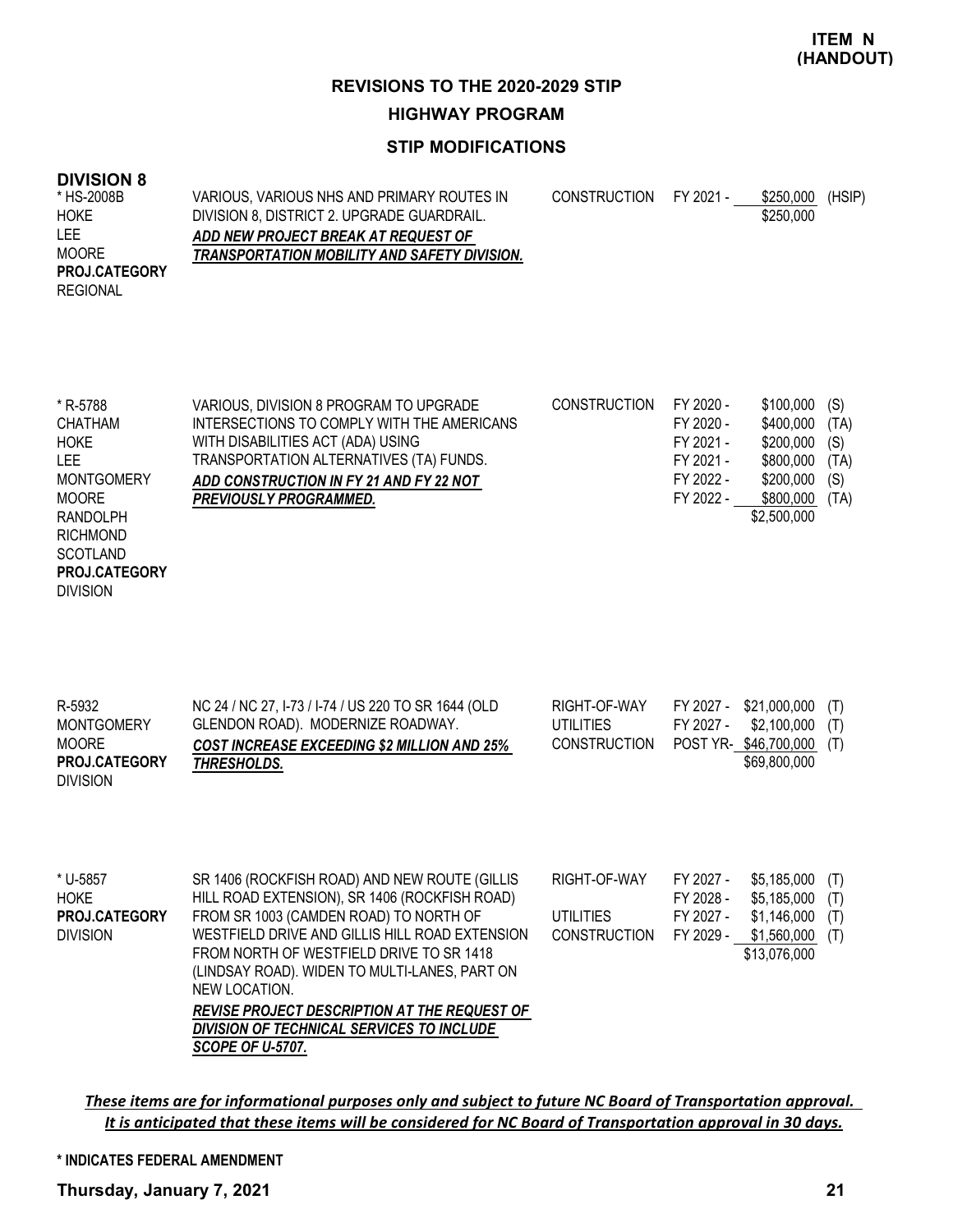### **STIP MODIFICATIONS**

| <b>DIVISION 9</b><br>AV-5738<br><b>FORSYTH</b><br>PROJ.CATEGORY<br><b>DIVISION</b> | SMITH REYNOLDS AIRPORT (INT), ACQUIRE LAND AND<br>CLEAR TERRAIN OBSTRUCTIONS EAST OF RUNWAY 15-<br>33 TO DRAIN AND GRADE MATERIAL IN PLACE.<br>TO ALLOW ADDITIONAL TIME FOR PLANNING AND<br>DESIGN, DELAY CONSTRUCTION FROM FY 21 TO FY<br><u>22.</u> | <b>CONSTRUCTION</b>                                     |                                     | FY 2022 - \$1,909,000 (T)<br>\$1,909,000           |                               |
|------------------------------------------------------------------------------------|-------------------------------------------------------------------------------------------------------------------------------------------------------------------------------------------------------------------------------------------------------|---------------------------------------------------------|-------------------------------------|----------------------------------------------------|-------------------------------|
| AV-5820<br><b>ROWAN</b><br>PROJ.CATEGORY<br><b>DIVISION</b>                        | ROWAN COUNTY AIRPORT (RUQ), ACQUIRE RIGHT OF<br>WAY FOR AIRCRAFT APRON / HELIPAD.<br>TO ALLOW ADDITIONAL TIME FOR PLANNING AND<br><b>DESIGN AND COORDINATION WITH U-5901, DELAY</b><br>RIGHT-OF-WAY FROM FY 21 TO FY 28.                              | RIGHT-OF-WAY                                            | FY 2028 -                           | \$400,000<br>\$400,000                             | (T)                           |
| AV-5832<br><b>FORSYTH</b><br>PROJ.CATEGORY<br><b>DIVISION</b>                      | SMITH REYNOLDS AIRPORT (INT), CONSTRUCT NEW<br><b>TAXILANE.</b><br>TO ALLOW ADDITIONAL TIME FOR PLANNING, DELAY<br><b>CONSTRUCTION FROM FY 21 TO FY 22.</b>                                                                                           | <b>CONSTRUCTION</b>                                     | FY 2022 -                           | \$6,200,000<br>\$6,200,000                         | (T)                           |
| AV-5900<br><b>DAVIDSON</b><br><b>PROJ.CATEGORY</b><br><b>DIVISION</b>              | DAVIDSON COUNTY AIRPORT (EXX), UPGRADE<br><b>TAXIWAY AND APRON.</b><br><b>COST INCREASE EXCEEDING \$2 MILLION AND 25%</b><br>THRESHOLDS.                                                                                                              | <b>CONSTRUCTION</b>                                     | FY 2021 -<br>FY 2022 -              | \$3,250,000<br>\$3,250,000<br>\$6,500,000          | (T)<br>(T)                    |
| B-5772<br><b>ROWAN</b><br>PROJ.CATEGORY<br><b>DIVISION</b>                         | SR 1724 (HURLEY SCHOOL ROAD), REPLACE BRIDGE<br>790066 OVER NORFOLK SOUTHERN RAILROAD.<br>TO ALLOW ADDITIONAL TIME FOR DESIGN, DELAY<br><b>CONSTRUCTION FROM FY 21 TO FY 22.</b>                                                                      | RIGHT-OF-WAY<br><b>UTILITIES</b><br><b>CONSTRUCTION</b> | FY 2021 -<br>FY 2021 -<br>FY 2022 - | \$77,000<br>\$31,000<br>\$1,950,000<br>\$2,058,000 | (BGOFF)<br>(BGOFF)<br>(BGOFF) |

*These items are for informational purposes only and subject to future NC Board of Transportation approval. It is anticipated that these items will be considered for NC Board of Transportation approval in 30 days.*

**\* INDICATES FEDERAL AMENDMENT**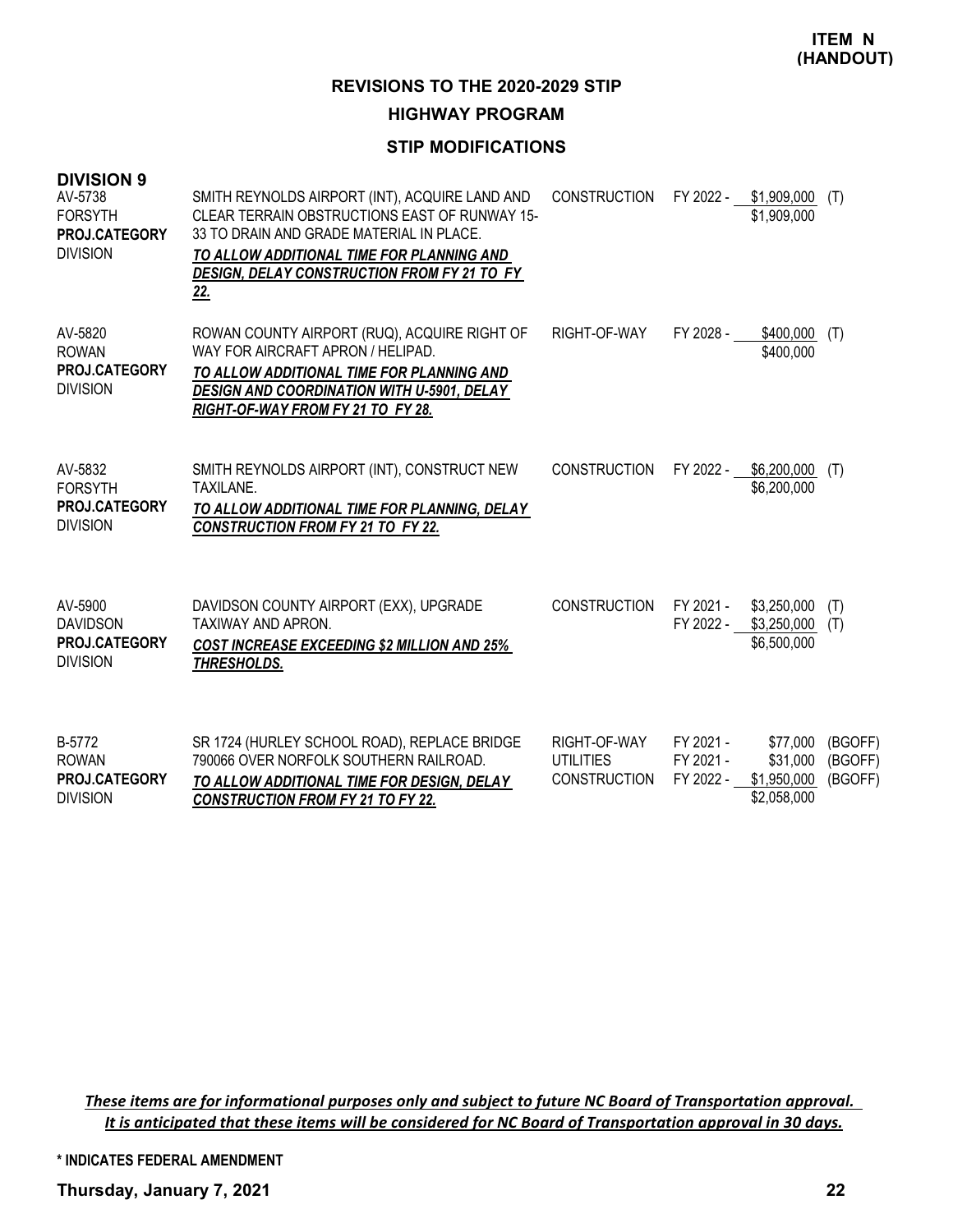### **STIP MODIFICATIONS**

### **DIVISION 9**

DIVISION

VARIOUS, VARIOUS SECONDARY ROUTES. INSTALL LONG-LIFE PAVEMENT MARKINGS. *ADD NEW PROJECT SEGMENT "A" AT REQUEST OF TRANSPORTATION MOBILITY AND SAFETY DIVISION.* CONSTRUCTION FY 2021 - \$1,900,000 (HSIP) \$1,900,000 \* HS-2009A DAVIDSON DAVIE FORSYTH ROWAN STOKES DIVISION **PROJ.CATEGORY**

| P-5722<br><b>DAVIDSON</b><br><b>PROJ.CATEGORY</b><br><b>REGIONAL</b>                    | NORFOLK SOUTHERN, KIMBERLY CLARK IN<br>LEXINGTON, CONSTRUCT LEAD.<br>TO ALLOW ADDITIONAL TIME FOR PLANNING AND<br><b>DESIGN, DELAY CONSTRUCTION FROM FY 20 TO FY 23.</b>                                                                         | <b>CONSTRUCTION</b> | FY 2023 -<br>FY 2023 -<br>FY 2024 -                                        | \$51,000<br>\$1,019,000<br>\$968,000<br>\$2,038,000                        | (T)<br>(O)<br>(T)                         |
|-----------------------------------------------------------------------------------------|--------------------------------------------------------------------------------------------------------------------------------------------------------------------------------------------------------------------------------------------------|---------------------|----------------------------------------------------------------------------|----------------------------------------------------------------------------|-------------------------------------------|
| * R-5789<br><b>DAVIDSON</b><br>DAVIE<br><b>FORSYTH</b><br><b>ROWAN</b><br><b>STOKES</b> | VARIOUS, DIVISION 9 PROGRAM TO UPGRADE<br>INTERSECTIONS TO COMPLY WITH THE AMERICANS<br>WITH DISABILITIES ACT (ADA) USING<br>TRANSPORTATION ALTERNATIVES (TA) FUNDS.<br>ADD CONSTRUCTION IN FY 21 AND FY 22 NOT<br><b>PREVIOUSLY PROGRAMMED.</b> | <b>CONSTRUCTION</b> | FY 2020 -<br>FY 2020 -<br>FY 2021 -<br>FY 2021 -<br>FY 2022 -<br>FY 2022 - | \$100,000<br>\$400,000<br>\$200,000<br>\$800,000<br>\$200,000<br>\$800,000 | (S)<br>(TA)<br>(S)<br>(TA)<br>(S)<br>(TA) |
| <b>PROJ.CATEGORY</b>                                                                    |                                                                                                                                                                                                                                                  |                     |                                                                            | \$2,500,000                                                                |                                           |

*These items are for informational purposes only and subject to future NC Board of Transportation approval. It is anticipated that these items will be considered for NC Board of Transportation approval in 30 days.*

**\* INDICATES FEDERAL AMENDMENT**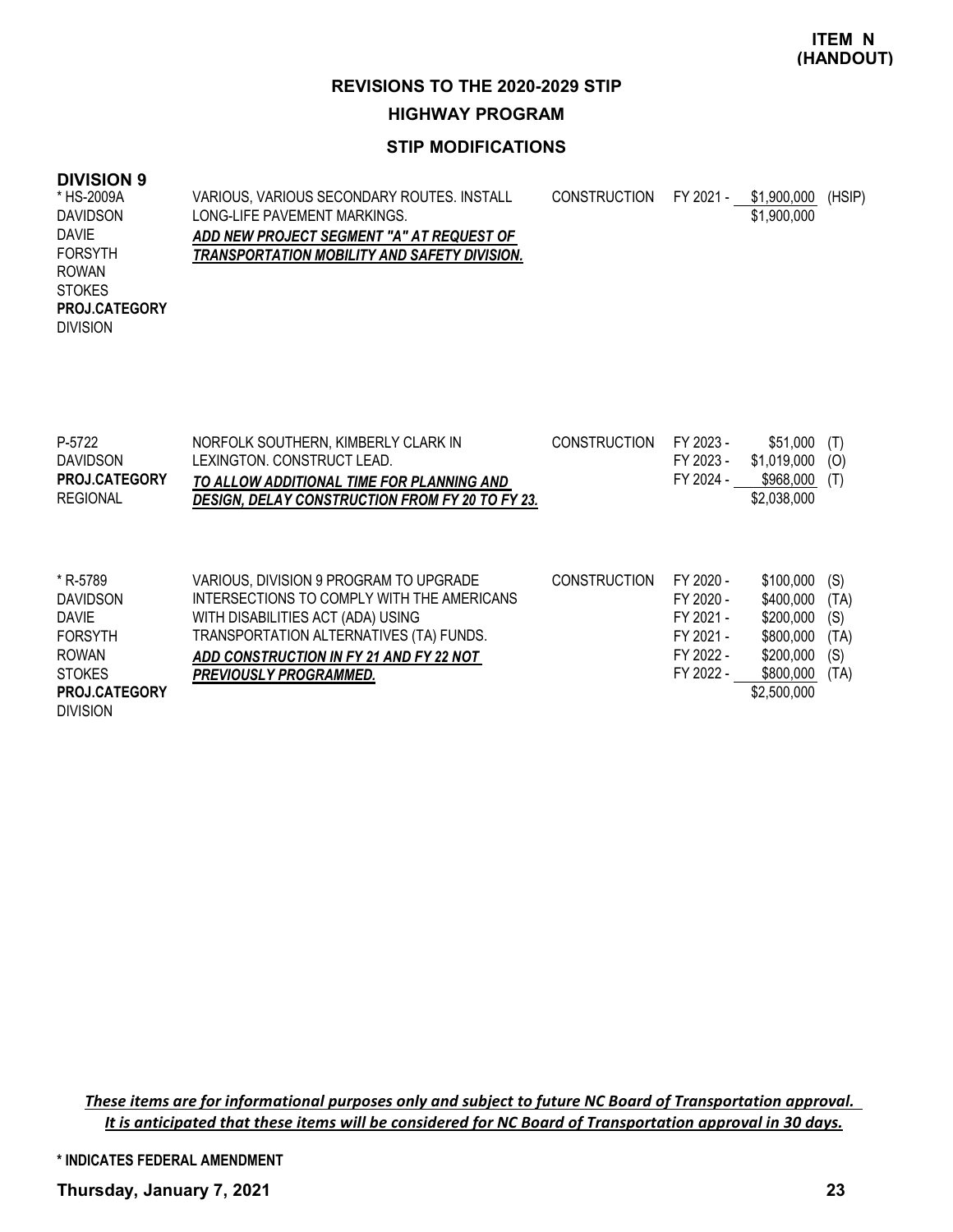### **STIP MODIFICATIONS**

| <b>DIVISION 9</b><br>U-2579AB<br><b>FORSYTH</b><br>PROJ.CATEGORY<br><b>REGIONAL</b>                                | FUTURE I-74, WINSTON-SALEM NORTHERN BELTWAY,<br>EASTERN SECTION, I-40 TO US 421 / NC 150 /<br>BUSINESS 40.<br>TO ALLOW ADDITIONAL TIME FOR PLANNING AND<br>DESIGN, DELAY CONSTRUCTION FROM FY 21 TO FY 22.                                                                                                    | <b>GARVEE CON</b><br><b>CONSTRUCTION</b> | FY 2022 -<br>\$12,870,000<br>FY 2023 -<br>\$12,870,000<br>FY 2024 - \$12,870,000<br>FY 2025 - \$12,870,000<br>FY 2026 -<br>\$12,870,000<br>FY 2027 -<br>\$12,870,000<br>FY 2028 -<br>\$12,870,000<br>FY 2029 -<br>\$12,870,000<br>POST YR- \$90,090,000<br>FY 2022 -<br>\$2,975,000<br>FY 2022 - \$12,500,000<br>FY 2023 -<br>\$2,975,000<br>FY 2023 - \$12,500,000<br>FY 2024 -<br>\$5,950,000<br>FY 2024 - \$25,000,000<br>\$254,950,000 | (NHP)<br>(NHP)<br>(NHP)<br>(NHP)<br>(NHP)<br>(NHP)<br>(NHP)<br>(NHP)<br>(NHP)<br>(NHP)<br>(S(M))<br>(NHP)<br>(S(M))<br>(NHP)<br>(S(M)) |
|--------------------------------------------------------------------------------------------------------------------|---------------------------------------------------------------------------------------------------------------------------------------------------------------------------------------------------------------------------------------------------------------------------------------------------------------|------------------------------------------|--------------------------------------------------------------------------------------------------------------------------------------------------------------------------------------------------------------------------------------------------------------------------------------------------------------------------------------------------------------------------------------------------------------------------------------------|----------------------------------------------------------------------------------------------------------------------------------------|
| * U-4741<br><b>DAVIDSON</b><br><b>DAVIE</b><br><b>FORSYTH</b><br><b>STOKES</b><br>PROJ.CATEGORY<br><b>DIVISION</b> | VARIOUS, BICYCLE, PEDESTRIAN, AND<br>TRANSPORTATION ALTERNATIVES PROGRAM (TAP)-<br>ELIGIBLE PROJECTS IN THE WINSTON-SALEM URBAN<br>AREA METROPOLITAN PLANNING ORGANIZATION<br>(MPO) AREA.<br>ADD CONSTRUCTION IN FY 21 NOT PREVIOUSLY<br>PROGRAMMED, AT REQUEST OF MPO.                                       | <b>CONSTRUCTION</b>                      | FY 2020 -<br>\$490,000<br>FY 2020 -<br>\$276,000<br>FY 2020 -<br>\$192,000<br>FY 2021 -<br>\$560,000<br>FY 2021 -<br>\$140,000<br>\$1,658,000                                                                                                                                                                                                                                                                                              | (BGDA)<br>(TADA)<br>(L)<br>(BGDA)<br>(L)                                                                                               |
| U-5539A<br><b>FORSYTH</b><br>PROJ.CATEGORY<br><b>DIVISION</b>                                                      | US 311; SR 4394 (MARTIN LUTHER KING, JR.<br>BOULEVARD), US 158 / US 421 / NC 150 / BUSINESS 40<br>TO US 52 / NC 8 IN WINSTON-SALEM. STREETSCAPE<br>IMPROVEMENTS.<br>TO ALLOW CITY ADDITIONAL TIME FOR PLANNING<br>AND DESIGN, DELAY RIGHT-OF-WAY FROM FY 21 TO<br>FY 22 AND CONSTRUCTION FROM FY 22 TO FY 23. | RIGHT-OF-WAY<br>CONSTRUCTION             | FY 2022 -<br>\$500,000<br>FY 2022 -<br>\$100,000<br>FY 2023 -<br>\$1,750,000<br>FY 2023 -<br>\$438,000<br>\$2,788,000                                                                                                                                                                                                                                                                                                                      | (BGANY)<br>(L)<br>(BGDA)<br>(L)                                                                                                        |
| <b>DIVISION 10</b><br>AV-5881<br><b>MECKLENBURG</b><br>PROJ.CATEGORY<br><b>STATEWIDE</b>                           | CHARLOTTE DOUGLAS INTERNATIONAL AIRPORT<br>(CLT), EXPAND WEST RAMP NEAR CONCOURSE A -<br>PHASE II.<br>TO ASSIST IN BALANCING FUNDS, DELAY<br><b>CONSTRUCTION FROM FY 20 TO FY 21.</b>                                                                                                                         | <b>CONSTRUCTION</b>                      | FY 2021 -<br>\$500,000<br>FY 2021 - \$39,600,000<br>\$40,100,000                                                                                                                                                                                                                                                                                                                                                                           | (T)<br>(O)                                                                                                                             |

*These items are for informational purposes only and subject to future NC Board of Transportation approval. It is anticipated that these items will be considered for NC Board of Transportation approval in 30 days.*

**\* INDICATES FEDERAL AMENDMENT**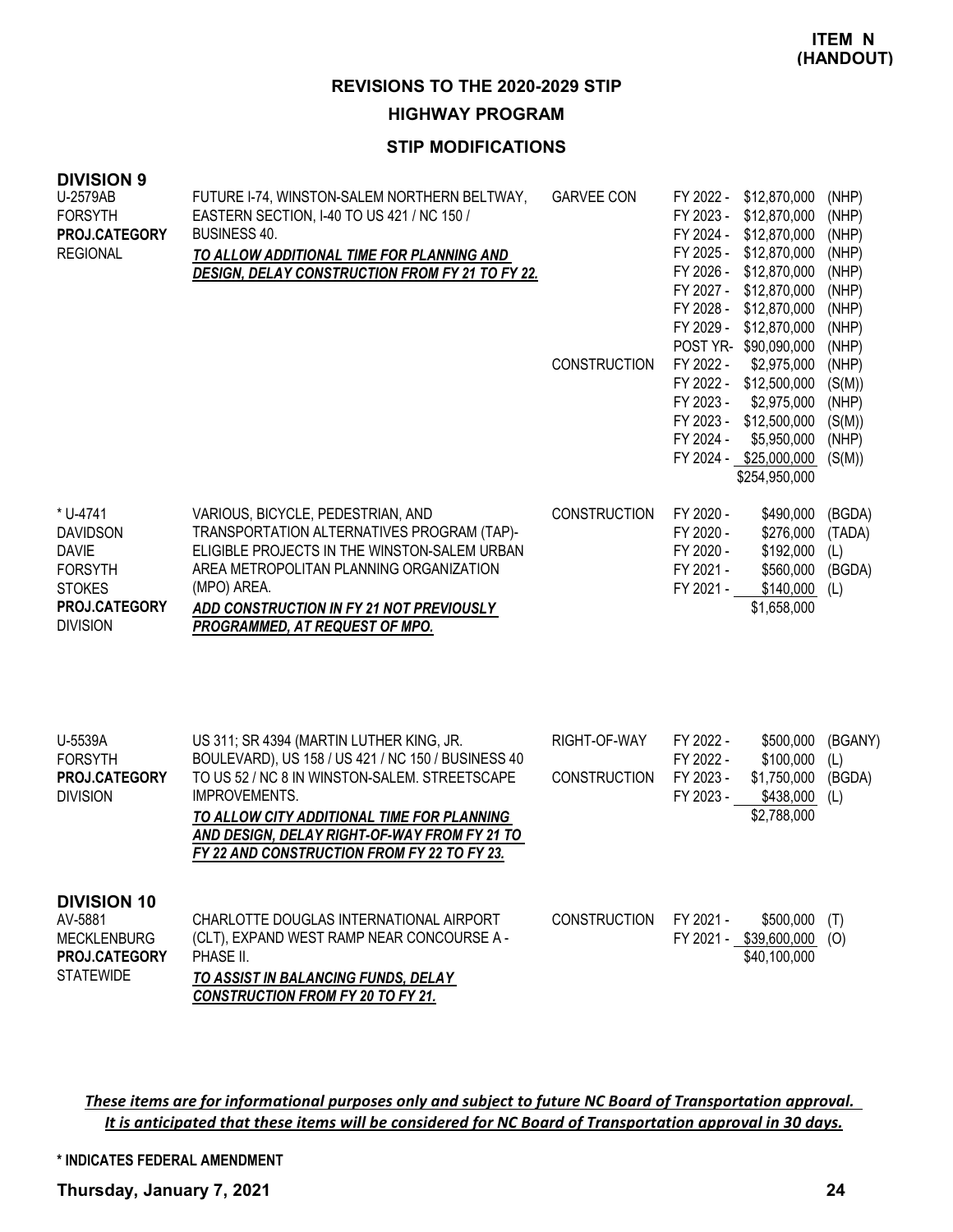### **STIP MODIFICATIONS**

| <b>DIVISION 10</b><br>* P-5705A<br><b>MECKLENBURG</b><br>PROJ.CATEGORY<br><b>STATEWIDE</b>                                      | CHARLOTTE, WYE CONNECTION TRACK AT<br>CHARLOTTE JUNCTION<br>ADD FUNDING TO REFLECT PRIIA FEDERAL<br>DISCRETIONARY GRANT AT THE REQUEST OF RAIL<br><b>DIVISION.</b>                                                                                                    | RIGHT-OF-WAY<br><b>CONSTRUCTION</b>                     | FY 2021 -<br>FY 2022 -<br>FY 2022 -                                                                                                                                                             | \$2,000,000<br>\$2,578,000<br>\$4,211,000<br>FY 2023 - \$4,211,000 (T)<br>\$13,000,000                                                                                                                                                                                     | (DP)<br>(DP)<br>(T)                                                                                                               |
|---------------------------------------------------------------------------------------------------------------------------------|-----------------------------------------------------------------------------------------------------------------------------------------------------------------------------------------------------------------------------------------------------------------------|---------------------------------------------------------|-------------------------------------------------------------------------------------------------------------------------------------------------------------------------------------------------|----------------------------------------------------------------------------------------------------------------------------------------------------------------------------------------------------------------------------------------------------------------------------|-----------------------------------------------------------------------------------------------------------------------------------|
| * R-5790<br>ANSON<br><b>CABARRUS</b><br><b>MECKLENBURG</b><br><b>STANLY</b><br><b>UNION</b><br>PROJ.CATEGORY<br><b>DIVISION</b> | VARIOUS, DIVISION 10 PROGRAM TO UPGRADE<br>INTERSECTIONS TO COMPLY WITH THE AMERICANS<br>WITH DISABILITIES ACT (ADA) USING<br>TRANSPORTATION ALTERNATIVES (TA) FUNDS.<br>ADD CONSTRUCTION IN FY 21 AND FY 22 NOT<br><b>PREVIOUSLY PROGRAMMED.</b>                     | <b>CONSTRUCTION</b>                                     | FY 2020 -<br>FY 2020 -<br>FY 2021 -<br>FY 2021 -<br>FY 2022 -<br>FY 2022 -                                                                                                                      | \$100,000<br>\$400,000<br>\$200,000<br>\$800,000<br>\$200,000<br>\$800,000<br>\$2,500,000                                                                                                                                                                                  | (S)<br>(TA)<br>(S)<br>(TA)<br>(S)<br>(TA)                                                                                         |
| TE-4902<br><b>MECKLENBURG</b><br>PROJ.CATEGORY<br><b>PUBLIC TRANS</b>                                                           | CHARLOTTE AREA TRANSIT SYSTEM, RAPID TRANSIT<br><b>CORRIDOR STUDIES.</b><br>TO ASSIST IN BALANCING FUNDS, DELAY<br><b>CONSTRUCTION FROM FY 20 TO FY 21.</b>                                                                                                           | <b>CONSTRUCTION</b>                                     | FY 2021 -<br>FY 2021 -<br>FY 2021 -                                                                                                                                                             | \$20,000<br>\$20,000<br>\$160,000<br>\$200,000                                                                                                                                                                                                                             | (S)<br>(L)<br>(5307)                                                                                                              |
| * U-4714B<br><b>UNION</b><br>PROJ.CATEGORY<br><b>DIVISION</b>                                                                   | SR 1009 (JOHN STREET-OLD MONROE ROAD), WEST<br>OF MORNINGSIDE MEADOW LANE TO EAST OF SR 1377<br>(WESLEY CHAPEL-STOUTS ROAD).<br>ADD UTILITIES FUNDING IN FY 21 NOT PREVIOUSLY<br><b>PROGRAMMED. COST INCREASE EXCEEDING \$2</b><br><b>MILLION AND 25% THRESHOLDS.</b> | RIGHT-OF-WAY<br><b>UTILITIES</b><br><b>CONSTRUCTION</b> | FY 2021 -<br>FY 2021 -<br>FY 2021 -<br>FY 2022 -<br>FY 2022 -<br>FY 2022 -<br>FY 2023 -<br>FY 2023 -<br>FY 2021 -<br>FY 2024 -<br>FY 2024 -<br>FY 2025 -<br>FY 2025 -<br>FY 2026 -<br>FY 2026 - | \$6,467,000<br>\$1,667,000<br>\$1,000,000<br>\$6,467,000<br>\$1,667,000<br>\$1,000,000<br>\$6,466,000<br>\$1,666,000<br>\$2,200,000<br>\$10,125,000<br>\$1,000,000<br>\$10,125,000<br>\$1,000,000<br>\$10,125,000<br>\$1,000,000<br>FY 2027 - \$10,125,000<br>\$72,100,000 | (BGANY)<br>(BGDA)<br>(O)<br>(BGANY)<br>(BGDA)<br>(O)<br>(BGANY)<br>(BGDA)<br>(T)<br>(T)<br>(0)<br>(T)<br>(0)<br>(T)<br>(0)<br>(T) |

*These items are for informational purposes only and subject to future NC Board of Transportation approval. It is anticipated that these items will be considered for NC Board of Transportation approval in 30 days.*

**\* INDICATES FEDERAL AMENDMENT**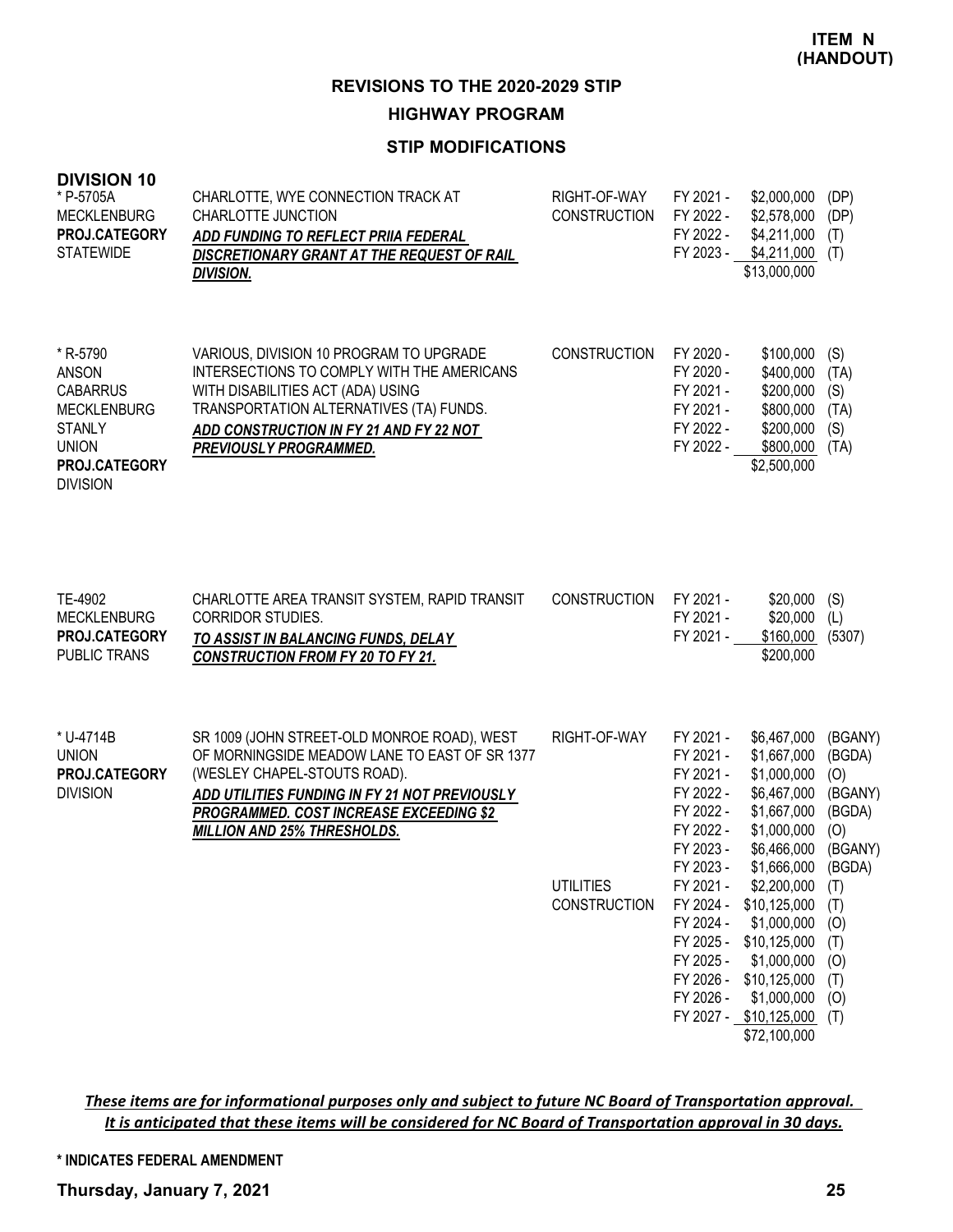### **STIP MODIFICATIONS**

| <b>DIVISION 10</b><br>U-6092<br><b>MECKLENBURG</b><br><b>PROJ.CATEGORY</b><br><b>DIVISION</b>                                                                                                    | DAVIDSON, DAVIDSON-CONCORD ROAD AT ROBERT<br>WALKER DRIVE. CONSTRUCT ROUNDABOUT.<br>TO ASSIST IN BALANCING FUNDS, DELAY<br><b>CONSTRUCTION FROM FY 22 TO FY 23.</b> | <b>ENGINEERING</b><br>RIGHT-OF-WAY<br><b>CONSTRUCTION</b> | FY 2020 -<br>FY 2020 -<br>FY 2021 -<br>FY 2021 -<br>FY 2023 -<br>FY 2023 - | \$120,000<br>\$30,000<br>\$120,000<br>\$30,000<br>\$966,000<br>\$242,000<br>\$1,508,000 | (CMAQ)<br>(L)<br>(CMAQ)<br>(L)<br>(CMAQ)<br>(L) |
|--------------------------------------------------------------------------------------------------------------------------------------------------------------------------------------------------|---------------------------------------------------------------------------------------------------------------------------------------------------------------------|-----------------------------------------------------------|----------------------------------------------------------------------------|-----------------------------------------------------------------------------------------|-------------------------------------------------|
| <b>DIVISION 11</b><br>* HS-2011A<br>ALLEGHANY<br><b>ASHE</b><br><b>AVERY</b><br>CALDWELL<br><b>SURRY</b><br><b>WATAUGA</b><br><b>WILKES</b><br>YADKIN<br><b>PROJ.CATEGORY</b><br><b>DIVISION</b> | VARIOUS, INSTALL LONG-LIFE PAVEMENT MARKINGS.<br>ADD NEW PROJECT BREAK AT REQUEST OF<br>TRANSPORTATION MOBILITY AND SAFETY DIVISION.                                | <b>CONSTRUCTION</b>                                       | FY 2021 -                                                                  | \$6,100,000<br>\$6,100,000                                                              | (HSIP)                                          |

| * R-5791       | VARIOUS, DIVISION 11 PROGRAM TO UPGRADE    | <b>CONSTRUCTION</b> | FY 2020 - | \$100,000   | (S)  |
|----------------|--------------------------------------------|---------------------|-----------|-------------|------|
| ALLEGHANY      | INTERSECTIONS TO COMPLY WITH THE AMERICANS |                     | FY 2020 - | \$400,000   | (TA) |
| <b>ASHE</b>    | WITH DISABILITIES ACT (ADA) USING          |                     | FY 2021 - | \$200,000   | (S)  |
| <b>AVERY</b>   | TRANSPORTATION ALTERNATIVES (TA) FUNDS.    |                     | FY 2021 - | \$800,000   | (TA) |
| CALDWELL       | ADD CONSTRUCTION IN FY 21 AND FY 22 NOT    |                     | FY 2022 - | \$200,000   | (S)  |
| <b>SURRY</b>   | <b>PREVIOUSLY PROGRAMMED.</b>              |                     | FY 2022 - | \$800,000   | (TA) |
| <b>WATAUGA</b> |                                            |                     |           | \$2,500,000 |      |
| <b>WILKES</b>  |                                            |                     |           |             |      |
| YADKIN         |                                            |                     |           |             |      |
| PROJ.CATEGORY  |                                            |                     |           |             |      |

*These items are for informational purposes only and subject to future NC Board of Transportation approval. It is anticipated that these items will be considered for NC Board of Transportation approval in 30 days.*

**\* INDICATES FEDERAL AMENDMENT**

**Thursday, January 7, 2021 26**

DIVISION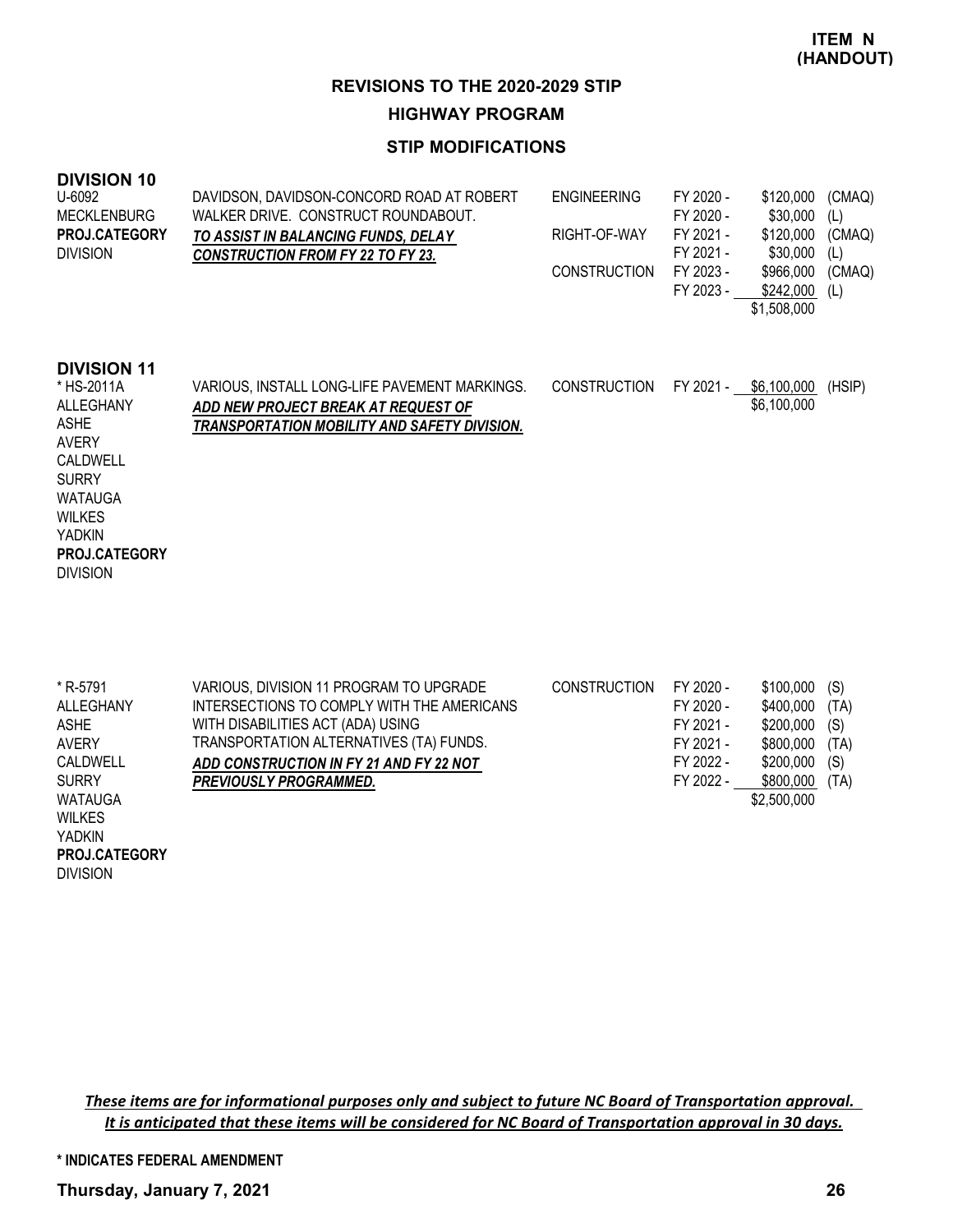### **STIP MODIFICATIONS**

| <b>DIVISION 12</b><br>C-5624<br><b>CATAWBA</b><br>PROJ.CATEGORY<br><b>DIVISION</b>                                                                          | CONOVER, CONSTRUCT 1ST STREET/US 70 BIKE AND<br>PEDESTRIAN IMPROVEMENTS.<br>TO ASSIST IN BALANCING FUNDS, DELAY<br><b>CONSTRUCTION FROM FY 22 TO FY 23.</b>                                                                                | <b>CONSTRUCTION</b> | FY 2023 -<br>FY 2023 -                                                     | \$2,123,000<br>\$531,000<br>\$2,654,000                                                   | (BGDA)<br>(L)                             |
|-------------------------------------------------------------------------------------------------------------------------------------------------------------|--------------------------------------------------------------------------------------------------------------------------------------------------------------------------------------------------------------------------------------------|---------------------|----------------------------------------------------------------------------|-------------------------------------------------------------------------------------------|-------------------------------------------|
| * HS-2012A<br><b>CATAWBA</b><br>PROJ.CATEGORY<br><b>DIVISION</b>                                                                                            | SR 1849 (MOUNT PLEASANT ROAD), INSTALL<br>GUARDRAIL ON BRIDGE 163 ON SR 1849 OVER<br>MOUNTAIN CREEK PORTION OF LAKE NORMAN.<br>ADD NEW PROJECT BREAK AT REQUEST OF<br>TRANSPORTATION MOBILITY AND SAFETY DIVISION.                         | <b>CONSTRUCTION</b> | FY 2021 -                                                                  | \$85,000<br>\$85,000                                                                      | (HSIP)                                    |
| * HS-2012B<br><b>CATAWBA</b><br>PROJ.CATEGORY<br><b>DIVISION</b>                                                                                            | SR 1844 (SLANTING BRIDGE ROAD), UPGRADE<br>GUARDRAIL AND END UNITS AT BRIDGE 23.<br>ADD NEW PROJECT BREAK AT REQUEST OF<br>TRANSPORTATION MOBILITY AND SAFETY DIVISION.                                                                    | <b>CONSTRUCTION</b> | FY 2021 -                                                                  | \$372,000<br>\$372,000                                                                    | (HSIP)                                    |
| * R-5792<br><b>ALEXANDER</b><br><b>CATAWBA</b><br><b>CLEVELAND</b><br><b>GASTON</b><br><b>IREDELL</b><br><b>LINCOLN</b><br>PROJ.CATEGORY<br><b>DIVISION</b> | VARIOUS, DIVISION 12 PROGRAM TO UPGRADE<br>INTERSECTIONS TO COMPLY WITH THE AMERICANS<br>WITH DISABILITIES ACT (ADA) USING<br>TRANSPORTATION ALTERNATIVES (TA) FUNDS.<br>ADD CONSTRUCTION IN FY 21 AND FY 22 NOT<br>PREVIOUSLY PROGRAMMED. | <b>CONSTRUCTION</b> | FY 2020 -<br>FY 2020 -<br>FY 2021 -<br>FY 2021 -<br>FY 2022 -<br>FY 2022 - | \$100,000<br>\$400,000<br>\$200,000<br>\$800,000<br>\$200,000<br>\$800,000<br>\$2,500,000 | (S)<br>(TA)<br>(S)<br>(TA)<br>(S)<br>(TA) |
| TG-6792<br><b>GASTON</b><br>PROJ.CATEGORY<br>PUBLIC TRANS                                                                                                   | <b>GASTON TRANSIT, TRANSIT ENHANCEMENTS -</b><br>PEDESTRIAN WALKWAYS.<br>TO ASSIST IN BALANCING FUNDS, DELAY<br>CONSTRUCTION FROM FY 20 TO FY 21                                                                                           | <b>CONSTRUCTION</b> | FY 2021 -<br>FY 2021 -                                                     | \$83,000<br>\$330,000<br>\$413,000                                                        | (L)<br>(5307)                             |

*These items are for informational purposes only and subject to future NC Board of Transportation approval. It is anticipated that these items will be considered for NC Board of Transportation approval in 30 days.*

**\* INDICATES FEDERAL AMENDMENT**

*CONSTRUCTION FROM FY 20 TO FY 21.*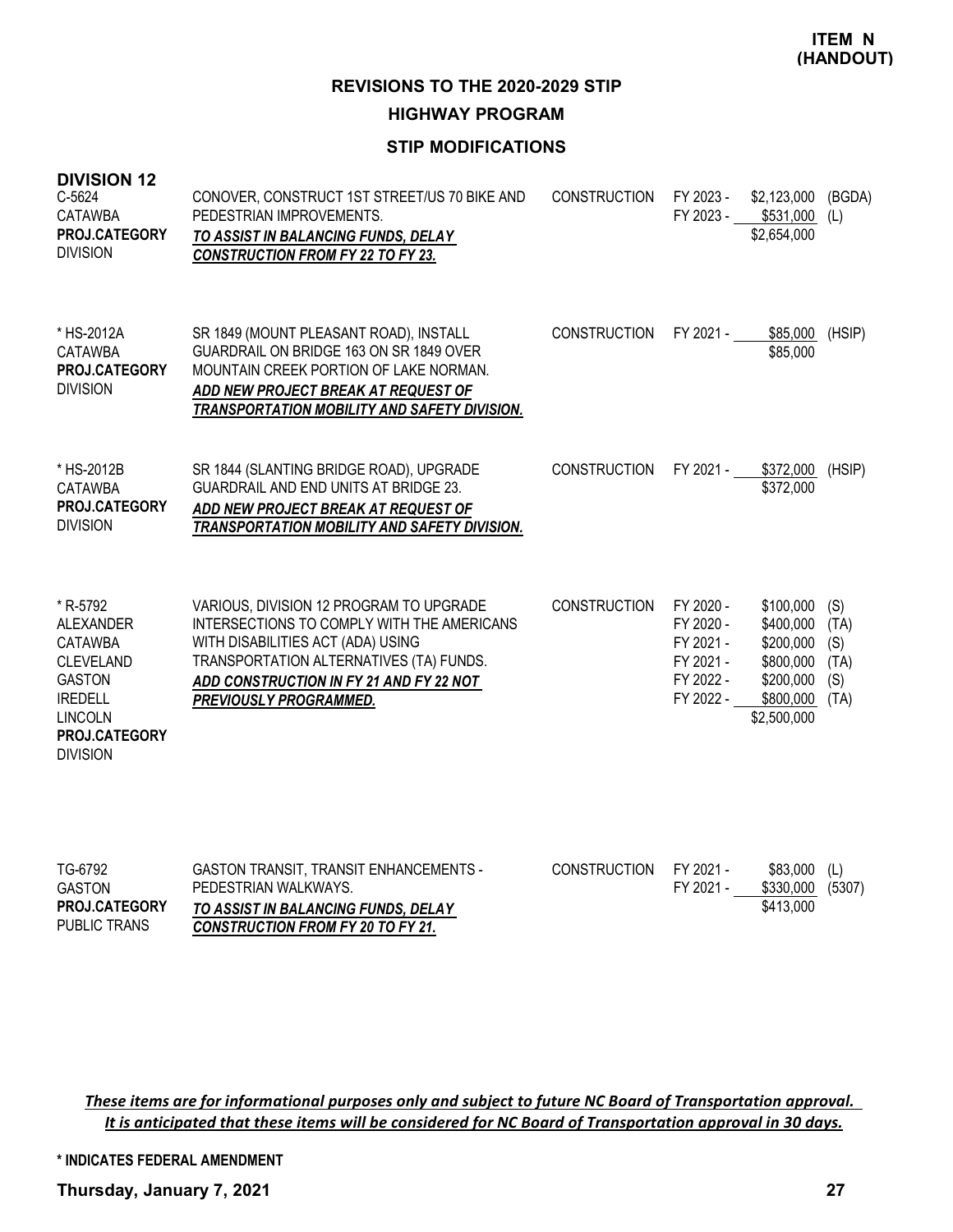## **STIP MODIFICATIONS**

| <b>DIVISION 12</b><br>TG-6793<br><b>GASTON</b><br>PROJ.CATEGORY<br><b>PUBLIC TRANS</b> | GASTONIA TRANSIT, TRANSIT ENHANCEMENTS<br>SHELTERS.<br>TO ASSIST IN BALANCING FUNDS, DELAY<br><b>CONSTRUCTION FROM FY 20 TO FY 21.</b>                                                                                                                                                                                                                   | <b>CONSTRUCTION</b>                                     | FY 2021 -<br>FY 2021 -                                                     | \$50,000<br>\$200,000 (5307)<br>\$250,000                                                      | (L)                                       |
|----------------------------------------------------------------------------------------|----------------------------------------------------------------------------------------------------------------------------------------------------------------------------------------------------------------------------------------------------------------------------------------------------------------------------------------------------------|---------------------------------------------------------|----------------------------------------------------------------------------|------------------------------------------------------------------------------------------------|-------------------------------------------|
| TL-0004<br><b>GASTON</b><br>PROJ.CATEGORY<br><b>PUBLIC TRANS</b>                       | GASTON TRANSIT, TRANSIT ENHANCEMENTS -<br>BENCHES AT BRADLY STATION<br>TO ASSIST IN BALANCING FUNDS, DELAY<br><b>CONSTRUCTION FROM FY 20 TO FY 21.</b>                                                                                                                                                                                                   | <b>CONSTRUCTION</b>                                     | FY 2021 -<br>FY 2021 -                                                     | \$25,000<br>\$100,000 (5307)<br>\$125,000                                                      | (L)                                       |
| * U-5962<br><b>LINCOLN</b><br>PROJ.CATEGORY<br><b>REGIONAL</b>                         | NC 16 BUSINESS, NC 16 BUSINESS, SR 1373<br>(CAMPGROUND ROAD), SR 1386 (WILL PROCTOR<br>ROAD). REALIGN OFFSET INTERSECTIONS.<br><b>COST INCREASE EXCEEDING \$2 MILLION AND 25%</b><br>THRESHOLDS.                                                                                                                                                         | RIGHT-OF-WAY<br><b>UTILITIES</b><br><b>CONSTRUCTION</b> | FY 2024 -<br>FY 2025 -<br>FY 2024 -<br>FY 2026 -<br>FY 2026 -<br>FY 2027 - | \$690,000<br>\$690,000<br>\$510,000<br>\$7,206,000<br>\$288,000<br>\$7,206,000<br>\$16,590,000 | (T)<br>(T)<br>(T)<br>(T)<br>(0)<br>(T)    |
| * U-6078<br><b>GASTON</b><br>PROJ.CATEGORY<br><b>DIVISION</b>                          | NC 275, INTERSECTION OF NC 275 AND NC 274,<br>INTERSECTION OF NC 275 AND SR 1327 (FAIRVIEW<br>ROAD), AND INTERSECTION OF SR 1456 (WHITE<br>JENKINS ROAD) AND SR 1327 (FAIRVIEW ROAD).<br>IMPROVE INTERSECTIONS AND CLOSE INTERSECTION<br>OF NC 275 AND SR 1456 (WHITE JENKINS ROAD)<br><b>COST INCREASE EXCEEDING \$2 MILLION AND 25%</b><br>THRESHOLDS. | RIGHT-OF-WAY<br><b>UTILITIES</b><br><b>CONSTRUCTION</b> | FY 2024 -<br>FY 2024 -<br>FY 2025 -                                        | \$2,000,000<br>\$2,500,000<br>$$3,900,000$ (T)<br>\$8,400,000                                  | (T)<br>(T)                                |
| <b>DIVISION 13</b><br>EB-5547<br><b>BUNCOMBE</b><br>PROJ.CATEGORY<br><b>DIVISION</b>   | BLACK MOUNTAIN RIVERWALK GREENWAY,<br>CONSTRUCT MULTI-USE PATH FROM EXISTING FLAT<br>CREEK GREENWAY TRAILHEAD NORTH OF US 70 TO<br>THE INTO THE OAKS TRAIL.<br>TO ALLOW ADDITIONAL TIME FOR PLANNING AND<br>DESIGN, DELAY RIGHT-OF-WAY FROM FY 21 TO FY 22.                                                                                              | RIGHT-OF-WAY<br><b>CONSTRUCTION</b>                     | FY 2022 -<br>FY 2022 -<br>FY 2022 -<br>FY 2022 -<br>FY 2022 -              | \$80,000<br>\$20,000<br>\$2,300,000<br>\$934,000<br>\$809,000<br>\$4,143,000                   | (BGDA)<br>(L)<br>(BGANY)<br>(BGDA)<br>(L) |

*These items are for informational purposes only and subject to future NC Board of Transportation approval. It is anticipated that these items will be considered for NC Board of Transportation approval in 30 days.*

**\* INDICATES FEDERAL AMENDMENT**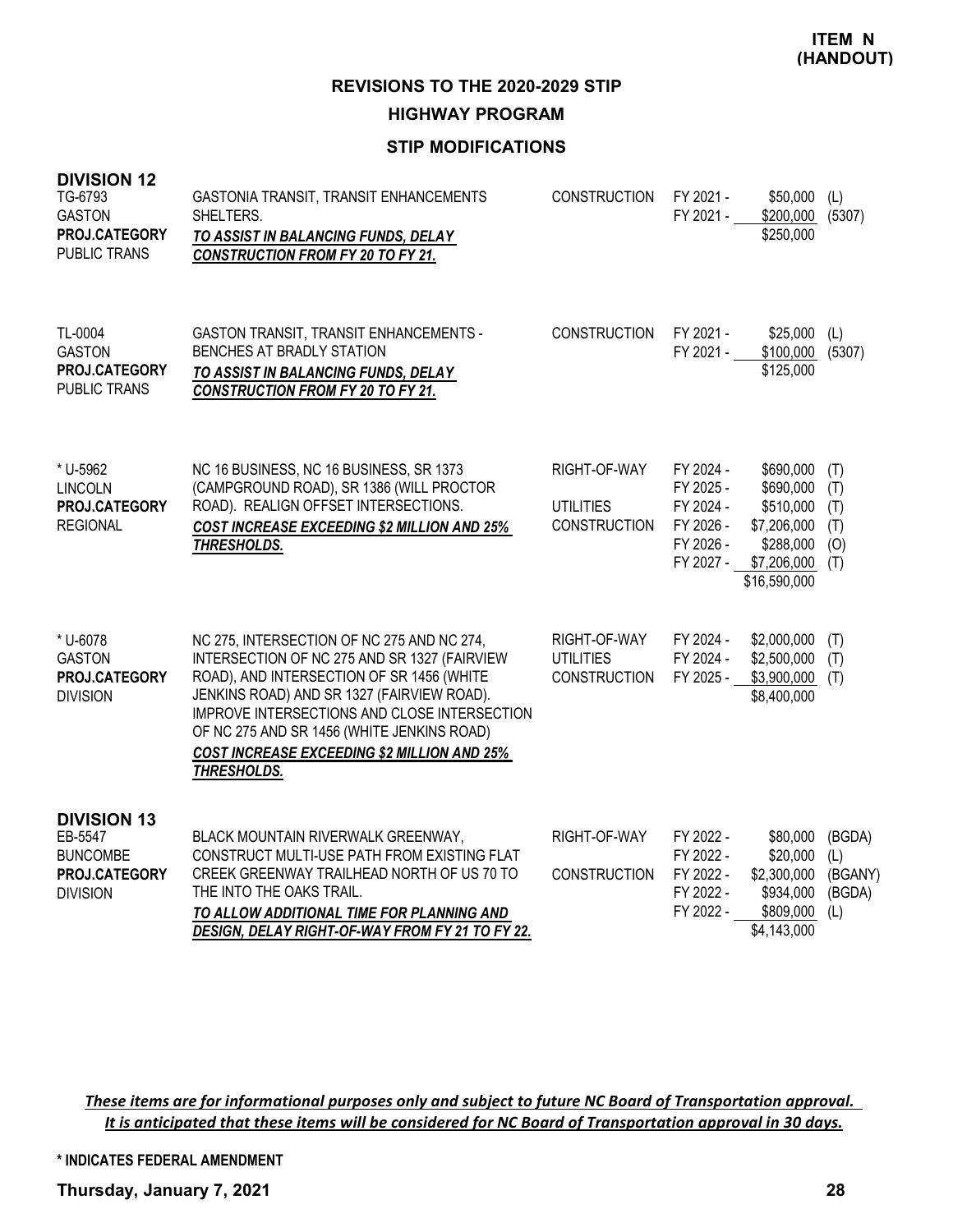### **STIP MODIFICATIONS**

| <b>DIVISION 13</b><br>EB-5774<br><b>BUNCOMBE</b><br>PROJ.CATEGORY<br><b>DIVISION</b> | NC 251 (RIVERSIDE DRIVE) MULTI-USE PATH, US<br>19/23/70 (EXIT 25) TO US 25. CONSTRUCT MULTI-USE<br>PATH VIA BEAVERDAM CREEK.<br>TO ALLOW ADDITIONAL TIME FOR PLANNING AND<br>DESIGN, DELAY RIGHT-OF-WAY FROM FY 21 TO FY 22<br>AND CONSTRUCTION FROM FY 21 TO FY 22. | <b>ENGINEERING</b><br>RIGHT-OF-WAY<br><b>CONSTRUCTION</b> | FY 2020 -<br>FY 2020 -<br>FY 2022 -<br>FY 2022 -<br>FY 2022 -<br>FY 2022 -<br>FY 2022 - | \$1,600,000<br>\$400,000<br>\$176,000<br>\$44,000<br>\$2,000,000<br>\$1,824,000<br>\$956,000<br>\$7,000,000 | (BGDA)<br>(L)<br>(BGDA)<br>(L)<br>(BGANY)<br>(BGDA)<br>(L) |
|--------------------------------------------------------------------------------------|----------------------------------------------------------------------------------------------------------------------------------------------------------------------------------------------------------------------------------------------------------------------|-----------------------------------------------------------|-----------------------------------------------------------------------------------------|-------------------------------------------------------------------------------------------------------------|------------------------------------------------------------|
| * HS-2013A<br><b>BURKE</b><br><b>PROJ.CATEGORY</b><br><b>STATEWIDE</b>               | US 321, INSTALL GUARDRAIL AT BRIDGES #366 AND<br>#367 AT THE CATAWBA COUNTY LINE.<br>ADD NEW PROJECT BREAK AT REQUEST OF<br>TRANSPORTATION MOBILITY AND SAFETY DIVISION.                                                                                             | <b>CONSTRUCTION</b>                                       | FY 2021 -                                                                               | \$92,000<br>\$92,000                                                                                        | (HSIP)                                                     |
| * HS-2013B<br><b>MITCHELL</b><br>PROJ.CATEGORY<br><b>REGIONAL</b>                    | NC 226, UPGRADE GUARDRAIL FROM US 19E TO SR<br>1250 (SNOW CREEK ROAD).<br>ADD NEW PROJECT BREAK AT REQUEST OF<br>TRANSPORTATION MOBILITY AND SAFETY DIVISION.                                                                                                        | <b>CONSTRUCTION</b>                                       | FY 2021 -                                                                               | \$290,000<br>\$290,000                                                                                      | (HSIP)                                                     |
| * HS-2013C<br><b>BURKE</b><br>PROJ.CATEGORY<br><b>REGIONAL</b>                       | NC 181, UPGRADE GUARDRAIL FROM US 64 TO SR<br>1405 (BROWN MOUNTAIN BEACH ROAD).<br>ADD NEW PROJECT BREAK AT REQUEST OF<br>TRANSPORTATION MOBILITY AND SAFETY DIVISION.                                                                                               | <b>CONSTRUCTION</b>                                       | FY 2021 -                                                                               | \$195.000<br>\$195,000                                                                                      | (HSIP)                                                     |
| * HS-2013D<br><b>MITCHELL</b><br>PROJ.CATEGORY<br><b>REGIONAL</b>                    | NC 226, UPGRADE GUARDRAIL FROM SR 1250 (SNOW<br>CREEK ROAD) TO NC 261.<br>ADD NEW PROJECT BREAK AT REQUEST OF<br>TRANSPORTATION MOBILITY AND SAFETY DIVISION.                                                                                                        | <b>CONSTRUCTION</b>                                       | FY 2021 -                                                                               | \$272,000<br>\$272,000                                                                                      | (HSIP)                                                     |
| * HS-2013E<br><b>BURKE</b><br><b>PROJ.CATEGORY</b><br><b>REGIONAL</b>                | US 64/NC 18, UPGRADE GUARDRAIL FROM NC 181 TO<br>CALDWELL COUNTY LINE.<br>ADD NEW PROJECT BREAK AT REQUEST OF<br>TRANSPORTATION MOBILITY AND SAFETY DIVISION.                                                                                                        | <b>CONSTRUCTION</b>                                       | FY 2021 -                                                                               | \$385,000 (HSIP)<br>\$385,000                                                                               |                                                            |

*These items are for informational purposes only and subject to future NC Board of Transportation approval. It is anticipated that these items will be considered for NC Board of Transportation approval in 30 days.*

**\* INDICATES FEDERAL AMENDMENT**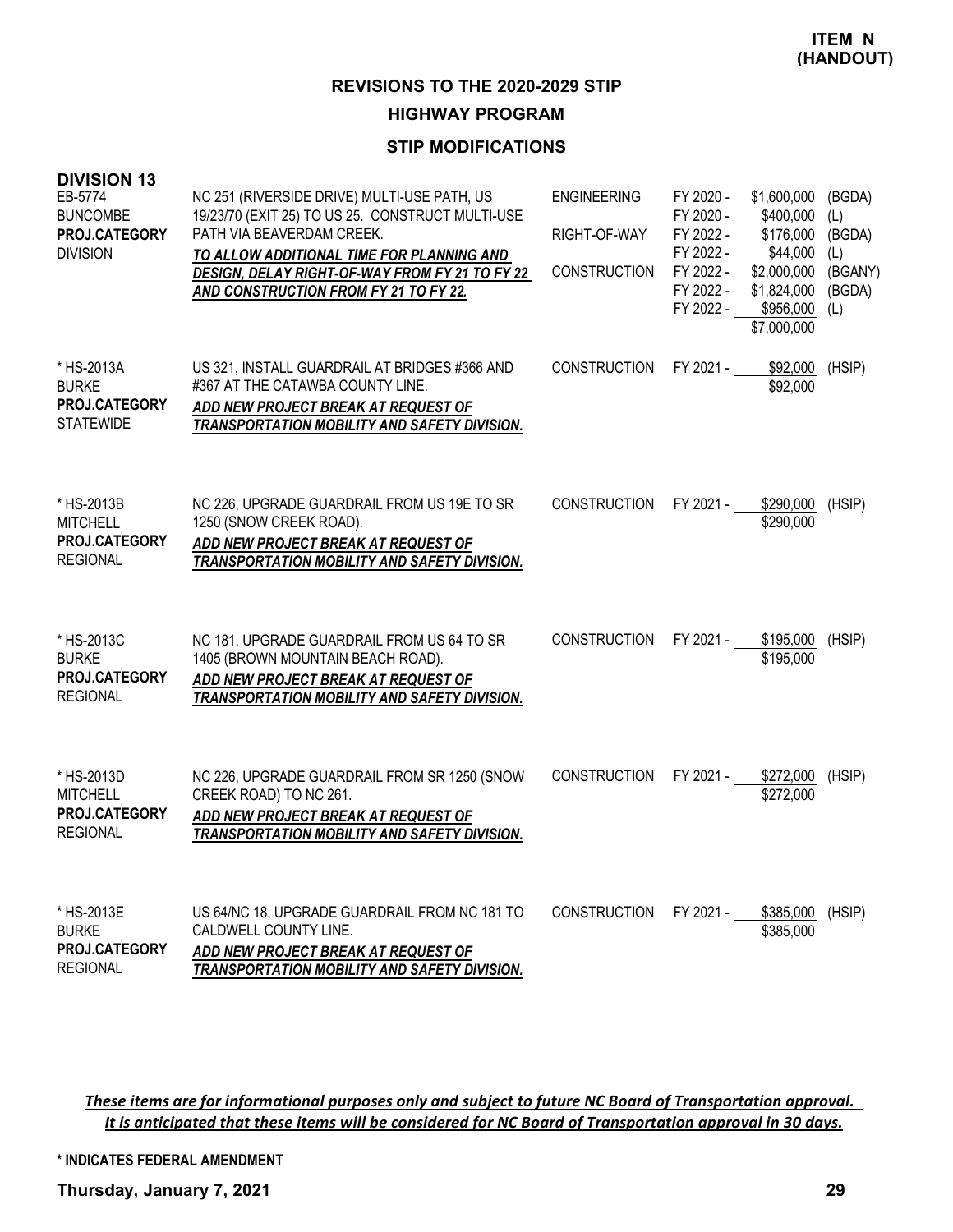### **STIP MODIFICATIONS**

#### **DIVISION 13**

| * HS-2013F           | US 321, US 70, US 19E, US 221A, UPGRADE GUARDRAIL. CONSTRUCTION FY 2021 - |  | \$348.000 | (HSIP) |
|----------------------|---------------------------------------------------------------------------|--|-----------|--------|
| <b>BURKE</b>         | ADD NEW PROJECT BREAK AT REQUEST OF                                       |  | \$348,000 |        |
| MITCHELL             | TRANSPORTATION MOBILITY AND SAFETY DIVISION.                              |  |           |        |
| RUTHERFORD           |                                                                           |  |           |        |
| <b>PROJ.CATEGORY</b> |                                                                           |  |           |        |
| REGIONAL             |                                                                           |  |           |        |
|                      |                                                                           |  |           |        |

| R-2233BA          | US 221, NORTH OF US 74 BYPASS TO SOUTH OF US 74  | <b>BUILD NC ROW</b> | FY 2025 - | \$858,000              | (T) |
|-------------------|--------------------------------------------------|---------------------|-----------|------------------------|-----|
| <b>RUTHERFORD</b> | <b>BUSINESS.</b>                                 |                     | FY 2026 - | \$858,000              | (T) |
| PROJ.CATEGORY     | TO ASSIST IN BALANCING FUNDS DUE TO LARGE        |                     | FY 2027 - | \$858,000              | (T) |
| <b>DIVISION</b>   | COST INCREASE ON R-2233BB, DELAY RIGHT-OF-WAY    |                     | FY 2028 - | \$858,000              | (T) |
|                   | FROM FY 22 TO FY 25 AND CONSTRUCTION FROM FY     |                     | FY 2029 - | \$858,000              | (T) |
|                   | 25 TO FY 28.                                     |                     | POST YR-  | \$8,580,000            | (T) |
|                   |                                                  | RIGHT-OF-WAY        | FY 2025 - | \$1,000,000            | (T) |
|                   |                                                  |                     | FY 2026 - | \$1,000,000            | (T) |
|                   |                                                  | <b>UTILITIES</b>    | FY 2025 - | \$850,000              | (T) |
|                   |                                                  |                     | FY 2026 - | \$850,000              | (T) |
|                   |                                                  | <b>BUILD NC CON</b> | FY 2028 - | \$3,432,000            | (T) |
|                   |                                                  |                     | FY 2029 - | \$3,432,000            | (T) |
|                   |                                                  |                     |           | POST YR- \$44,616,000  | (T) |
|                   |                                                  | <b>CONSTRUCTION</b> |           | FY 2028 - \$11,275,000 | (T) |
|                   |                                                  |                     | FY 2029 - | \$11,275,000           | (T) |
|                   |                                                  |                     |           | POST YR-\$22,550,000   | (T) |
|                   |                                                  |                     |           | \$113,150,000          |     |
|                   |                                                  |                     |           |                        |     |
| R-2233BB          | US 221, SOUTH OF US 74 BUSINESS TO NORTH OF SR   | RIGHT-OF-WAY        | FY 2021 - | \$20,000,000           | (T) |
| <b>RUTHERFORD</b> | 1366 (ROPER LOOP ROAD)                           | <b>BUILD NC CON</b> | FY 2022 - | \$2,574,000            | (T) |
| PROJ.CATEGORY     | ADD RIGHT-OF-WAY IN FY 21 TO COVER ANTICIPATED   |                     | FY 2023 - | \$2,574,000            | (T) |
| <b>DIVISION</b>   | <b>EXPENDITURES. COST INCREASE EXCEEDING \$2</b> |                     | FY 2024 - | \$2,574,000            | (T) |
|                   | <b>MILLION AND 25% THRESHOLDS.</b>               |                     | FY 2025 - | \$2,574,000            | (T) |
|                   |                                                  |                     | FY 2026 - | \$2,574,000            | (T) |
|                   |                                                  |                     | FY 2027 - | \$2,574,000            | (T) |
|                   |                                                  |                     | FY 2028 - | \$2,574,000            | (T) |
|                   |                                                  |                     | FY 2029 - | \$2,574,000            | (T) |
|                   |                                                  |                     |           | POST YR- \$18,018,000  | (T) |
|                   |                                                  | <b>CONSTRUCTION</b> | FY 2022 - | \$18,650,000           | (T) |
|                   |                                                  |                     |           | FY 2023 - \$18,650,000 | (T) |
|                   |                                                  |                     | FY 2024 - | \$18,650,000           | (T) |
|                   |                                                  |                     |           | FY 2025 - \$18,650,000 | (T) |
|                   |                                                  |                     |           | \$133,210,000          |     |

*These items are for informational purposes only and subject to future NC Board of Transportation approval. It is anticipated that these items will be considered for NC Board of Transportation approval in 30 days.*

**\* INDICATES FEDERAL AMENDMENT**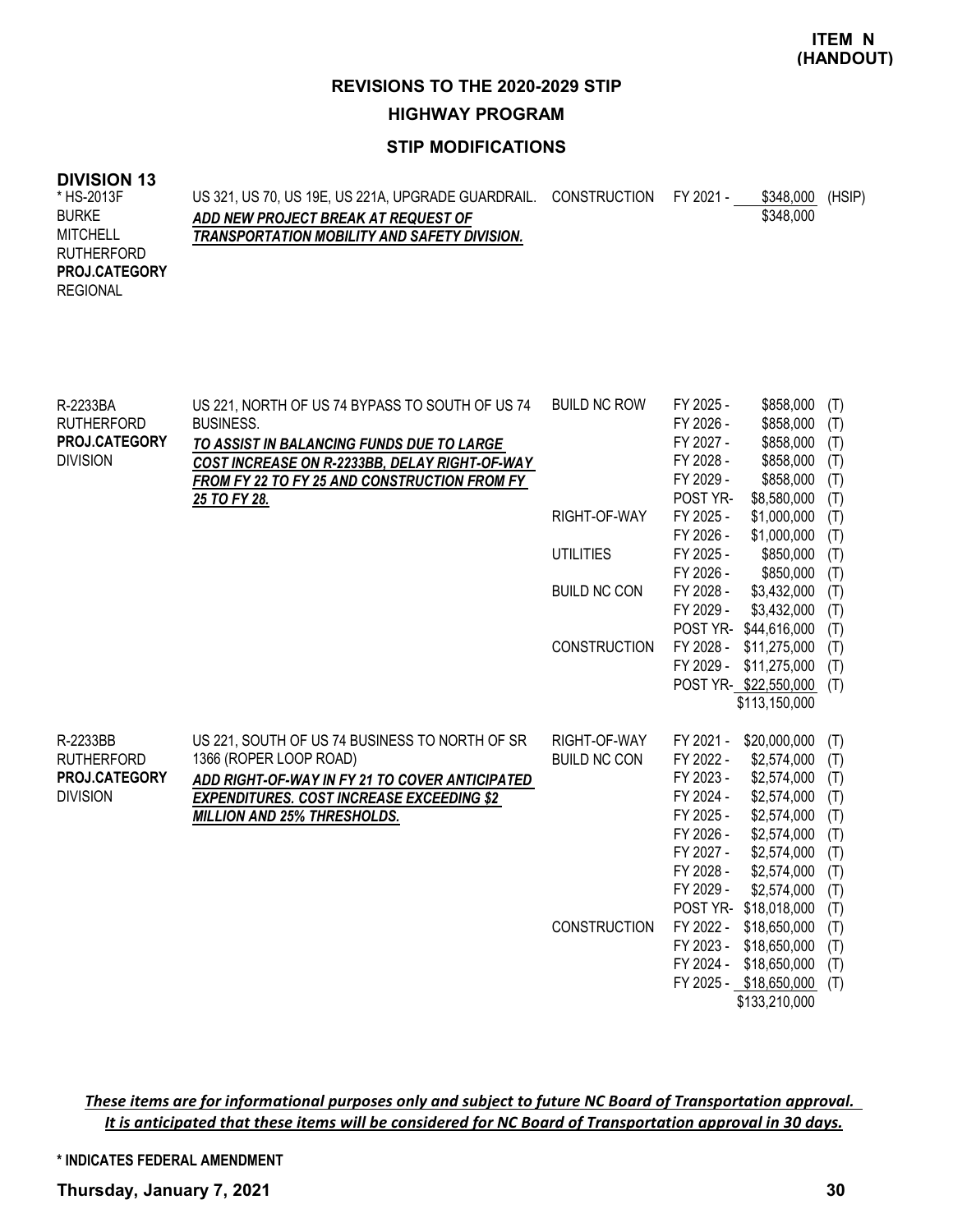### **STIP MODIFICATIONS**

### **DIVISION 13**

| * R-5793          | VARIOUS, DIVISION 13 PROGRAM TO UPGRADE    | CONSTRUCTION | FY 2020 - | $$100.000$ (S) |      |
|-------------------|--------------------------------------------|--------------|-----------|----------------|------|
| <b>BUNCOMBE</b>   | INTERSECTIONS TO COMPLY WITH THE AMERICANS |              | FY 2020 - | \$400.000      | (TA) |
| <b>BURKE</b>      | WITH DISABILITIES ACT (ADA) USING          |              | FY 2021 - | $$200,000$ (S) |      |
| <b>MADISON</b>    | TRANSPORTATION ALTERNATIVES (TA) FUNDS.    |              | FY 2021 - | \$800,000 (TA) |      |
| <b>MCDOWELL</b>   | ADD CONSTRUCTION IN FY 21 AND FY 22 NOT    |              | FY 2022 - | $$200,000$ (S) |      |
| <b>MITCHELL</b>   | <b>PREVIOUSLY PROGRAMMED.</b>              |              | FY 2022 - | \$800.000      | (TA) |
| <b>RUTHERFORD</b> |                                            |              |           | \$2,500,000    |      |
| <b>YANCEY</b>     |                                            |              |           |                |      |
| PROJ.CATEGORY     |                                            |              |           |                |      |

DIVISION

# **DIVISION 14**

| ----------           |                                             |                     |           |                    |        |
|----------------------|---------------------------------------------|---------------------|-----------|--------------------|--------|
| B-6054A              | 1-40, REPLACE BRIDGE 430057 OVER US FOREST  | <b>ENGINEERING</b>  | FY 2020 - | \$500,000 (T)      |        |
| HAYWOOD              | SERVICE ROAD/COLD SPRINGS CREEK AT HARMON'S | RIGHT-OF-WAY        | FY 2021 - | \$5.000            | (NHPB) |
| <b>PROJ.CATEGORY</b> | DEN.                                        | UTILITIES           | FY 2021 - | \$5.000            | (NHPB) |
| <b>STATEWIDE</b>     | ACCELERATE CONSTRUCTION FROM FY 22 TO FY 21 | <b>CONSTRUCTION</b> | FY 2021 - | \$5,000,000 (NHPB) |        |
|                      | AT THE REQUEST OF DIVISION.                 |                     |           | \$5,510,000        |        |

*These items are for informational purposes only and subject to future NC Board of Transportation approval. It is anticipated that these items will be considered for NC Board of Transportation approval in 30 days.*

**\* INDICATES FEDERAL AMENDMENT**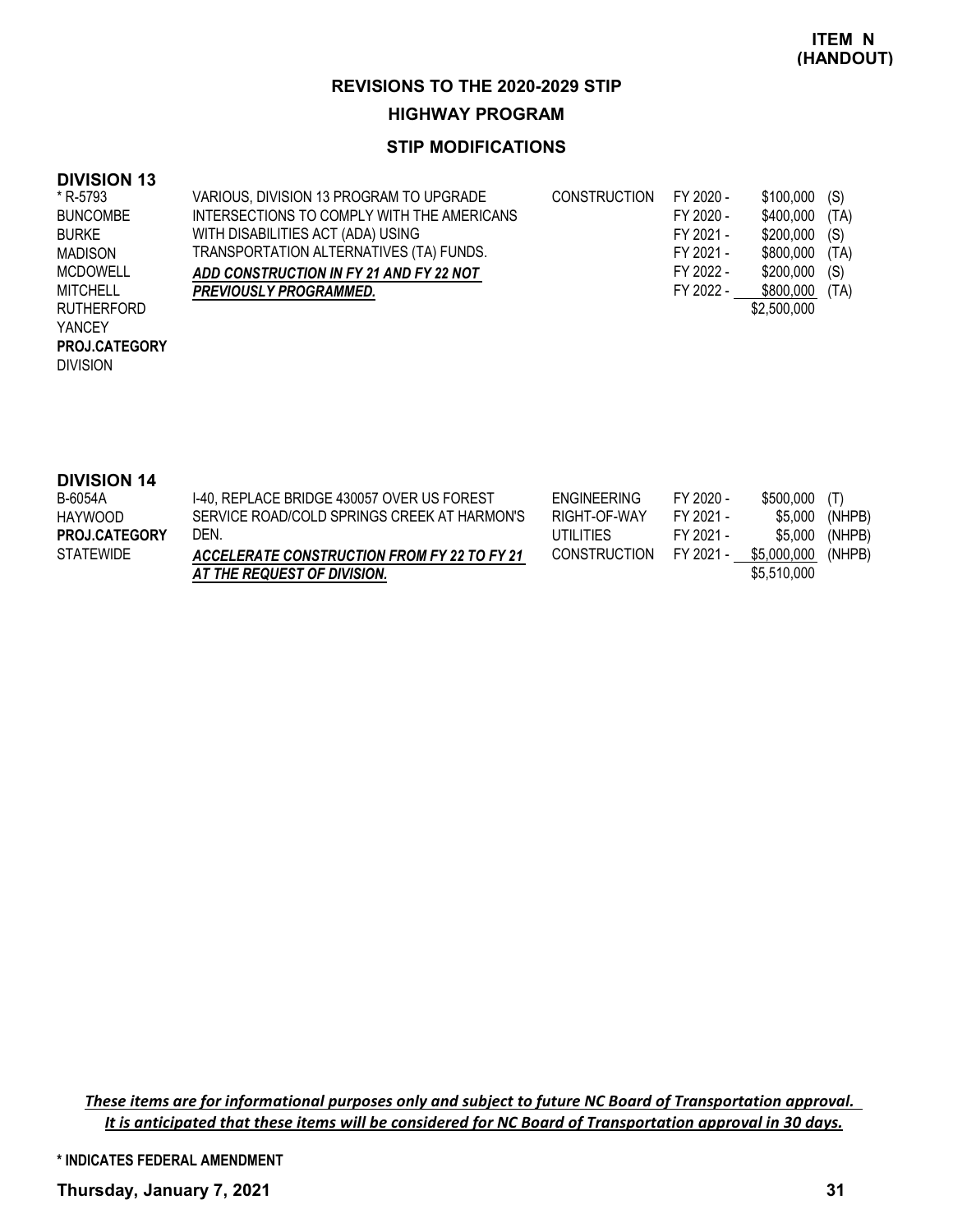## **STIP MODIFICATIONS**

| <b>DIVISION 14</b>   |                                                    |                     |                        |                                        |            |
|----------------------|----------------------------------------------------|---------------------|------------------------|----------------------------------------|------------|
| R-2588B              | NC 191, SR 1381 (MOUNTAIN ROAD) TO NC 280 SOUTH    | <b>BUILD NC ROW</b> | FY 2022 -              | \$215,000                              | (T)        |
| <b>HENDERSON</b>     | OF MILLS RIVER.                                    |                     | FY 2023 -              | \$215,000                              | (T)        |
| PROJ.CATEGORY        | <b>COST INCREASE EXCEEDING \$2 MILLION AND 25%</b> |                     | FY 2024 -              | \$215,000                              | (T)        |
| <b>DIVISION</b>      | THRESHOLDS.                                        |                     | FY 2025 -              | \$215,000                              | (T)        |
|                      |                                                    |                     | FY 2026 -              | \$215,000                              | (T)        |
|                      |                                                    |                     | FY 2027 -              | \$215,000                              | (T)        |
|                      |                                                    |                     | FY 2028 -              | \$215,000                              | (T)        |
|                      |                                                    |                     | FY 2029 -              | \$215,000                              | (T)        |
|                      |                                                    |                     | POST YR-               | \$1,505,000                            | (T)        |
|                      |                                                    | RIGHT-OF-WAY        | FY 2022 -              | \$7,250,000                            | (T)        |
|                      |                                                    |                     | FY 2023 -              | \$7,250,000                            | (T)        |
|                      |                                                    | <b>UTILITIES</b>    | FY 2022 -              | \$6,100,000                            | (T)        |
|                      |                                                    | <b>BUILD NC CON</b> | FY 2024 -              | \$2,274,000                            | (T)        |
|                      |                                                    |                     | FY 2025 -              | \$2,274,000                            | (T)        |
|                      |                                                    |                     | FY 2026 -              | \$2,274,000                            | (T)        |
|                      |                                                    |                     | FY 2027 -              | \$2,274,000                            | (T)        |
|                      |                                                    |                     | FY 2028 -              | \$2,274,000                            | (T)        |
|                      |                                                    |                     | FY 2029 -              | \$2,274,000                            | (T)        |
|                      |                                                    |                     | POST YR-               | \$20,466,000                           | (T)        |
|                      |                                                    | <b>CONSTRUCTION</b> | FY 2024 -              | \$12,575,000                           | (T)        |
|                      |                                                    |                     | FY 2025 -<br>FY 2026 - | \$12,575,000                           | (T)        |
|                      |                                                    |                     |                        | \$12,575,000<br>FY 2027 - \$12,575,000 | (T)<br>(T) |
|                      |                                                    |                     |                        | \$108,235,000                          |            |
|                      |                                                    |                     |                        |                                        |            |
| R-2822B              | NC 143, WEST BUFFALO CREEK TO NC 143 BUSINESS.     | RIGHT-OF-WAY        | FY 2023 -              | \$500,000                              | (T)        |
| <b>GRAHAM</b>        | UPGRADE CORRIDOR.                                  | <b>UTILITIES</b>    | FY 2023 -              | \$635,000                              | (T)        |
| <b>PROJ.CATEGORY</b> | TO ALLOW ADDITIONAL TIME FOR PLANNING AND          | <b>CONSTRUCTION</b> | FY 2024 -              | \$6,425,000                            | (T)        |
| <b>REGIONAL</b>      | DESIGN, DELAY RIGHT-OF-WAY FROM FY 22 TO FY 23.    |                     | FY 2025 -              | \$6,425,000                            | (T)        |
|                      |                                                    |                     | FY 2026 -              | \$6,425,000                            | (T)        |
|                      |                                                    |                     | FY 2027 -              | \$6,425,000                            | (T)        |
|                      |                                                    |                     |                        | \$26,835,000                           |            |

*These items are for informational purposes only and subject to future NC Board of Transportation approval. It is anticipated that these items will be considered for NC Board of Transportation approval in 30 days.*

**\* INDICATES FEDERAL AMENDMENT**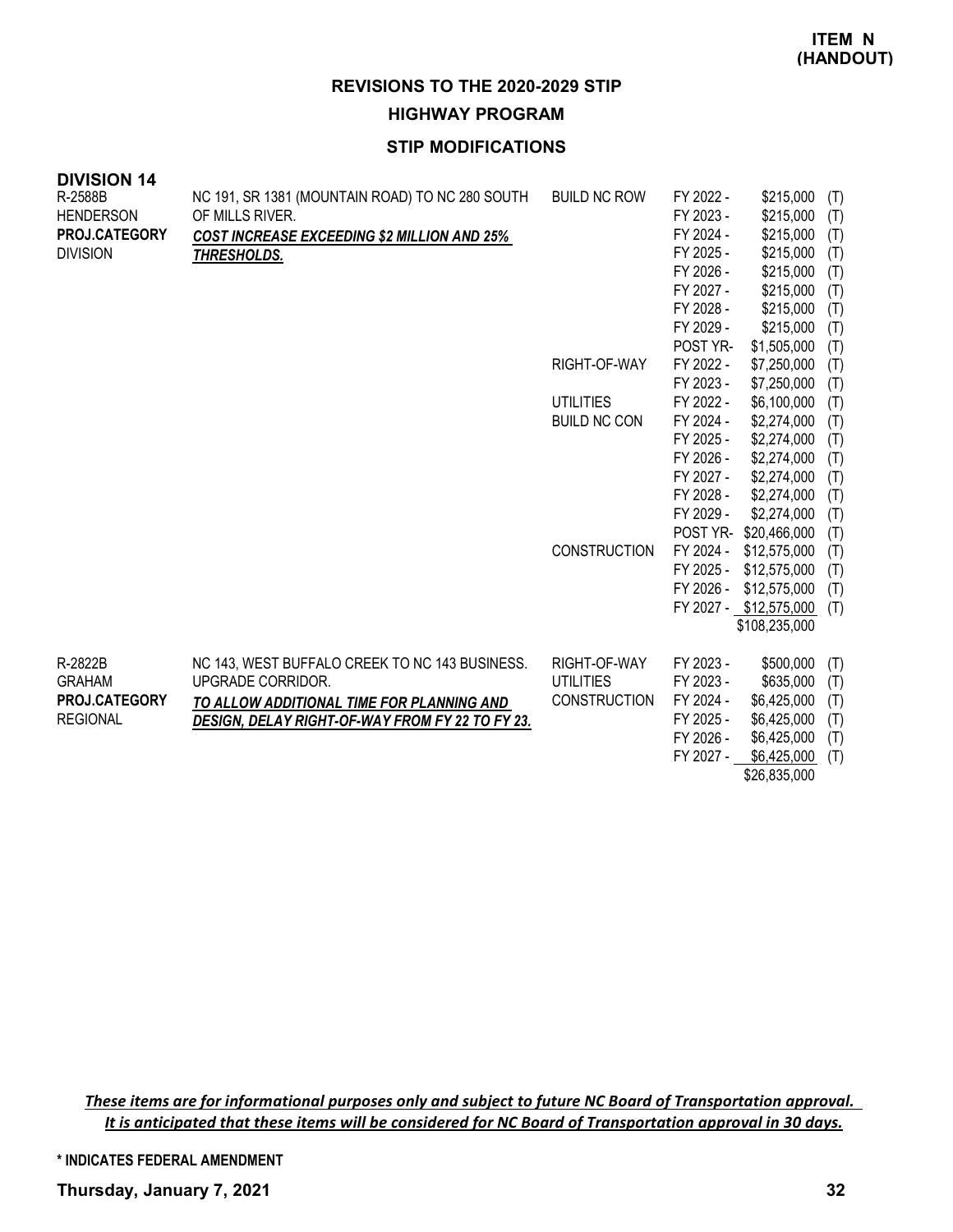#### **STIP MODIFICATIONS**

#### **DIVISION 14**

DIVISION

**PROJ.CATEGORY**

| * R-5794         | VARIOUS, DIVISION 14 PROGRAM TO UPGRADE    | <b>CONSTRUCTION</b> | FY 2020 - | \$100,000   | (S)  |
|------------------|--------------------------------------------|---------------------|-----------|-------------|------|
| <b>CHEROKEE</b>  | INTERSECTIONS TO COMPLY WITH THE AMERICANS |                     | FY 2020 - | \$400,000   | (TA) |
| CLAY             | WITH DISABILITIES ACT (ADA) USING          |                     | FY 2021 - | \$200,000   | (S)  |
| <b>GRAHAM</b>    | TRANSPORTATION ALTERNATIVES (TA) FUNDS.    |                     | FY 2021 - | \$800,000   | (TA) |
| <b>HAYWOOD</b>   | ADD CONSTRUCTION IN FY 21 AND FY 22 NOT    |                     | FY 2022 - | \$200,000   | (S)  |
| <b>HENDERSON</b> | <b>PREVIOUSLY PROGRAMMED.</b>              |                     | FY 2022 - | \$800,000   | (TA) |
| <b>JACKSON</b>   |                                            |                     |           | \$2,500,000 |      |
| MACON            |                                            |                     |           |             |      |
| <b>POLK</b>      |                                            |                     |           |             |      |
| <b>SWAIN</b>     |                                            |                     |           |             |      |
| TRANSYLVANIA     |                                            |                     |           |             |      |

**STATEWIDE** STATEWIDE, 5339(b) DISCRETIONARY GRANT FOR FACILITY CONSTRUCTION *MODIFYING PROJECT TC-0005 TO IDENTIFY SOURCE AND AMOUNT OF LOACAL FUNDS AT THE REQUEST OF INTEGRATED MOBILITY DIVISION NCDOT* CONSTRUCTION FY 2021 - \$417,000 (L) FY 2021 - \$1,668,000 (5339) \$2,085,000 \* TC-0005 **STATEWIDE** PUBLIC TRANS **PROJ.CATEGORY** STATEWIDE, 5339(b) DISCRETIONARY GRANT FOR FOR CONSTRUCTION FY 2021 - \$84,000 (L) FACILITY CONSTRUCTION *MODIFYING PROJECT TC-0006 TO IDENTIFY SOURCE AND AMOUNT OF LOACAL FUNDS AT THE REQUEST OF INTEGRATED MOBILITY DIVISION NCDOT* FY 2021 - \$335,000 (5339) \$419,000 \* TC-0006 **STATEWIDE** PUBLIC TRANS **PROJ.CATEGORY** STATEWIDE, 5339(b) DISCRETIONARY GRANT FOR CONSTRUCTION PROJECT *MODIFYING PROJECT TC-0007 TO IDENTIFY SOURCE AND AMOUNT OF LOACAL FUNDS AT THE REQUEST OF INTEGRATED MOBILITY DIVISION NCDOT* CAPITAL FY 2021 - \$297,000 (L) FY 2021 - \$1,189,000 (5339) \$1,486,000 \* TC-0007 **STATEWIDE** PUBLIC TRANS **PROJ.CATEGORY** STATEWIDE, 5339(b) DISCRETIONARY GRANT FOR FACILITY CONSTRUCTION *MODIFYING PROJECT TC-0008 TO IDENTIFY SOURCE AND AMOUNT OF LOACAL FUNDS AT THE REQUEST OF INTEGRATED MOBILITY DIVISION NCDOT* CAPITAL FY 2021 - \$1,000,000 (L) FY 2021 - \$4,000,000 (5339) \$5,000,000 \* TC-0008 **STATEWIDE** PUBLIC TRANS **PROJ.CATEGORY**

*These items are for informational purposes only and subject to future NC Board of Transportation approval. It is anticipated that these items will be considered for NC Board of Transportation approval in 30 days.*

#### **\* INDICATES FEDERAL AMENDMENT**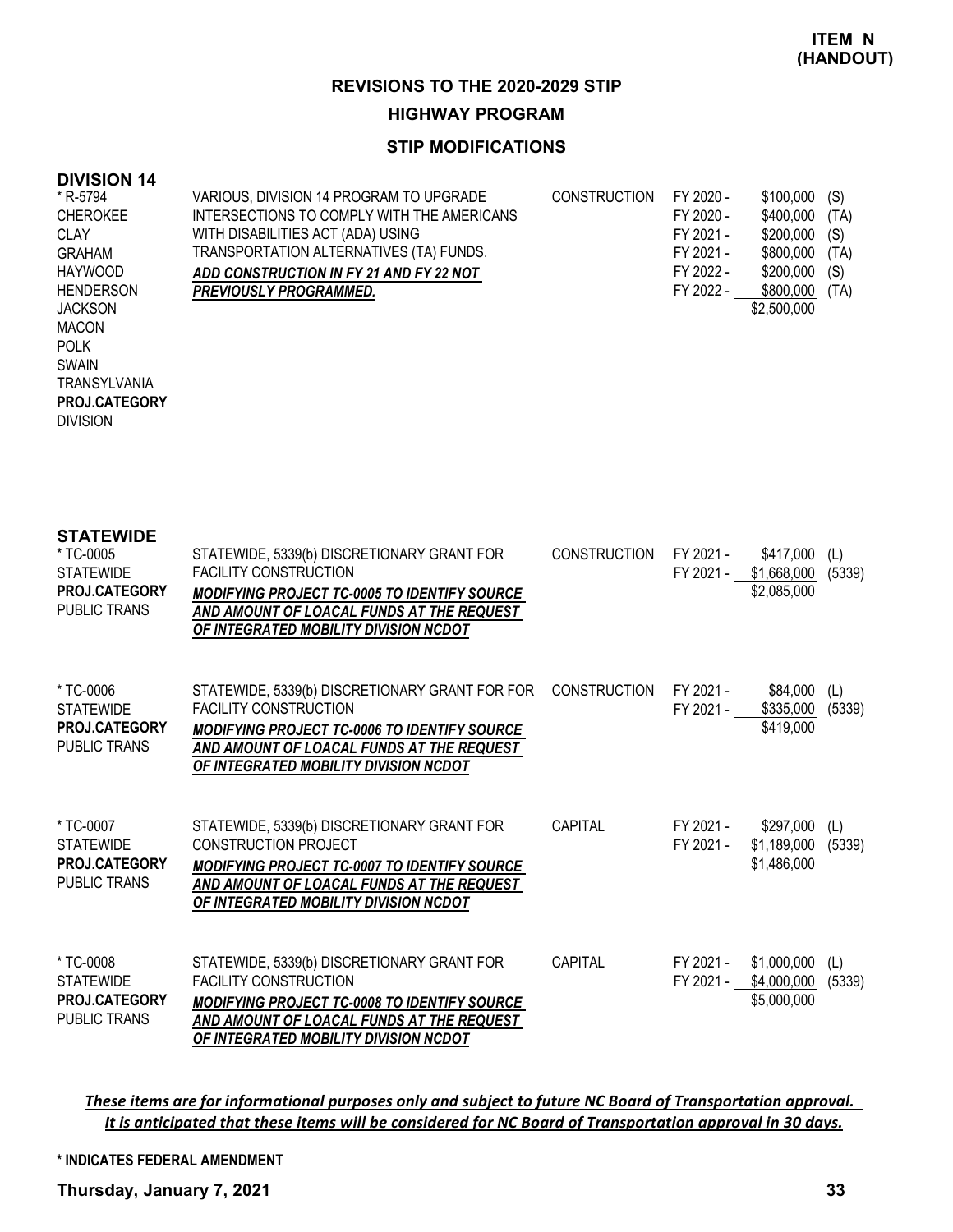### **STIP MODIFICATIONS**

| <b>STATEWIDE</b><br>* TC-0010<br><b>STATEWIDE</b><br>PROJ.CATEGORY<br><b>PUBLIC TRANS</b> | STATEWIDE, 5339(b) DISCRETIONARY GRANT FOR FOR CONSTRUCTION FY 2021 -<br><b>FACILITY CONSTRUCTION</b><br><b>MODIFYING PROJECT TC-0010 TO IDENTIFY SOURCE</b><br>AND AMOUNT OF LOACAL FUNDS AT THE REQUEST<br>OF INTEGRATED MOBILITY DIVISION NCDOT                                                                                |                    |                                     | $$284,000$ (L)<br>FY 2021 - \$1,135,000 (5339)<br>\$1,419,000 |               |
|-------------------------------------------------------------------------------------------|-----------------------------------------------------------------------------------------------------------------------------------------------------------------------------------------------------------------------------------------------------------------------------------------------------------------------------------|--------------------|-------------------------------------|---------------------------------------------------------------|---------------|
| * TC-0011<br><b>STATEWIDE</b><br><b>PROJ.CATEGORY</b><br><b>PUBLIC TRANS</b>              | STATEWIDE, 5339(b) DISCRETIONARY GRANT FOR<br><b>FACILITY CONSTRUCTION</b><br><b>MODIFYING PROJECT TC-0011 TO IDENTIFY SOURCE</b><br>AND AMOUNT OF LOACAL FUNDS AT THE REQUEST<br>OF INTEGRATED MOBILITY DIVISION NCDOT                                                                                                           | CAPITAL            | FY 2021 -                           | \$598,000 (L)<br>FY 2021 - \$2,391,000 (5339)<br>\$2,989,000  |               |
| * TC-0012<br><b>STATEWIDE</b><br><b>PROJ.CATEGORY</b><br><b>PUBLIC TRANS</b>              | STATEWIDE, 5339(b) DISCRETIONARY GRANT TO<br>PURCHASE ELECTRIC BUSES AND CHARGING<br>STATIONS.<br><b>MODIFYING PROJECT TC-0012 TO IDENTIFY SOURCE</b><br>AND AMOUNT OF LOACAL FUNDS AT THE REQUEST<br>OF INTEGRATED MOBILITY DIVISION NCDOT                                                                                       | <b>ACQUISITION</b> | FY 2021 -                           | \$223,000 (L)<br>FY 2021 - \$894,000<br>\$1,117,000           | (5339)        |
| * TC-0013<br><b>STATEWIDE</b><br>PROJ.CATEGORY<br><b>PUBLIC TRANS</b>                     | STATEWIDE, MOBILITY FROM ALL GRANT<br>OPPORTUNITY FROM THE FTA.5310 DISCRETIONARY<br><b>GRANT AWARDED BY FTA.</b><br><b>MODIFYING PROJECT TC-0013 TO STIP FY 2021. NEW</b><br>PROJECT DEVELOPED FOR FEDERAL FUNDING<br>AWARD. MOVING MATCH FUNDS FROM LOCAL TO<br>STATE AT THE REQUEST OF INTEGRATED MOBILITY<br><b>DIVISION.</b> | <b>CAPITAL</b>     | FY 2021 -<br>FY 2021 -<br>FY 2021 - | $$70,000$ (S)<br>\$70,000<br>\$280,000<br>\$420,000           | (L)<br>(5310) |
| <b>STIP DELETIONS</b>                                                                     |                                                                                                                                                                                                                                                                                                                                   |                    |                                     |                                                               |               |

| * EB-5882       | SR 1716 (GRAHAM-HOPEDALE ROAD), SR 1720 (WEST | RIGHT-OF-WAY        | FY 2020 - |               | \$14,000 (TA5200) |
|-----------------|-----------------------------------------------|---------------------|-----------|---------------|-------------------|
| ALAMANCE        | HANOVER ROAD) TO NORTH MEBANE STREET IN       |                     | FY 2020 - | \$4,000 (L)   |                   |
| PROJ.CATEGORY   | BURLINGTON, CONSTRUCT SIDEWALK,               | <b>CONSTRUCTION</b> | FY 2021 - |               | \$95,000 (TA5200) |
| <b>DIVISION</b> | DELETE AT THE REQUEST OF CITY OF BURLINGTON.  |                     | FY 2021 - | $$24.000$ (L) |                   |
|                 |                                               |                     |           | \$137,000     |                   |

*These items are for informational purposes only and subject to future NC Board of Transportation approval. It is anticipated that these items will be considered for NC Board of Transportation approval in 30 days.*

**\* INDICATES FEDERAL AMENDMENT**

**Thursday, January 7, 2021 34**

**DIVISION 7**